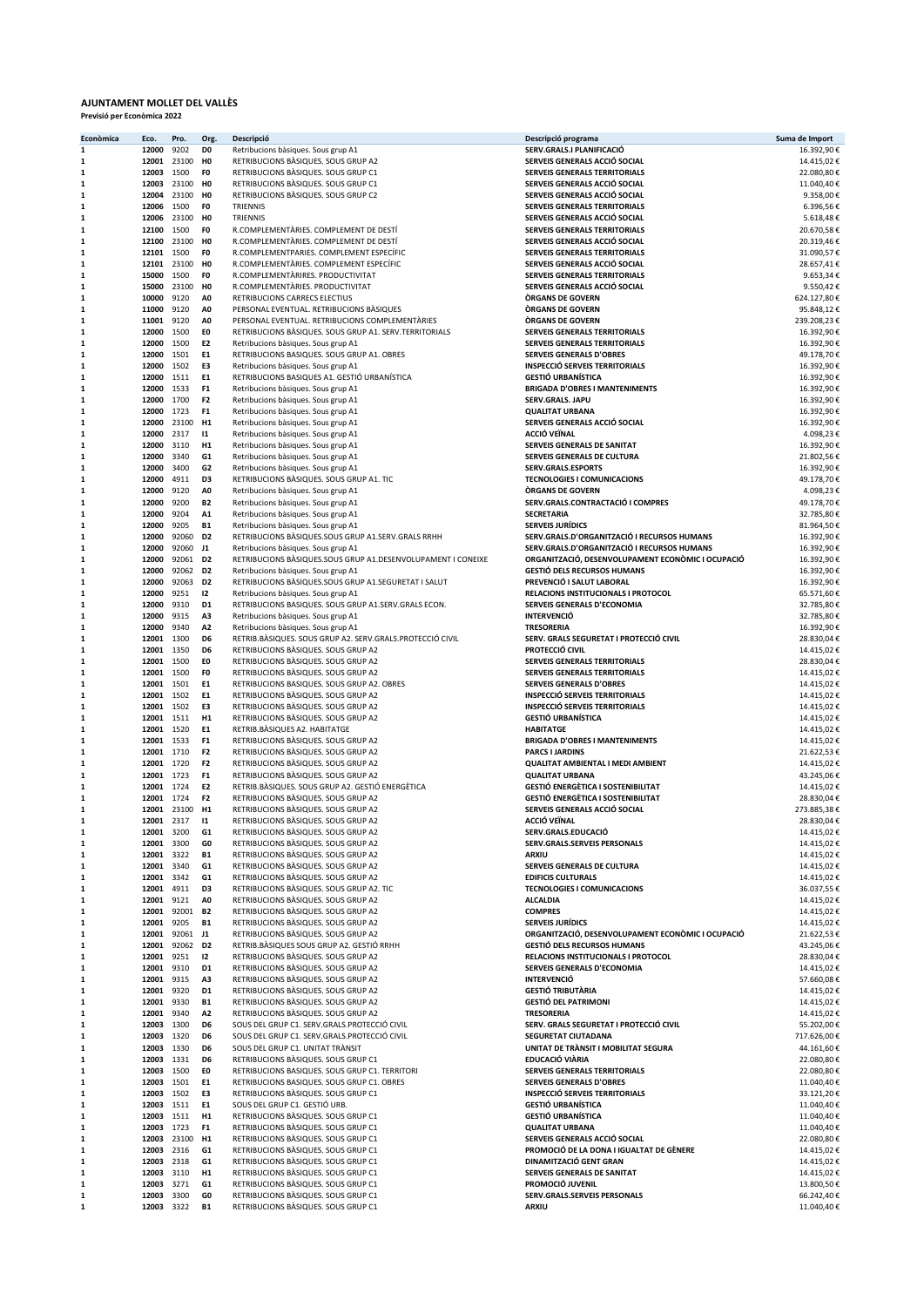| 1           | 12003 3340 |                | G1             | RETRIBUCIONS BASIQUES. SOUS GRUP C1                         | SERVEIS GENERALS DE CULTURA                       | 38.641,40€  |
|-------------|------------|----------------|----------------|-------------------------------------------------------------|---------------------------------------------------|-------------|
| 1           | 12003 3342 |                | G1             | RETRIBUCIONS BASIQUES. SOUS GRUP C1                         | <b>EDIFICIS CULTURALS</b>                         | 34.803,60€  |
| 1           | 12003 3400 |                | G <sub>2</sub> | RETRIBUCIONS BASIQUES. SOUS GRUP C1                         | SERV.GRALS.ESPORTS                                | 28.830,04€  |
| 1           | 12003 4911 |                | D3             | RETRIBUCIONS BASIQUES. SOUS GRUP C1. TIC                    | <b>TECNOLOGIES I COMUNICACIONS</b>                | 22.080,80€  |
| $\mathbf 1$ | 12003 9121 |                | A <sub>0</sub> | SOUS DEL GRUP C1                                            | <b>ALCALDIA</b>                                   | 22.080,80€  |
| ${\bf 1}$   | 12003 9200 |                | <b>B2</b>      | RETRIBUCIONS BASIQUES. SOUS GRUP C1                         | SERV.GRALS.CONTRACTACIÓ I COMPRES                 | 11.040,40€  |
| 1           |            | 12003 92001 B2 |                | RETRIBUCIONS BASIQUES. SOUS GRUP C1                         | <b>COMPRES</b>                                    | 11.040,40€  |
| 1           | 12003 9204 |                | A1             | RETRIBUCIONS BASIQUES. SOUS GRUP C1                         | <b>SECRETARIA</b>                                 | 22.080,80€  |
| 1           | 12003 9205 |                | <b>B1</b>      | RETRIBUCIONS BASIQUES. SOUS GRUP C1                         | <b>SERVEIS JURÍDICS</b>                           | 11.040,40€  |
| 1           |            | 12003 92062 D2 |                | RETRIBUCIONS BASIQUES.SOUS GRUP C1. RRHH                    | <b>GESTIÓ DELS RECURSOS HUMANS</b>                | 22.080,80€  |
| 1           |            | 12003 92063    | D <sub>2</sub> | RETRIBUCIONS BASIQUES. SOUS GRUP C1                         | PREVENCIÓ I SALUT LABORAL                         | 3.643,33 €  |
|             |            |                |                |                                                             |                                                   |             |
| 1           | 12003 9240 |                | <b>B1</b>      | RETRIBUCIONS BASIQUES. SOUS GRUP C1                         | SERV.GRALS.D'ACCIÓ INSTITUCIONAL I PARTICIPACIÓ   | 11.040,40€  |
| 1           | 12003 9240 |                | 10             | RETRIBUCIONS BASIQUES. SOUS GRUP C1                         | SERV.GRALS.D'ACCIÓ INSTITUCIONAL I PARTICIPACIÓ   | 33.121,20€  |
| $\mathbf 1$ | 12003 9250 |                | J1             | RETRIBUCIONS BASIQUES. SOUS GRUP C1                         | INFORMACIÓ I ATENCIÓ CIUTADANA                    | 110.404,00€ |
| $\mathbf 1$ | 12003 9315 |                | A3             | RETRIBUCIONS BASIQUES. SOUS GRUP C1                         | <b>INTERVENCIÓ</b>                                | 55.202,00€  |
| 1           | 12003 9320 |                | D <sub>1</sub> | RETRIBUCIONS BASIQUES. SOUS GRUP C1                         | <b>GESTIÓ TRIBUTÀRIA</b>                          | 22.080,80€  |
| 1           | 12003 9330 |                | <b>B1</b>      | RETRIBUCIONS BASIQUES. SOUS GRUP C1                         | <b>GESTIÓ DEL PATRIMONI</b>                       | 11.040,40€  |
| 1           | 12003 9340 |                | A <sub>2</sub> | RETRIBUCIONS BASIQUES. SOUS GRUP C1                         | <b>TRESORERIA</b>                                 | 33.121,20€  |
| 1           | 12004 1300 |                | D6             | RETRIBUCIONS BASIQUES. SOUS GRUP C2                         | SERV. GRALS SEGURETAT I PROTECCIÓ CIVIL           | 23.395,00€  |
|             |            |                | D6             |                                                             | UNITAT DE TRÀNSIT I MOBILITAT SEGURA              |             |
| 1           | 12004 1330 |                |                | SOUS DEL GRUP C2. UNITAT TRANSIT                            |                                                   | 37.432,00€  |
| 1           | 12004 1500 |                | EO             | RETRIBUCIONS BASIQUES. SOUS GRUP C2. TERRITORI              | SERVEIS GENERALS TERRITORIALS                     | 9.358,00€   |
| $\mathbf 1$ | 12004 1511 |                | H1             | RETRIBUCIONS BASIQUES. SOUS GRUP C2                         | <b>GESTIÓ URBANÍSTICA</b>                         | 28.074,00€  |
| $\mathbf 1$ | 12004 1533 |                | F <sub>1</sub> | RETRIBUCIONS BASIQUES. SOUS GRUP C2                         | <b>BRIGADA D'OBRES I MANTENIMENTS</b>             | 102.938,00€ |
| ${\bf 1}$   | 12004 1710 |                | F <sub>2</sub> | RETRIBUCIONS BASIQUES. SOUS GRUP C2                         | <b>PARCS I JARDINS</b>                            | 112.296,00€ |
| 1           | 12004 1720 |                | F <sub>2</sub> | RETRIBUCIONS BASIQUES. SOUS GRUP C2                         | QUALITAT AMBIENTAL I MEDI AMBIENT                 | 9.358,00€   |
| 1           | 12004 2318 |                | G1             | RETRIBUCIONS BASIQUES. SOUS GRUP C2                         | DINAMITZACIÓ GENT GRAN                            | 9.358,00€   |
| 1           | 12004 3300 |                | GO             | RETRIBUCIONS BASIQUES. SOUS GRUP C2                         | SERV.GRALS.SERVEIS PERSONALS                      | 9.358,00€   |
|             |            |                | G1             |                                                             |                                                   |             |
| 1           | 12004 3342 |                |                | RETRIBUCIONS BASIQUES. SOUS GRUP C2                         | <b>EDIFICIS CULTURALS</b>                         | 46.790,00€  |
| 1           | 12004 9200 |                | <b>B2</b>      | RETRIBUCIONS BASIQUES. SOUS GRUP C2                         | SERV.GRALS.CONTRACTACIÓ I COMPRES                 | 9.358,00€   |
| 1           | 12004 9250 |                | J1             | RETRIBUCIONS BASIQUES. SOUS GRUP C2                         | INFORMACIÓ I ATENCIÓ CIUTADANA                    | 28.074,00€  |
| 1           | 12004 9315 |                | A3             | RETRIBUCIONS BASIQUES. SOUS GRUP C2                         | <b>INTERVENCIÓ</b>                                | 9.358,00€   |
| $\mathbf 1$ | 12004 9320 |                | D1             | RETRIBUCIONS BASIQUES. SOUS GRUP C2                         | <b>GESTIÓ TRIBUTÀRIA</b>                          | 9.358,00€   |
| $\mathbf 1$ | 12005 1533 |                | F <sub>1</sub> | RETRIBUCIONS BASIQUES. SOUS GRUP AP                         | <b>BRIGADA D'OBRES I MANTENIMENTS</b>             | 42.881,30€  |
| 1           | 12005 1710 |                | F <sub>2</sub> | RETRIBUCIONS BASIQUES. SOUS GRUP AP                         | <b>PARCS I JARDINS</b>                            | 120.067,64€ |
| 1           | 12005 3200 |                | G1             | RETRIBUCIONS BASIQUES. SOUS GRUP AP                         | SERV.GRALS.EDUCACIÓ                               | 94.338,86€  |
|             |            |                |                |                                                             |                                                   |             |
| 1           | 12005 3340 |                | G1             | RETRIBUCIONS BASIQUES. SOUS GRUP AP                         | SERVEIS GENERALS DE CULTURA                       | 17.152,52€  |
| 1           | 12005 3342 |                | G1             | RETRIBUCIONS BASIQUES. SOUS GRUP AP                         | <b>EDIFICIS CULTURALS</b>                         | 34.305,04€  |
| 1           | 12005 9250 |                | J1             | RETRIBUCIONS BASIQUES. SOUS GRUP AP                         | INFORMACIÓ I ATENCIÓ CIUTADANA                    | 17.152,52€  |
| 1           | 12005 9340 |                | A <sub>2</sub> | RETRIBUCIONS BASIQUES. SOUS GRUP AP                         | <b>TRESORERIA</b>                                 | 8.576,26€   |
| 1           | 12006 1300 |                | D6             | TRIENNIS. SERV.GRALS.SEGURETAT I PROTECCIO CIVIL            | SERV. GRALS SEGURETAT I PROTECCIÓ CIVIL           | 21.191,72€  |
| $\mathbf 1$ | 12006 1320 |                | D <sub>6</sub> | TRIENNIS.SEGURETAT CIUTADANA                                | SEGURETAT CIUTADANA                               | 104.795,26€ |
| 1           | 12006 1330 |                | D6             | TRIENNIS. UNITAT TRANSIT                                    | UNITAT DE TRÀNSIT I MOBILITAT SEGURA              | 14.021,58€  |
| 1           | 12006 1331 |                | D6             | TRIENNIS. EDUCACIÓ VIÀRIA                                   | EDUCACIÓ VIÀRIA                                   | 4.272,80€   |
|             |            |                | D6             | TRIENNIS                                                    | PROTECCIÓ CIVIL                                   |             |
| 1           | 12006 1350 |                |                |                                                             |                                                   | 3.933,44 €  |
| 1           | 12006 1500 |                | E0             | TRIENNIS. SERV.GRALS TERRITORI                              | SERVEIS GENERALS TERRITORIALS                     | 12.050,28€  |
| $\mathbf 1$ | 12006 1500 |                | E <sub>2</sub> | TRIENNIS                                                    | SERVEIS GENERALS TERRITORIALS                     | 6.031,20€   |
| 1           | 12006 1501 |                | E1             | TRIENNIS. SERV.GRALS OBRES                                  | <b>SERVEIS GENERALS D'OBRES</b>                   | 14.822,36€  |
| 1           | 12006 1502 |                | E1             | TRIENNIS                                                    | <b>INSPECCIÓ SERVEIS TERRITORIALS</b>             | 4.916,80€   |
| $\mathbf 1$ | 12006 1502 |                | E3             | TRIENNIS                                                    | <b>INSPECCIÓ SERVEIS TERRITORIALS</b>             | 16.063,70€  |
| $\mathbf 1$ | 12006 1511 |                | E1             | TRIENNIS. GESTIÓ URB.                                       | <b>GESTIÓ URBANÍSTICA</b>                         | 4.326,24€   |
| 1           | 12006 1511 |                | H1             | TRIENNIS                                                    | <b>GESTIÓ URBANÍSTICA</b>                         | 13.405,34€  |
| 1           | 12006 1520 |                | E1             | TRIENNIS. HABITATGE                                         | <b>HABITATGE</b>                                  | 2.458,40€   |
| 1           |            |                | F1             | TRIENNIS                                                    |                                                   |             |
|             | 12006 1533 |                |                |                                                             | <b>BRIGADA D'OBRES I MANTENIMENTS</b>             | 18.774,42€  |
| 1           | 12006 1710 |                | F <sub>2</sub> | <b>TRIENNIS</b>                                             | <b>PARCS I JARDINS</b>                            | 39.428,87€  |
| 1           | 12006 1720 |                | F <sub>2</sub> | TRIENNIS                                                    | <b>QUALITAT AMBIENTAL I MEDI AMBIENT</b>          | 4.546,62€   |
| 1           | 12006 1723 |                | F1             | <b>TRIENNIS</b>                                             | <b>QUALITAT URBANA</b>                            | 19.132,68€  |
| 1           | 12006 1724 |                | E <sub>2</sub> | TRIENNIS. GESTIÓ ENERGÈTICA                                 | <b>GESTIÓ ENERGÈTICA I SOSTENIBILITAT</b>         | 2.458,40€   |
| 1           | 12006 1724 |                | F <sub>2</sub> | TRIENNIS                                                    | <b>GESTIÓ ENERGÈTICA I SOSTENIBILITAT</b>         | 4.635,84€   |
| 1           |            | 12006 23100 H1 |                | <b>TRIENNIS</b>                                             | SERVEIS GENERALS ACCIÓ SOCIAL                     | 59.769,52€  |
| 1           | 12006 2316 |                | G <sub>1</sub> | TRIENNIS                                                    | PROMOCIÓ DE LA DONA I IGUALTAT DE GÈNERE          | 2.232,72€   |
|             | 12006 2317 |                |                |                                                             | <b>ACCIÓ VEÏNAL</b>                               | 491.68€     |
| 1           |            |                | $\mathbf{11}$  | TRIENNIS                                                    |                                                   |             |
| 1           | 12006 2318 |                | G1             | TRIENNIS                                                    | DINAMITZACIÓ GENT GRAN                            | 3.181,32€   |
| 1           | 12006 3110 |                | H1             | TRIENNIS                                                    | SERVEIS GENERALS DE SANITAT                       | 6.595,68€   |
| $\mathbf 1$ | 12006 3200 |                | G1             | TRIENNIS                                                    | SERV.GRALS.EDUCACIÓ                               | 16.020,84€  |
| 1           | 12006 3271 |                | G1             | TRIENNIS                                                    | PROMOCIÓ JUVENIL                                  | 3.855,32€   |
| 1           | 12006 3300 |                | GO             | TRIENNIS                                                    | SERV.GRALS.SERVEIS PERSONALS                      | 26.762,40€  |
| ${\bf 1}$   | 12006      | 3322           | <b>B1</b>      | TRIENNIS                                                    | <b>ARXIU</b>                                      | 3.210,84€   |
| 1           | 12006 3340 |                | G1             | TRIENNIS                                                    | SERVEIS GENERALS DE CULTURA                       | 15.107,37€  |
|             |            |                |                |                                                             |                                                   |             |
| 1           | 12006 3342 |                | G1             | TRIENNIS                                                    | <b>EDIFICIS CULTURALS</b>                         | 26.194,54€  |
| 1           | 12006 3400 |                | G2             | TRIENNIS                                                    | SERV.GRALS.ESPORTS                                | 7.316,12€   |
| 1           | 12006      | 4911           | D3             | TRIENNIS. TECNOLOGIES I COMUNICACIONS                       | <b>TECNOLOGIES I COMUNICACIONS</b>                | 12.867,96€  |
| 1           | 12006      | 9120           | A0             | TRIENNIS                                                    | <b>ORGANS DE GOVERN</b>                           | 6.720,56€   |
| $\mathbf 1$ | 12006 9121 |                | A0             | TRIENNIS.ALCALDIA                                           | <b>ALCALDIA</b>                                   | 3.963,98€   |
| ${\bf 1}$   | 12006 9200 |                | <b>B2</b>      | TRIENNIS                                                    | SERV.GRALS.CONTRACTACIÓ I COMPRES                 | 20.402,68€  |
| 1           |            | 12006 92001 B2 |                | <b>TRIENNIS</b>                                             | <b>COMPRES</b>                                    | 5.211,92€   |
| 1           | 12006 9204 |                | A1             | TRIENNIS                                                    | <b>SECRETARIA</b>                                 | 6.113,80€   |
| 1           | 12006 9205 |                | <b>B1</b>      | TRIENNIS                                                    | <b>SERVEIS JURÍDICS</b>                           | 12.548,92€  |
| 1           |            | 12006 92060 J1 |                | TRIENNIS                                                    | SERV.GRALS.D'ORGANITZACIÓ I RECURSOS HUMANS       | 3.664,64€   |
|             |            |                |                |                                                             |                                                   |             |
| 1           |            | 12006 92061 D2 |                | TRIENNIS. ORGANITZACIÓ, DESENVOL. I FORMACIÓ                | ORGANITZACIÓ, DESENVOLUPAMENT ECONÒMIC I OCUPACIÓ | 2.412,48€   |
| 1           |            | 12006 92061 J1 |                | TRIENNIS                                                    | ORGANITZACIÓ, DESENVOLUPAMENT ECONÒMIC I OCUPACIÓ | 3.933,44 €  |
| 1           |            | 12006 92062 D2 |                | TRIENNIS. RRHH                                              | <b>GESTIÓ DELS RECURSOS HUMANS</b>                | 9.913,58€   |
| $\mathbf 1$ |            | 12006 92063 D2 |                | TRIENNIS. SALUT LABORAL                                     | PREVENCIÓ I SALUT LABORAL                         | 2.412,48€   |
| ${\bf 1}$   | 12006 9240 |                | <b>B1</b>      | TRIENNIS                                                    | SERV.GRALS.D'ACCIÓ INSTITUCIONAL I PARTICIPACIÓ   | 1.676,98€   |
| 1           | 12006 9240 |                | 10             | TRIENNIS                                                    | SERV.GRALS.D'ACCIÓ INSTITUCIONAL I PARTICIPACIÓ   | 3.752,66€   |
| 1           | 12006 9250 |                | J1             | TRIENNIS                                                    | INFORMACIÓ I ATENCIÓ CIUTADANA                    | 22.302,14€  |
| 1           | 12006 9251 |                | 12             | TRIENNIS                                                    | RELACIONS INSTITUCIONALS I PROTOCOL               | 23.682,40€  |
| 1           | 12006 9310 |                | D1             | TRIENNIS                                                    | SERVEIS GENERALS D'ECONOMIA                       | 6.634,32€   |
|             |            |                |                |                                                             |                                                   |             |
| 1           | 12006 9315 |                | A3             | TRIENNIS                                                    | <b>INTERVENCIÓ</b>                                | 27.165,32€  |
| 1           | 12006 9320 |                | D1             | TRIENNIS                                                    | <b>GESTIÓ TRIBUTÀRIA</b>                          | 5.628,38€   |
| 1           | 12006 9330 |                | <b>B1</b>      | TRIENNIS                                                    | <b>GESTIÓ DEL PATRIMONI</b>                       | 3.098,20€   |
| ${\bf 1}$   | 12006 9340 |                | A <sub>2</sub> | TRIENNIS                                                    | <b>TRESORERIA</b>                                 | 13.843,63€  |
| ${\bf 1}$   | 12100 1300 |                | D6             | R.COMPLEMENTARIES.COMPL.DE DESTI.SERV.GRALS.PROTECCIÓ CIVIL | SERV. GRALS SEGURETAT I PROTECCIÓ CIVIL           | 65.324,49€  |
| 1           | 12100 1320 |                | D6             | R.COMPLEMENTARIES.COMPL.DE DESTI.SERV.GRALS.PROTECCIÓ CIVIL | SEGURETAT CIUTADANA                               | 365.321,88€ |
| 1           | 12100 1330 |                | D6             | R.COMPLEMENTARIES.COMPL.DE DESTI.UNITAT TRANSIT             | UNITAT DE TRÀNSIT I MOBILITAT SEGURA              | 46.053,70€  |
| 1           | 12100      | 1331           | D6             | R.COMPLEMENTÀRIES. COMPLEMENT DESTÍ. EDUCACIÓ VIÀRIA        | EDUCACIÓ VIÀRIA                                   | 12.873,70€  |
|             |            |                |                |                                                             |                                                   |             |
| 1           | 12100      | 1350           | D6             | R. COMPLEMENT.COMPLEMENT DESTÍ                              | PROTECCIÓ CIVIL                                   | 9.114,84€   |
| 1           | 12100      | 1500           | EO             | R.COMPLEMENT.COMPL., DESTI.TERRITORI                        | SERVEIS GENERALS TERRITORIALS                     | 45.031,84€  |
| 1           | 12100 1500 |                | E <sub>2</sub> | R.COMPLEMENTARIES. COMPLEMENT DE DESTÍ                      | SERVEIS GENERALS TERRITORIALS                     | 15.147,86€  |
| 1           | 12100 1501 |                | E1             | R.COMPL.COMPLEMENT DESTI. OBRES                             | <b>SERVEIS GENERALS D'OBRES</b>                   | 52.347,12€  |
| $\mathbf 1$ | 12100 1502 |                | E1             | R.COMPLEMENTARIES. COMPLEMENT DE DESTÍ                      | <b>INSPECCIÓ SERVEIS TERRITORIALS</b>             | 10.917,62€  |
|             |            |                |                |                                                             |                                                   |             |

| SERVEIS GENERALS DE CULTURA<br><b>EDIFICIS CULTURALS</b>                                           | 38.641,40€<br>34.803,60€ |
|----------------------------------------------------------------------------------------------------|--------------------------|
| <b>SERV.GRALS.ESPORTS</b>                                                                          | 28.830,04€               |
| <b>TECNOLOGIES I COMUNICACIONS</b>                                                                 | 22.080,80€               |
| <b>ALCALDIA</b>                                                                                    | 22.080,80€               |
| SERV.GRALS.CONTRACTACIÓ I COMPRES<br>COMPRES                                                       | 11.040,40€<br>11.040,40€ |
| SECRETARIA                                                                                         | 22.080,80€               |
| SERVEIS JURÍDICS                                                                                   | 11.040,40€               |
| GESTIÓ DELS RECURSOS HUMANS                                                                        | 22.080,80€               |
| PREVENCIÓ I SALUT LABORAL                                                                          | 3.643,33 €               |
| SERV.GRALS.D'ACCIÓ INSTITUCIONAL I PARTICIPACIÓ<br>SERV.GRALS.D'ACCIÓ INSTITUCIONAL I PARTICIPACIÓ | 11.040,40€<br>33.121,20€ |
| INFORMACIÓ I ATENCIÓ CIUTADANA                                                                     | 110.404,00 €             |
| INTERVENCIÓ                                                                                        | 55.202,00€               |
| GESTIÓ TRIBUTÀRIA                                                                                  | 22.080,80€               |
| GESTIÓ DEL PATRIMONI                                                                               | 11.040,40 €              |
| <b>TRESORERIA</b><br>SERV. GRALS SEGURETAT I PROTECCIÓ CIVIL                                       | 33.121,20€<br>23.395,00€ |
| UNITAT DE TRÀNSIT I MOBILITAT SEGURA                                                               | 37.432,00€               |
| SERVEIS GENERALS TERRITORIALS                                                                      | 9.358,00€                |
| GESTIÓ URBANÍSTICA                                                                                 | 28.074,00€               |
| <b>BRIGADA D'OBRES I MANTENIMENTS</b>                                                              | 102.938,00 €             |
| <b>PARCS I JARDINS</b><br>QUALITAT AMBIENTAL I MEDI AMBIENT                                        | 112.296,00€<br>9.358,00€ |
| DINAMITZACIÓ GENT GRAN                                                                             | 9.358,00€                |
| SERV.GRALS.SERVEIS PERSONALS                                                                       | 9.358,00€                |
| <b>EDIFICIS CULTURALS</b>                                                                          | 46.790,00€               |
| SERV.GRALS.CONTRACTACIÓ I COMPRES                                                                  | 9.358,00€                |
| INFORMACIÓ I ATENCIÓ CIUTADANA<br>INTERVENCIÓ                                                      | 28.074,00€<br>9.358,00€  |
| GESTIÓ TRIBUTÀRIA                                                                                  | 9.358,00€                |
| <b>BRIGADA D'OBRES I MANTENIMENTS</b>                                                              | 42.881,30€               |
| <b>PARCS I JARDINS</b>                                                                             | 120.067,64€              |
| SERV.GRALS.EDUCACIÓ                                                                                | 94.338,86€               |
| <b>SERVEIS GENERALS DE CULTURA</b><br><b>EDIFICIS CULTURALS</b>                                    | 17.152,52€<br>34.305,04€ |
| INFORMACIÓ I ATENCIÓ CIUTADANA                                                                     | 17.152,52€               |
| TRESORERIA                                                                                         | 8.576,26€                |
| SERV. GRALS SEGURETAT I PROTECCIÓ CIVIL                                                            | 21.191,72€               |
| SEGURETAT CIUTADANA                                                                                | 104.795,26€              |
| UNITAT DE TRÀNSIT I MOBILITAT SEGURA<br>EDUCACIÓ VIÀRIA                                            | 14.021,58€<br>4.272,80€  |
| PROTECCIÓ CIVIL                                                                                    | 3.933,44 €               |
| <b>SERVEIS GENERALS TERRITORIALS</b>                                                               | 12.050,28€               |
| SERVEIS GENERALS TERRITORIALS                                                                      | 6.031,20€                |
| SERVEIS GENERALS D'OBRES                                                                           | 14.822,36€               |
| INSPECCIÓ SERVEIS TERRITORIALS<br>INSPECCIÓ SERVEIS TERRITORIALS                                   | 4.916,80€<br>16.063,70€  |
| GESTIÓ URBANÍSTICA                                                                                 | 4.326,24€                |
| GESTIÓ URBANÍSTICA                                                                                 | 13.405,34 €              |
| <b>HABITATGE</b>                                                                                   | 2.458,40€                |
| BRIGADA D'OBRES I MANTENIMENTS                                                                     | 18.774,42€               |
| <b>PARCS I JARDINS</b><br>QUALITAT AMBIENTAL I MEDI AMBIENT                                        | 39.428,87€<br>4.546,62€  |
| <b>QUALITAT URBANA</b>                                                                             | 19.132,68€               |
| GESTIÓ ENERGÈTICA I SOSTENIBILITAT                                                                 | 2.458,40€                |
| GESTIÓ ENERGÈTICA I SOSTENIBILITAT                                                                 | 4.635,84 €               |
| SERVEIS GENERALS ACCIÓ SOCIAL<br>PROMOCIÓ DE LA DONA I IGUALTAT DE GÈNERE                          | 59.769,52€<br>2.232,72€  |
| ACCIÓ VEÏNAL                                                                                       | 491,68€                  |
| DINAMITZACIÓ GENT GRAN                                                                             | 3.181,32€                |
| SERVEIS GENERALS DE SANITAT                                                                        | 6.595,68€                |
| SERV.GRALS.EDUCACIÓ                                                                                | 16.020,84€               |
| PROMOCIÓ JUVENIL                                                                                   | 3.855,32€                |
| SERV.GRALS.SERVEIS PERSONALS<br>ARXIU                                                              | 26.762,40€<br>3.210,84€  |
| SERVEIS GENERALS DE CULTURA                                                                        | 15.107,37€               |
| <b>EDIFICIS CULTURALS</b>                                                                          | 26.194,54€               |
| <b>SERV.GRALS.ESPORTS</b>                                                                          | 7.316,12€                |
| <b>TECNOLOGIES I COMUNICACIONS</b>                                                                 | 12.867,96€               |
| ÒRGANS DE GOVERN<br>ALCALDIA                                                                       | 6.720,56€<br>3.963,98€   |
| SERV.GRALS.CONTRACTACIÓ I COMPRES                                                                  | 20.402,68€               |
| COMPRES                                                                                            | 5.211,92€                |
| SECRETARIA                                                                                         | $6.113,80\ \epsilon$     |
| SERVEIS JURÍDICS                                                                                   | 12.548,92€               |
| SERV.GRALS.D'ORGANITZACIÓ I RECURSOS HUMANS<br>ORGANITZACIÓ, DESENVOLUPAMENT ECONÒMIC I OCUPACIÓ   | 3.664,64€<br>2.412,48€   |
| ORGANITZACIÓ, DESENVOLUPAMENT ECONÒMIC I OCUPACIÓ                                                  | 3.933,44 €               |
| GESTIÓ DELS RECURSOS HUMANS                                                                        | 9.913,58€                |
| PREVENCIÓ I SALUT LABORAL                                                                          | 2.412,48€                |
| SERV.GRALS.D'ACCIÓ INSTITUCIONAL I PARTICIPACIÓ                                                    | 1.676,98€                |
| SERV.GRALS.D'ACCIÓ INSTITUCIONAL I PARTICIPACIÓ<br>INFORMACIÓ I ATENCIÓ CIUTADANA                  | 3.752,66€<br>22.302,14€  |
| RELACIONS INSTITUCIONALS I PROTOCOL                                                                | 23.682,40€               |
| SERVEIS GENERALS D'ECONOMIA                                                                        | 6.634,32€                |
| INTERVENCIÓ                                                                                        | 27.165,32€               |
| GESTIÓ TRIBUTÀRIA                                                                                  | 5.628,38€                |
| GESTIÓ DEL PATRIMONI<br>TRESORERIA                                                                 | 3.098,20€<br>13.843,63€  |
| SERV. GRALS SEGURETAT I PROTECCIÓ CIVIL                                                            | 65.324,49€               |
| SEGURETAT CIUTADANA                                                                                | 365.321,88€              |
| UNITAT DE TRÀNSIT I MOBILITAT SEGURA                                                               | 46.053,70€               |
| EDUCACIÓ VIÀRIA                                                                                    | 12.873,70€               |
| PROTECCIÓ CIVIL<br>SERVEIS GENERALS TERRITORIALS                                                   | 9.114,84€<br>45.031,84€  |
| SERVEIS GENERALS TERRITORIALS                                                                      | 15.147,86€               |
| SERVEIS GENERALS D'OBRES                                                                           | 52.347,12€               |
| INSPECCIÓ SERVEIS TERRITORIALS                                                                     | 10.917,62€               |
|                                                                                                    |                          |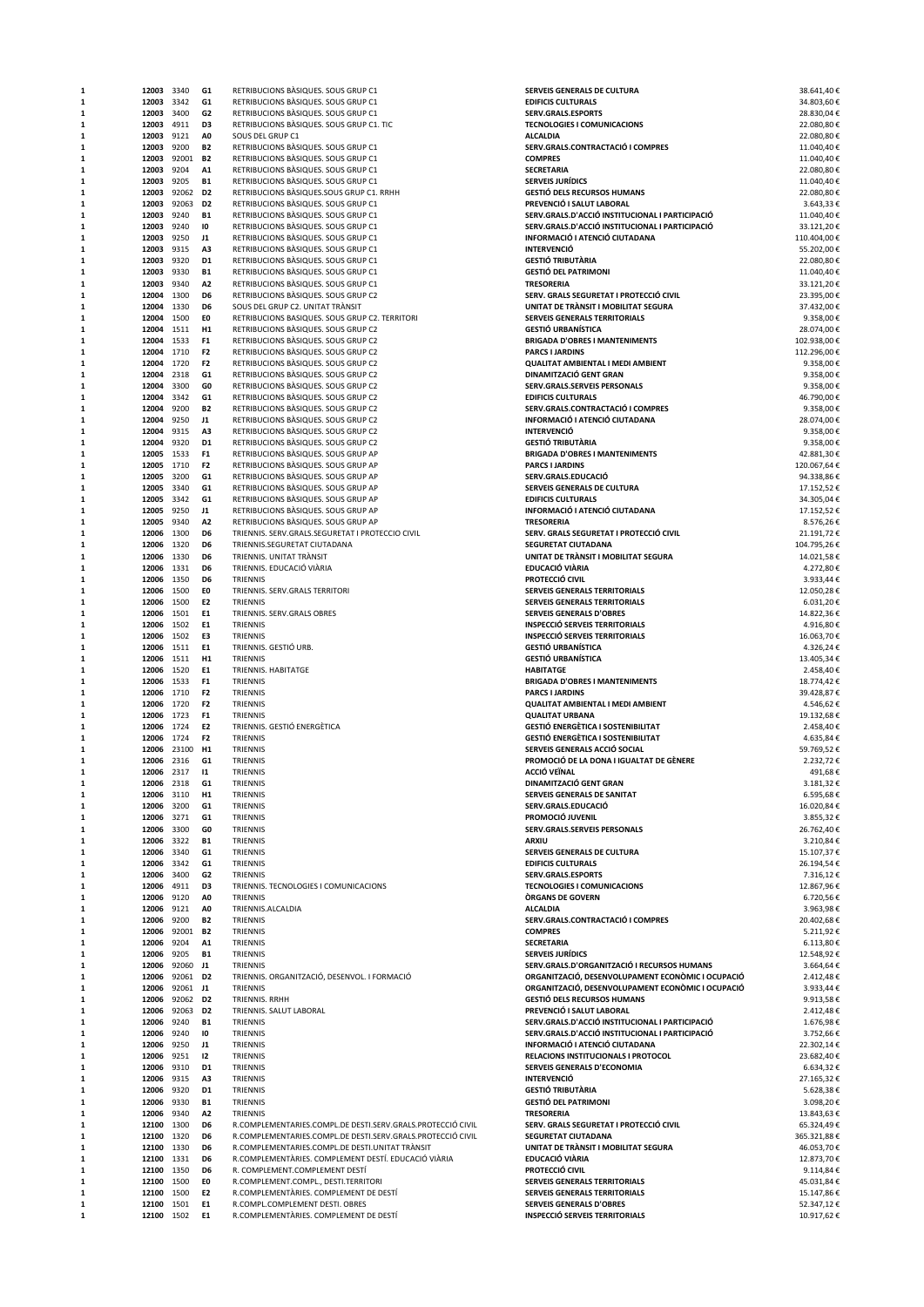| 1      | 12100                    | 1502              | E3                               | R.COMPLEMENTARIES. COMPLEMENT DE DESTÍ                                                  | <b>INSPECCIÓ SERVEIS TERRITORIALS</b>                                                                  | 39.427,78€               |
|--------|--------------------------|-------------------|----------------------------------|-----------------------------------------------------------------------------------------|--------------------------------------------------------------------------------------------------------|--------------------------|
| 1      | 12100                    | 1511              | E1                               | RETRIB. COMPLEMENTARIES. GESTIÓ URB.                                                    | <b>GESTIÓ URBANÍSTICA</b>                                                                              | 18.889,92€               |
| 1      | 12100                    | 1511              | H1                               | R.COMPLEMENTARIES. COMPLEMENT DE DESTÍ                                                  | <b>GESTIÓ URBANÍSTICA</b>                                                                              | 32.053,56€               |
| 1      | 12100                    | 1520              | E1                               | RETRIB. COMPLEMENTARIES. HABITATGE                                                      | <b>HABITATGE</b>                                                                                       | 9.114,84€                |
| 1      | 12100                    | 1533              | F <sub>1</sub>                   | R.COMPLEMENTARIES. COMPLEMENT DE DESTÍ                                                  | <b>BRIGADA D'OBRES I MANTENIMENTS</b>                                                                  | 111.458,06€              |
| 1      | 12100                    | 1700              | F <sub>2</sub>                   | R.COMPLEMENTARIES. COMPLEMENT DE DESTÍ                                                  | SERV.GRALS. JAPU                                                                                       | 15.147,86€               |
| 1<br>1 | 12100                    | 1710              | F <sub>2</sub><br>F <sub>2</sub> | R.COMPLEMENTARIES. COMPLEMENT DE DESTÍ                                                  | <b>PARCS I JARDINS</b><br><b>QUALITAT AMBIENTAL I MEDI AMBIENT</b>                                     | 147.203,28€              |
| 1      | 12100<br>12100           | 1720<br>1723      | F <sub>1</sub>                   | R.COMPLEMENTARIES. COMPLEMENT DE DESTÍ<br>R.COMPLEMENTÀRIES. COMPLEMENT DE DESTÍ        | <b>QUALITAT URBANA</b>                                                                                 | 13.092,52€<br>56.581,00€ |
| 1      | 12100                    | 1724              | E <sub>2</sub>                   | RETRIB. COMPLEMENTARIES C.DESTÍ. GESTIÓ ENERGÈTICA                                      | <b>GESTIÓ ENERGÈTICA I SOSTENIBILITAT</b>                                                              | 7.972,30€                |
| 1      | 12100                    | 1724              | F <sub>2</sub>                   | R.COMPLEMENTARIES. COMPLEMENT DE DESTÍ                                                  | <b>GESTIÓ ENERGÈTICA I SOSTENIBILITAT</b>                                                              | 18.889,92€               |
| 1      | 12100                    | 23100             | H <sub>1</sub>                   | R.COMPLEMENTARIES. COMPLEMENT DE DESTÍ                                                  | SERVEIS GENERALS ACCIÓ SOCIAL                                                                          | 183.056,58€              |
| 1      | 12100                    | 2316              | G1                               | R.COMPLEMENTARIES. COMPLEMENT DE DESTÍ                                                  | PROMOCIÓ DE LA DONA I IGUALTAT DE GÈNERE                                                               | 9.114,84€                |
| 1      | 12100                    | 2317              | $\mathbf{11}$                    | R.COMPLEMENTARIES. COMPLEMENT DE DESTÍ                                                  | ACCIÓ VEÏNAL                                                                                           | 20.874,11€               |
| 1      | 12100                    | 2318              | G1                               | R.COMPLEMENTARIES, COMPLEMENT DE DESTÍ                                                  | DINAMITZACIÓ GENT GRAN                                                                                 | 13.884,64€               |
| 1      | 12100                    | 3110              | H1                               | R.COMPLEMENTARIES. COMPLEMENT DE DESTÍ                                                  | SERVEIS GENERALS DE SANITAT                                                                            | 17.658,62€               |
| 1      | 12100                    | 3200              | G1                               | R.COMPLEMENTARIES. COMPLEMENT DE DESTÍ                                                  | SERV.GRALS.EDUCACIÓ                                                                                    | 57.715,70€               |
| 1      | 12100                    | 3271              | G1                               | R.COMPLEMENTARIES. COMPLEMENT DE DESTÍ                                                  | PROMOCIÓ JUVENIL                                                                                       | 8.243,59€                |
| 1      | 12100                    | 3300              | GO                               | R.COMPLEMENTARIES. COMPLEMENT DE DESTÍ                                                  | SERV.GRALS.SERVEIS PERSONALS                                                                           | 57.801,24€               |
| 1<br>1 | 12100<br>12100           | 3322<br>3340      | <b>B1</b><br>G1                  | R.COMPLEMENTARIES. COMPLEMENT DE DESTÍ<br>R.COMPLEMENTARIES. COMPLEMENT DE DESTÍ        | <b>ARXIU</b><br>SERVEIS GENERALS DE CULTURA                                                            | 17.091,20€               |
| 1      | 12100                    | 3342              | G1                               | R.COMPLEMENTARIES. COMPLEMENT DE DESTÍ                                                  | <b>EDIFICIS CULTURALS</b>                                                                              | 60.283,84€<br>77.756,28€ |
| 1      | 12100                    | 3400              | G <sub>2</sub>                   | R.COMPLEMENTARIES. COMPLEMENT DE DESTÍ                                                  | SERV.GRALS.ESPORTS                                                                                     | 26.862,22€               |
| 1      | 12100                    | 4911              | D <sub>3</sub>                   | R.COMPLEMENTAIRES. COMPL. DE DESTI. TIC                                                 | <b>TECNOLOGIES I COMUNICACIONS</b>                                                                     | 71.677,27€               |
| 1      | 12100                    | 9120              | A0                               | Retribucions complementàries. Complement de destí                                       | <b>ORGANS DE GOVERN</b>                                                                                | 2.729,41€                |
| 1      | 12100                    | 9121              | A0                               | R.COMPLEMENTARIES. COMPLEMENT DE DESTÍ. ALCALDIA                                        | <b>ALCALDIA</b>                                                                                        | 20.319,46€               |
| 1      | 12100                    | 9200              | <b>B2</b>                        | R.COMPLEMENTARIES. COMPLEMENT DE DESTÍ                                                  | SERV.GRALS.CONTRACTACIÓ I COMPRES                                                                      | 54.272,26€               |
| 1      | 12100                    | 92001             | <b>B2</b>                        | R.COMPLEMENTARIES. COMPLEMENT DE DESTÍ                                                  | <b>COMPRES</b>                                                                                         | 15.288,42€               |
| 1      | 12100                    | 9202              | D <sub>0</sub>                   | R.COMPLEMENTARIES. COMPLEMENT DE DESTÍ                                                  | SERV.GRALS.I PLANIFICACIÓ                                                                              | 10.917,62€               |
| 1      | 12100                    | 9204              | A1                               | R.COMPLEMENTÀRIES. COMPLEMENT DE DESTÍ                                                  | <b>SECRETARIA</b>                                                                                      | 38.412,64€               |
| 1      | 12100                    | 9205              | <b>B1</b>                        | R.COMPLEMENTARIES. COMPLEMENT DE DESTÍ                                                  | <b>SERVEIS JURÍDICS</b>                                                                                | 76.205,08€               |
| 1      | 12100                    | 92060             | D <sub>2</sub>                   | R.COMPLEMENTARIES.COMPL.DESTI.SERV.GRALS ORG RRHH                                       | SERV.GRALS.D'ORGANITZACIÓ I RECURSOS HUMANS                                                            | 15.147,86€               |
| 1      | 12100                    | 92060             | J1                               | R.COMPLEMENTARIES. COMPLEMENT DE DESTÍ                                                  | SERV.GRALS.D'ORGANITZACIÓ I RECURSOS HUMANS                                                            | 15.147,86€               |
| 1      | 12100                    | 92061<br>92061 J1 | D2                               | R.COMPLEMENTARIES.COMPL.DESTI.DESENVOLUPAMENT I CONEIXEMENT                             | ORGANITZACIÓ, DESENVOLUPAMENT ECONÒMIC I OCUPACIÓ<br>ORGANITZACIÓ, DESENVOLUPAMENT ECONÒMIC I OCUPACIÓ | 7.972,30€<br>11.958,45€  |
| 1      | 12100<br>12100           | 92062             | D <sub>2</sub>                   | R.COMPLEMENTARIES. COMPLEMENT DE DESTÍ<br>RETRIB.COMPLEMENTARIES.COMPLEMENT DESTI. RRHH | <b>GESTIÓ DELS RECURSOS HUMANS</b>                                                                     | 50.122,94€               |
| 1      | 12100                    | 92063             | D <sub>2</sub>                   | R.COMPLEMENTARIES.COMPLEMEN DESTI.SALUT LABORAL                                         | PREVENCIÓ I SALUT LABORAL                                                                              | 11.723,60€               |
| 1      | 12100                    | 9240              | <b>B1</b>                        | R.COMPLEMENTARIES, COMPLEMENT DE DESTÍ                                                  | SERV.GRALS.D'ACCIÓ INSTITUCIONAL I PARTICIPACIÓ                                                        | 6.173,58€                |
| 1      | 12100                    | 9240              | 10                               | R.COMPLEMENTARIES. COMPLEMENT DE DESTÍ                                                  | SERV.GRALS.D'ACCIÓ INSTITUCIONAL I PARTICIPACIÓ                                                        | 18.520,74€               |
| 1      | 12100                    | 9250              | J1                               | R.COMPLEMENTÀRIES. COMPLEMENT DE DESTÍ                                                  | INFORMACIÓ I ATENCIÓ CIUTADANA                                                                         | 90.979,84€               |
| 1      | 12100                    | 9251              | 12                               | R.COMPLEMENTARIES. COMPLEMENT DE DESTÍ                                                  | RELACIONS INSTITUCIONALS I PROTOCOL                                                                    | 67.228,56€               |
| 1      | 12100                    | 9310              | D1                               | R.COMPLEMENTARIES. COMPL. DESTI.SERV.GRALS ECON.                                        | SERVEIS GENERALS D'ECONOMIA                                                                            | 34.037,78€               |
| 1      | 12100                    | 9315              | A3                               | R.COMPLEMENTARIES. COMPLEMENT DE DESTÍ                                                  | <b>INTERVENCIÓ</b>                                                                                     | 98.458,78€               |
| 1      | 12100                    | 9320              | D1                               | Retribucions complementàries. Complement de destí                                       | <b>GESTIÓ TRIBUTÀRIA</b>                                                                               | 26.933,34€               |
| 1      | 12100                    | 9330              | <b>B1</b>                        | R.COMPLEMENTARIES. COMPLEMENT DE DESTÍ                                                  | <b>GESTIÓ DEL PATRIMONI</b>                                                                            | 14.847,84€               |
| 1      | 12100                    | 9340              | A2                               | R.COMPLEMENTARIES. COMPLEMENT DE DESTÍ                                                  | <b>TRESORERIA</b>                                                                                      | 48.559,84€               |
| 1      | 12101 1300               |                   | D <sub>6</sub>                   | R.COMPLEMENTARIES.COMPL.ESPECIFIC.SERV.GRALS.PROTEC. CIVIL                              | SERV. GRALS SEGURETAT I PROTECCIÓ CIVIL                                                                | 166.618,73€              |
| 1      | 12101 1320               |                   | D <sub>6</sub>                   | R.COMPLEMENTARIES.COMPL.ESPECIFIC.SEGURETAT CIUTADANA                                   | SEGURETAT CIUTADANA                                                                                    | 1.168.212,58€            |
| 1      | 12101 1330               |                   | D6                               | R.COMPLEMENTARIES.COMPL.ESPECIFIC.UNITAT TRANSIT                                        | UNITAT DE TRÀNSIT I MOBILITAT SEGURA                                                                   | 96.701,21€               |
| 1      | 12101 1331               |                   | D6                               | R.COMPLEMENTÀRIES. COMPLEMENT ESPECÍFIC. EDUC.VIÀRIA                                    | EDUCACIÓ VIÀRIA                                                                                        | 43.214,15€               |
| 1      | 12101                    | 1350              | D6                               | R.COMPLEMENTARIES. COMPLEMENT ESPECIFIC                                                 | PROTECCIÓ CIVIL                                                                                        | 14.842,13€               |
| 1      | 12101 1500               |                   | E0                               | R.COMPLEMENT.COMPL.ESPECIF. TERRITORI                                                   | SERVEIS GENERALS TERRITORIALS                                                                          | 70.115,63€               |
| 1      | 12101 1500               |                   | E <sub>2</sub>                   | R.COMPLEMENTARIES. COMPLEMENT ESPECÍFIC                                                 | SERVEIS GENERALS TERRITORIALS                                                                          | 30.011,89€               |
| 1<br>1 | 12101 1501               |                   | E1<br>E1                         | R.COMPL.COMPLEMENT ESPECIFIC.OBRES<br>R.COMPLMENTÀRIES. COMPLEMENT ESPECIFIC            | <b>SERVEIS GENERALS D'OBRES</b>                                                                        | 82.426,17€               |
| 1      | 12101 1502<br>12101 1502 |                   | E3                               | R.COMPLEMENTARIES. COMPLEMENT ESPECÍFIC                                                 | <b>INSPECCIÓ SERVEIS TERRITORIALS</b><br><b>INSPECCIÓ SERVEIS TERRITORIALS</b>                         | 17.288,03€<br>61.631,68€ |
| 1      | 12101 1511               |                   | E1                               | R.COMPLEMENTARIES.GESTIÓ URB.                                                           | <b>GESTIÓ URBANÍSTICA</b>                                                                              | 29.706,02€               |
| 1      | 12101 1511               |                   | H1                               | R.COMPLEMENTARIES. COMPLEMENT ESPECÍFIC                                                 | <b>GESTIÓ URBANÍSTICA</b>                                                                              | 48.109.03€               |
| 1      | 12101 1520               |                   | E1                               | R.COMPLEMENTARIES.HABITATGE                                                             | <b>HABITATGE</b>                                                                                       | 14.842,13€               |
| 1      | 12101 1533               |                   | F1                               | R.COMPLEMENTARIES. COMPLEMENT ESPECÍFIC                                                 | <b>BRIGADA D'OBRES I MANTENIMENTS</b>                                                                  | 231.341,31€              |
| 1      | 12101 1700               |                   | F <sub>2</sub>                   | R.COMPLEMENTÀRIES. COMPLEMENT ESPECÍFIC                                                 | SERV.GRALS. JAPU                                                                                       | 26.641,86€               |
|        | 12101 1710               |                   | F2                               | R.COMPLEMENTARIES. COMPLEMENT ESPECIFIC                                                 | <b>PARCS I JARDINS</b>                                                                                 | 298.473,38€              |
| 1      | 12101 1720               |                   | F <sub>2</sub>                   | R.COMPLEMENTÀRIES. COMPLEMENT ESPECÍFIC                                                 | <b>QUALITAT AMBIENTAL I MEDI AMBIENT</b>                                                               | 20.126,42€               |
| 1      | 12101 1723               |                   | F <sub>1</sub>                   | R.COMPLEMENTÀRIES. COMPLEMENT ESPECÍFIC                                                 | <b>QUALITAT URBANA</b>                                                                                 | 89.930,79€               |
| 1      | 12101 1724               |                   | E2                               | R.COMPLEMENTÀRIES C.ESPECÍFIC. GESTIÓ ENERGÈTICA                                        | <b>GESTIÓ ENERGÈTICA I SOSTENIBILITAT</b>                                                              | 12.417,99€               |
| 1      | 12101 1724               |                   | F <sub>2</sub>                   | R.COMPLEMENTARIES. COMPLEMENT ESPECÍFIC                                                 | <b>GESTIÓ ENERGÈTICA I SOSTENIBILITAT</b>                                                              | 29.706,02€               |
| 1      | 12101 23100              |                   | H <sub>1</sub>                   | R.COMPLEMENTARIES. COMPLEMENT ESPECÍFIC                                                 | SERVEIS GENERALS ACCIÓ SOCIAL                                                                          | 290.309,83€              |
| 1      | 12101 2316               |                   | G1                               | R.COMPLEMENTARIES. COMPLEMENT ESPECIFIC                                                 | PROMOCIÓ DE LA DONA I IGUALTAT DE GÈNERE                                                               | 14.842,13€               |
| 1      | 12101 2317               |                   | $\mathbf{11}$                    | R.COMPLEMENTARIES. COMPLEMENT ESPECÍFIC                                                 | <b>ACCIÓ VEÏNAL</b>                                                                                    | 31.496,44€               |
| 1      | 12101 2318               |                   | G1                               | R.COMPLEMENTÀRIES. COMPLEMENT ESPECÍFIC                                                 | DINAMITZACIÓ GENT GRAN                                                                                 | 22.377,58€               |
| 1      | 12101 3110               |                   | H1                               | R.COMPLEMENTARIES. COMPLEMENT ESPECÍFIC<br>R.COMPLEMENTÀRIES. COMPLEMENT ESPECÍFIC      | SERVEIS GENERALS DE SANITAT                                                                            | 27.773,12€               |
| 1<br>1 | 12101 3200               |                   | G1<br>G1                         | R.COMPLEMENTARIES. COMPLEMENT ESPECÍFIC                                                 | SERV.GRALS.EDUCACIÓ<br>PROMOCIÓ JUVENIL                                                                | 77.915,77€               |
| 1      | 12101 3271<br>12101 3300 |                   | GO                               | R.COMPLEMENTARIES. COMPLEMENT ESPECÍFIC                                                 | SERV.GRALS.SERVEIS PERSONALS                                                                           | 12.452,95€<br>83.769,86€ |
| 1      | 12101 3322               |                   | <b>B1</b>                        | R.COMPLEMENTÀRIES. COMPLEMENT ESPECÍFIC                                                 | ARXIU                                                                                                  | 25.819,02€               |
| 1      | 12101                    | 3340              | G1                               | R.COMPLEMENTARIES. COMPLEMENT ESPECÍFIC                                                 | SERVEIS GENERALS DE CULTURA                                                                            | 95.926,68€               |
| 1      | 12101                    | 3342              | G1                               | R.COMPLEMENTARIES. COMPLEMENT ESPECÍFIC                                                 | <b>EDIFICIS CULTURALS</b>                                                                              | 114.987,39€              |
| 1      | 12101 3400               |                   | G <sub>2</sub>                   | R.COMPLEMENTÀRIES. COMPLEMENT ESPECÍFIC                                                 | SERV.GRALS.ESPORTS                                                                                     | 43.297,59€               |
| 1      | 12101 4911               |                   | D <sub>3</sub>                   | R.COMPLEMENTAIRES, COMPL. ESPECIFIC.TIC                                                 | <b>TECNOLOGIES I COMUNICACIONS</b>                                                                     | 116.064,79€              |
| 1      | 12101 9120               |                   | A <sub>0</sub>                   | Retribucions complementàries. Complement específic                                      | <b>ORGANS DE GOVERN</b>                                                                                | 4.322,01€                |
| 1      | 12101 9121               |                   | A <sub>0</sub>                   | R.COMPLEMENTARIES. COMPLEM.ESPECIFIC ALCALDIA                                           | <b>ALCALDIA</b>                                                                                        | 29.479,97€               |
| 1      | 12101 9200               |                   | <b>B2</b>                        | R.COMPLEMENTARIES. COMPLEMENT ESPECÍFIC                                                 | SERV.GRALS.CONTRACTACIÓ I COMPRES                                                                      | 82.562,25€               |
| 1      | 12101                    | 92001             | <b>B2</b>                        | R.COMPLEMENTARIES. COMPLEMENT ESPECÍFIC                                                 | <b>COMPRES</b>                                                                                         | 23.373,12€               |
| 1      | 12101 9202               |                   | D <sub>0</sub>                   | R.COMPLEMENTARIES. COMPLEMENT ESPECÍFIC                                                 | SERV.GRALS.I PLANIFICACIÓ                                                                              | 18.222,53€               |
|        | 12101                    | 9204              | A1                               | R.COMPLEMENTÀRIES. COMPLEMENT ESPECÍFIC                                                 | <b>SECRETARIA</b>                                                                                      | 62.663,53€               |
| 1      | 12101 9205               |                   | <b>B1</b>                        | R.COMPLEMENTARIES. COMPLEMENT ESPECÍFIC                                                 | <b>SERVEIS JURIDICS</b>                                                                                | 126.275,12€              |
| 1      | 12101                    | 92060             | D <sub>2</sub>                   | RETRIB.COMPL. COMPL.ESPECIFIC. SERV.GRALS ORG I RR                                      | SERV.GRALS.D'ORGANITZACIÓ I RECURSOS HUMANS                                                            | 30.011,89€               |
| 1      | 12101 92060              |                   | J1                               | R.COMPLEMENTARIES. COMPLEMENT ESPECÍFIC                                                 | SERV.GRALS.D'ORGANITZACIÓ I RECURSOS HUMANS                                                            | 26.641,86€               |
| 1      | 12101 92061              |                   | D <sub>2</sub>                   | R.COMPLEMENTÀRIES. COMPLEMENT ESPECÍFIC. CONEIXEMENT                                    | ORGANITZACIÓ, DESENVOLUPAMENT ECONÒMIC I OCUPACIÓ                                                      | 14.768,34€               |
| 1<br>1 | 12101 92062              | 12101 92061 J1    | D <sub>2</sub>                   | R.COMPLEMENTPARIES. COMPLEMENT ESPECÍFIC<br>RETRIB.COMPL. COMPL.ESPECIFIC. RRHH         | ORGANITZACIÓ, DESENVOLUPAMENT ECONÒMIC I OCUPACIÓ<br><b>GESTIÓ DELS RECURSOS HUMANS</b>                | 18.626,98€               |
| 1      | 12101                    | 92063             | D <sub>2</sub>                   | RETRIB.COMPL. COMPL.ESPECIFIC. SEGURETAT I SALUT L                                      | PREVENCIÓ I SALUT LABORAL                                                                              | 77.264,03€<br>18.751,92€ |
| 1      | 12101 9240               |                   | <b>B1</b>                        | R.COMPLEMENTARIES. COMPLEMENT ESPECIFIC                                                 | SERV.GRALS.D'ACCIÓ INSTITUCIONAL I PARTICIPACIÓ                                                        | 8.530,99€                |
|        | 12101                    | 9240              | 10                               | R.COMPLEMENTÀRIES. COMPLEMENT ESPECÍFIC                                                 | SERV.GRALS.D'ACCIÓ INSTITUCIONAL I PARTICIPACIÓ                                                        | 25.592,97€               |
| 1      | 12101 9250               |                   | J1                               | R.COMPLEMENTARIES. COMPLEMENT ESPECÍFIC                                                 | INFORMACIÓ I ATENCIÓ CIUTADANA                                                                         | 144.290,67€              |
| 1      | 12101                    | 9251              | 12                               | R.COMPLEMENTARIES. COMPLEMENT ESPECÍFIC                                                 | RELACIONS INSTITUCIONALS I PROTOCOL                                                                    | 105.126,76€              |
| 1      | 12101 9310               |                   | D <sub>1</sub>                   | R.COMPLEMENTARIES. COMPL. ESPEC.SERV.GRALS ECON.                                        | SERVEIS GENERALS D'ECONOMIA                                                                            | 56.347,88€               |
| 1      | 12101 9315               |                   | A3                               | R.COMPLEMENTARIES. COMPLEMENT ESPECÍFIC                                                 | <b>INTERVENCIÓ</b>                                                                                     | 153.574,83€              |
|        | 12101                    | 9320              | D1                               | Retribucions complementàries. Complement específic                                      | <b>GESTIÓ TRIBUTÀRIA</b>                                                                               | 41.223,15€               |
| 1      | 12101 9330               |                   | <b>B1</b>                        | R.COMPLEMENTARIES. COMPLEMENT ESPECÍFIC                                                 | <b>GESTIÓ DEL PATRIMONI</b>                                                                            | 22.559,58€               |
|        |                          |                   |                                  |                                                                                         |                                                                                                        |                          |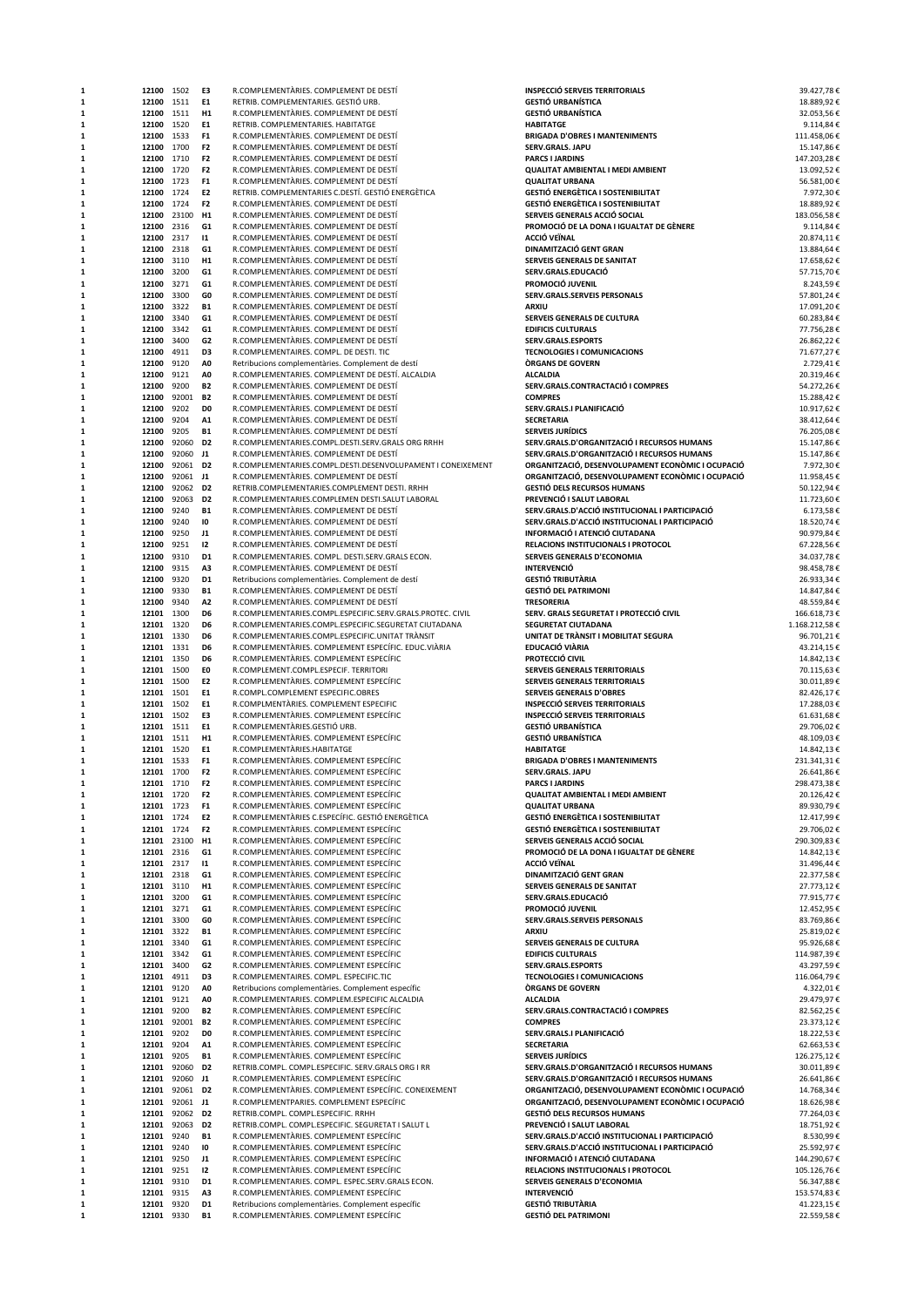| 1      | 12101          | 9340           | A2                               | R.COMPLEMENTARIES. COMPLEMENT ESPECIFIC                                                                         | <b>TRESORERIA</b>                                                      | 76.334,33 €                |
|--------|----------------|----------------|----------------------------------|-----------------------------------------------------------------------------------------------------------------|------------------------------------------------------------------------|----------------------------|
| 1      | 12300          | 9251           | 12                               | RETRIBUCIONS ALTRE PERSONAL                                                                                     | <b>RELACIONS INSTITUCIONALS I PROTOCOL</b>                             | 34.805,31€                 |
| 1      | 14300          | 1502           | E1                               | RETRIBUCIONS ALTRE PERSONAL                                                                                     | <b>INSPECCIÓ SERVEIS TERRITORIALS</b>                                  | 56.991,96€                 |
| 1      | 14300          | 1520           | E1                               | RETRIBUCIONS ALTRE PERSONAL                                                                                     | <b>HABITATGE</b><br>SERVEIS GENERALS ACCIÓ SOCIAL                      | 45.506,21€                 |
| 1<br>1 | 14300<br>14300 | 23100<br>92060 | H <sub>1</sub><br>D <sub>2</sub> | RETRIBUCIONS ALTRE PERSONAL<br>RETRIBUCIONS ALTRE PERSONAL                                                      | SERV.GRALS.D'ORGANITZACIÓ I RECURSOS HUMANS                            | 104.415,92€<br>100.000,00€ |
| 1      | 15000          | 1300           | D6                               | R.COMPLEMENTARIESPRODUCTIVITAT.SERV.GRALS.PROTECCIÓ CIVIL                                                       | SERV. GRALS SEGURETAT I PROTECCIÓ CIVIL                                | 34.812,39€                 |
| 1      | 15000          | 1320           | D6                               | R.COMPLEMENTARIES.PRODUCTIVITAT. SEGURETAT CIUTADANA                                                            | SEGURETAT CIUTADANA                                                    | 206.925,87€                |
| 1      | 15000          | 1330           | D6                               | PRODUCTIVITAT. UNITAT TRÀNSIT                                                                                   | UNITAT DE TRÀNSIT I MOBILITAT SEGURA                                   | 25.056,13€                 |
| 1      | 15000          | 1331           | D <sub>6</sub>                   | R.COMPLEMENTÀRIES. PRODUCTIVITAT. EDUC.VIÀRIA                                                                   | EDUCACIÓ VIÀRIA                                                        | 6.366,95€                  |
| 1      | 15000          | 1350           | D <sub>6</sub>                   | R.COMPLEMENTARIRES. PRODUCTIVITAT                                                                               | PROTECCIÓ CIVIL                                                        | 3.286,39€                  |
| 1      | 15000          | 1500           | E0                               | R.COMPLEMENT.PRODUCTIVITAT. TERRITORI                                                                           | SERVEIS GENERALS TERRITORIALS                                          | 19.409,60€                 |
| 1      | 15000          | 1500           | E <sub>2</sub>                   | R.COMPLEMENTARIES. PRODUCTIVITAT                                                                                | SERVEIS GENERALS TERRITORIALS                                          | 3.389,31€                  |
| 1      | 15000          | 1501           | E1                               | R.COMPL.PRODUCTIVITAT.OBRES                                                                                     | <b>SERVEIS GENERALS D'OBRES</b>                                        | 16.637,80€                 |
| 1      | 15000          | 1502           | E1                               | Retribucions complementàries. Productivitat                                                                     | <b>INSPECCIÓ SERVEIS TERRITORIALS</b>                                  | 9.653,34€                  |
| 1      | 15000          | 1502           | E3                               | R.COMPLEMENTÀRIES. PRODUCTIVITAT                                                                                | <b>INSPECCIÓ SERVEIS TERRITORIALS</b><br><b>GESTIÓ URBANÍSTICA</b>     | 16.226,13€                 |
| 1<br>1 | 15000          | 1511<br>1511   | E1<br>H <sub>1</sub>             | PRODUCTIVITAT. GESTIÓ URB.<br>R.COMPLEMENTÀRIES. PRODUCTIVITAT                                                  | <b>GESTIÓ URBANÍSTICA</b>                                              | 6.572,79€<br>15.711,54€    |
| 1      | 15000<br>15000 | 1520           | E1                               | R.COMPLEMENTARIES. PRODUCTIVITAT                                                                                | <b>HABITATGE</b>                                                       | 9.653,34€                  |
| 1      | 15000          | 1533           | F <sub>1</sub>                   | R.COMPLEMENTARIES, PRODUCTIVITAT                                                                                | <b>BRIGADA D'OBRES I MANTENIMENTS</b>                                  | 55.450,02€                 |
| 1      | 15000          | 1700           | F <sub>2</sub>                   | R.COMPLEMENTARIES. PRODUCTIVITAT                                                                                | SERV.GRALS. JAPU                                                       | 3.389,31€                  |
| 1      | 15000          | 1710           | F <sub>2</sub>                   | R.COMPLEMENTARIES. PRODUCTIVITAT                                                                                | <b>PARCS I JARDINS</b>                                                 | 81.940,02€                 |
| 1      | 15000          | 1720           | F <sub>2</sub>                   | R.COMPLEMENTARIES. PRODUCTIVITAT                                                                                | <b>QUALITAT AMBIENTAL I MEDI AMBIENT</b>                               | 6.366,95€                  |
| 1      | 15000          | 1723           | F <sub>1</sub>                   | R.COMPLEMENTÀRIES. PRODUCTIVITAT                                                                                | <b>QUALITAT URBANA</b>                                                 | 19.718,36€                 |
| 1      | 15000          | 1724           | E2                               | PRODUCTIVITAT. GESTIÓ ENERGÈTICA                                                                                | <b>GESTIÓ ENERGÈTICA I SOSTENIBILITAT</b>                              | 3.286,39€                  |
| 1      | 15000          | 1724           | F <sub>2</sub>                   | R.COMPLEMENTARIES. PRODUCTIVITAT                                                                                | <b>GESTIÓ ENERGÈTICA I SOSTENIBILITAT</b>                              | 6.572,79€                  |
| 1      | 15000          | 23100          | H <sub>1</sub>                   | R.COMPLEMENTÀRIES. PRODUCTIVITAT                                                                                | SERVEIS GENERALS ACCIÓ SOCIAL                                          | 82.056,90€                 |
| 1      | 15000          | 2316           | G1                               | R.COMPLEMENTARIES. PRODUCTIVITAT                                                                                | PROMOCIÓ DE LA DONA I IGUALTAT DE GÈNERE                               | 3.286,39€                  |
| 1      | 15000          | 2317           | $\mathbf{11}$                    | R.COMPLEMENTARIES. PRODUCTIVITAT                                                                                | <b>ACCIÓ VEÏNAL</b>                                                    | 9.962,10€                  |
| 1      | 15000          | 2318           | G1                               | R.COMPLEMENTARIES. PRODUCTIVITAT                                                                                | DINAMITZACIÓ GENT GRAN                                                 | 6.366,95€                  |
| 1<br>1 | 15000<br>15000 | 3110<br>3200   | H1<br>G1                         | R.COMPLEMENTARIES. PRODUCTIVITAT<br>R.COMPLEMENTARIES. PRODUCTIVITAT                                            | SERVEIS GENERALS DE SANITAT<br>SERV.GRALS.EDUCACIÓ                     | 6.675,70€<br>36.040,42€    |
| 1      |                | 3271           | G1                               |                                                                                                                 | PROMOCIÓ JUVENIL                                                       |                            |
| 1      | 15000<br>15000 | 3300           | GO                               | R.COMPLEMENTARIES. PRODUCTIVITAT<br>R.COMPLEMENTÀRIES. PRODUCTIVITAT                                            | SERV.GRALS.SERVEIS PERSONALS                                           | 3.183,47€<br>28.548,36€    |
| 1      | 15000          | 3322           | <b>B1</b>                        | R.COMPLEMENTARIES. PRODUCTIVITAT                                                                                | ARXIU                                                                  | 6.469,87€                  |
| 1      | 15000          | 3340           | G1                               | R.COMPLEMENTÀRIES. PRODUCTIVITAT                                                                                | SERVEIS GENERALS DE CULTURA                                            | 22.181,41€                 |
| 1      | 15000          | 3342           | G1                               | R.COMPLEMENTARIES. PRODUCTIVITAT                                                                                | <b>EDIFICIS CULTURALS</b>                                              | 40.150,16€                 |
| 1      | 15000          | 3400           | G <sub>2</sub>                   | R.COMPLEMENTARIES, PRODUCTIVITAT                                                                                | SERV.GRALS.ESPORTS                                                     | 9.962,10€                  |
| 1      | 15000          | 4911           | D3                               | R.COMPLEMENTAIRES. PRODUCTIVITAT. TIC                                                                           | <b>TECNOLOGIES I COMUNICACIONS</b>                                     | 26.394,06€                 |
| 1      | 15000          | 9120           | A <sub>0</sub>                   | R.COMPLEMENTARIES. PRODUCTIVITAT                                                                                | <b>ORGANS DE GOVERN</b>                                                | 22.439,28€                 |
|        | 15000          | 9120           | A <sub>0</sub>                   | Retribucions complementàries. Complement especial dedicació                                                     | <b>ORGANS DE GOVERN</b>                                                | 1.114,96€                  |
| 1      | 15000          | 9121           | A0                               | PRODUCTIVITAT                                                                                                   | <b>ALCALDIA</b>                                                        | 9.501,52€                  |
| 1      | 15000          | 9200           | <b>B2</b>                        | R.COMPLEMENTARIES. PRODUCTIVITAT                                                                                | SERV.GRALS.CONTRACTACIÓ I COMPRES                                      | 16.431,96€                 |
| 1      | 15000          | 92001          | <b>B2</b>                        | R.COMPLEMENTARIES. PRODUCTIVITAT                                                                                | <b>COMPRES</b>                                                         | 6.469,87€                  |
| 1      | 15000          | 9202           | D <sub>0</sub>                   | R.COMPLEMENTARIES. PRODUCTIVITAT.SERV. GRS I PLANIFICACIÓ                                                       | SERV.GRALS.I PLANIFICACIÓ                                              | 3.389,31€                  |
| 1      | 15000          | 9204           | A1                               | R.COMPLEMENTARIES. PRODUCTIVITAT                                                                                | <b>SECRETARIA</b>                                                      | 13.145,57€                 |
| 1<br>1 | 15000<br>15000 | 9205<br>92060  | <b>B1</b><br>D <sub>2</sub>      | R.COMPLEMENTARIES. PRODUCTIVITAT<br>R.COMPLEMENTARIES.PRODUCTIVITAT.SERV.GRALS ORG RRH                          | <b>SERVEIS JURÍDICS</b><br>SERV.GRALS.D'ORGANITZACIÓ I RECURSOS HUMANS | 23.416,42€<br>3.389,31€    |
| 1      | 15000          | 92060          | J1                               | Retribucions complementàries. Productivitat                                                                     | SERV.GRALS.D'ORGANITZACIÓ I RECURSOS HUMANS                            | 3.389,31€                  |
|        | 15000          | 92061          | D2                               | PRODUCTIVITAT                                                                                                   | ORGANITZACIÓ, DESENVOLUPAMENT ECONÒMIC I OCUPACIÓ                      | 3.389,31€                  |
| 1      | 15000          | 92061          | J1                               | Retribucions complementàries. Productivitat                                                                     | ORGANITZACIÓ, DESENVOLUPAMENT ECONÒMIC I OCUPACIÓ                      | 6.572,79€                  |
| 1      | 15000          | 92062          | D <sub>2</sub>                   | RETRIBUCIONS COMPLEMENTARIES.PRODUCTIVITAT. RRHH                                                                | <b>GESTIÓ DELS RECURSOS HUMANS</b>                                     | 19.615,44€                 |
| 1      | 15000          | 92063          | D <sub>2</sub>                   | R.COMPLEMENTARIES.PRODUCTIVITAT.SEG. I SALUT LABO                                                               | PREVENCIÓ I SALUT LABORAL                                              | 3.389,31€                  |
| 1      | 15000          | 9240           | <b>B1</b>                        | R.COMPLEMENTARIES. PRODUCTIVITAT                                                                                | SERV.GRALS.D'ACCIÓ INSTITUCIONAL I PARTICIPACIÓ                        | 3.183,47€                  |
| 1      | 15000          | 9240           | 10                               | R.COMPLEMENTÀRIES. PRODUCTIVITAT                                                                                | SERV.GRALS.D'ACCIÓ INSTITUCIONAL I PARTICIPACIÓ                        | 9.550,42€                  |
| 1      | 15000          | 9250           | J1                               | R.COMPLEMENTARIES. PRODUCTIVITAT                                                                                | INFORMACIÓ I ATENCIÓ CIUTADANA                                         | 47.031,70€                 |
| 1      | 15000          | 9251           | 12                               | R.COMPLEMENTARIES. PRODUCTIVITAT                                                                                | RELACIONS INSTITUCIONALS I PROTOCOL                                    | 23.416,42€                 |
| 1      | 15000          | 9310           | D1                               | R.COMPLEMENTARIES.PRODUCTIVITAT.SERV.GRALS ECON.                                                                | SERVEIS GENERALS D'ECONOMIA                                            | 10.065,01€                 |
| 1      | 15000          | 9315           | A3                               | R.COMPLEMENTARIES. PRODUCTIVITAT                                                                                | <b>INTERVENCIÓ</b>                                                     | 38.922,12€                 |
| 1      | 15000          | 9320           | D1                               | Retribucions complementàries. Productivitat                                                                     | <b>GESTIÓ TRIBUTÀRIA</b>                                               | 12.733,90€                 |
| 1      | 15000          | 9330           | <b>B1</b>                        | R.COMPLEMENTARIES. PRODUCTIVITAT                                                                                | <b>GESTIÓ DEL PATRIMONI</b>                                            | 6.469,87€                  |
|        | 15000          | 9340           | A2                               | R.COMPLEMENTÀRIES. PRODUCTIVITAT                                                                                | TRESORERIA                                                             | 19.203,//€                 |
| 1      | 15100          | 92060          | D <sub>2</sub>                   | GRATIFICACIONS. SERV.GRALS ORGANITZ I RRHH                                                                      | SERV.GRALS.D'ORGANITZACIÓ I RECURSOS HUMANS                            | 100.000,00€                |
| 1      | 15300          | 1300           | D6                               | R.COMPLEMENTÀRIES. ESPECIAL DEDICACIÓ.SERV.GRALS.PROTECCIÓ                                                      | SERV. GRALS SEGURETAT I PROTECCIÓ CIVIL                                | 40.220,82€                 |
| 1      | 15300          | 1320           | D6                               | R.COMPLEMENTARIES.COM.ESPECIAL DEDIC.SEGURETAT CIUTADANA                                                        | SEGURETAT CIUTADANA                                                    | 335.259,84€                |
| 1      | 15300          | 1330           | D6                               | R.COMPLEMENTARIES.COM.ESPECIAL DEDIC.UNITAT TRANSIT                                                             | UNITAT DE TRÀNSIT I MOBILITAT SEGURA                                   | 15.420,99€                 |
| 1<br>1 | 15300<br>15300 | 1331<br>1350   | D6<br>D6                         | R.COMPLEMENTARIES. COMPLEMENT ESPECIAL DEDICACIÓ.ED.VIÀRIA<br>R.COMPLEMENTARIES. COMPLEMEENT ESPECIAL DEDICACIÓ | EDUCACIÓ VIÀRIA<br>PROTECCIÓ CIVIL                                     | 11.416,86€<br>5.755,80€    |
| 1      | 15300          | 1500           | E2                               | R.COMPLEMENTARIES. COMPLEMENT ESPECIAL DEDICACIÓ                                                                | SERVEIS GENERALS TERRITORIALS                                          | 9.232,90€                  |
| 1      | 15300          | 1500           | F <sub>0</sub>                   | R.COMPLEMENTÀRIRES. COMPLEMENT ESPECIAL DEDICACIO                                                               | <b>SERVEIS GENERALS TERRITORIALS</b>                                   | 1.740,27€                  |
| 1      | 15300          | 1501           | E1                               | R.COMPL.COMPL. ESPECIAL DEDICACIÓ.OBRES                                                                         | <b>SERVEIS GENERALS D'OBRES</b>                                        | 11.419,88€                 |
| 1      | 15300          | 1502           | E1                               | Retribucions complementàries. Complement especial dedicació                                                     | <b>INSPECCIÓ SERVEIS TERRITORIALS</b>                                  | 8.133,37€                  |
| 1      | 15300          | 1502           | E3                               | R.COMPLEMENTARIES. COMPLEMENT ESPECIAL DEDICACIÓ                                                                | <b>INSPECCIÓ SERVEIS TERRITORIALS</b>                                  | 10.350,22€                 |
| 1      | 15300          | 1511           | E1                               | R.COMPLEMENTARIES. COMPLEMENT ESPECIAL DEDICACIÓ.GEST.URB.                                                      | <b>GESTIÓ URBANÍSTICA</b>                                              | 2.229,93€                  |
| 1      | 15300          | 1511           | H1                               | R.COMPLEMENTARIES. COMPLEMENT ESPECIAL DEDICACIÓ                                                                | <b>GESTIÓ URBANÍSTICA</b>                                              | 1.385,33 €                 |
| 1      | 15300          | 1533           | F <sub>1</sub>                   | R.COMPLEMENTARIES. COMPLEMENT ESPECIAL DEDICACIÓ                                                                | <b>BRIGADA D'OBRES I MANTENIMENTS</b>                                  | 7.736,86€                  |
| 1      | 15300          | 1700           | F <sub>2</sub>                   | R.COMPLEMENTARIES. COMPLEMENT ESPECIAL DEDICACIÓ                                                                | SERV.GRALS. JAPU                                                       | 5.818,26€                  |
| 1      | 15300          | 1710           | F <sub>2</sub>                   | R.COMPLEMENTARIES. COMPLEMENT ESPECIAL DEDICACIÓ                                                                | <b>PARCS I JARDINS</b>                                                 | 7.436,19€                  |
| 1      | 15300          | 1720           | F <sub>2</sub>                   | R.COMPLEMENTARIES. COMPLEMENT ESPECIAL DEDICACIÓ                                                                | <b>QUALITAT AMBIENTAL I MEDI AMBIENT</b>                               | 1.740,27€                  |
| 1      | 15300          | 1723           | F <sub>1</sub>                   | R.COMPLEMENTARIES. COMPLEMENT ESPECIAL DEDICACIÓ                                                                | <b>QUALITAT URBANA</b>                                                 | 15.724,41€                 |
| 1      | 15300          | 1724           | E <sub>2</sub>                   | R.COMPLEMENTARIES. COMPLEMENT ESPECIAL DEDICACIÓ. GESTIÓ ENE                                                    | <b>GESTIÓ ENERGÈTICA I SOSTENIBILITAT</b>                              | 1.740,27€                  |
| 1      | 15300          | 1724           | F <sub>2</sub>                   | R.COMPLEMENTARIES. COMPLEMENT ESPECIAL DEDICACIÓ                                                                | <b>GESTIÓ ENERGÈTICA I SOSTENIBILITAT</b>                              | 6.002,33€                  |
| 1      | 15300          | 23100          | H <sub>1</sub>                   | R.COMPLEMENTARIES. COMPLEMENT ESPECIAL DEDICACIÓ                                                                | SERVEIS GENERALS ACCIÓ SOCIAL                                          | 30.379,85€                 |
| 1      | 15300          | 2316           | G1<br>$\mathbf{11}$              | R.COMPLEMENTARIES. COMPLEMENT ESPECIAL DEDICACIÓ                                                                | PROMOCIÓ DE LA DONA I IGUALTAT DE GÈNERE<br>ACCIÓ VEÏNAL               | 3.837,20€                  |
| 1      | 15300          | 2317<br>2318   | G1                               | R.COMPLEMENTARIES. COMPLEMENT ESPECIAL DEDICACIÓ<br>R.COMPLEMENTARIES. COMPLEMENT ESPECIAL DEDICACIÓ            | DINAMITZACIÓ GENT GRAN                                                 | 4.264,94€                  |
| 1      | 15300<br>15300 | 3110           | H <sub>1</sub>                   | R.COMPLEMENTARIES. COMPLEMENT ESPECIAL DEDICACIÓ                                                                | SERVEIS GENERALS DE SANITAT                                            | 4.920,36€<br>3.811,98€     |
| 1      | 15300          | 3200           | G1                               | R.COMPLEMENTARIES. COMPLEMENT ESPECIAL DEDICACIÓ                                                                | SERV.GRALS.EDUCACIÓ                                                    | 27.532,83€                 |
| 1      | 15300          | 3271           | G1                               | R.COMPLEMENTARIES. COMPLEMENT ESPECIAL DEDICACIÓ                                                                | PROMOCIÓ JUVENIL                                                       | 2.085,01€                  |
| 1      | 15300          | 3300           | GO                               | R.COMPLEMENTARIES. COMPLEMENT ESPECIAL DEDICACIÓ                                                                | SERV.GRALS.SERVEIS PERSONALS                                           | 2.759,84€                  |
|        | 15300          | 3322           | <b>B1</b>                        | R.COMPLEMENTARIES. COMPLEMENT ESPECIAL DEDICACIÓ                                                                | ARXIU                                                                  | 2.131,03€                  |
| 1      | 15300          | 3340           | G1                               | R.COMPLEMENTARIES. COMPLEMENT ESPECIAL DEDICACIÓ                                                                | SERVEIS GENERALS DE CULTURA                                            | 33.188,37€                 |
| 1      | 15300          | 3342           | G1                               | R.COMPLEMENTARIES. COMPLEMENT ESPECIAL DEDICACIÓ                                                                | <b>EDIFICIS CULTURALS</b>                                              | 17.187,71€                 |
| 1      | 15300          | 3400           | G <sub>2</sub>                   | R.COMPLEMENTARIES. COMPLEMENT ESPECIAL DEDICACIÓ                                                                | SERV.GRALS.ESPORTS                                                     | 9.308,35€                  |
| 1      | 15300          | 4911           | D3                               | R.COMPLEMENTAIRES. COMPL.ESPECIAL DEDICACIO.TIC                                                                 | <b>TECNOLOGIES I COMUNICACIONS</b>                                     | 19.730,32€                 |
| 1      | 15300          | 9121           | A <sub>0</sub>                   | R.COMPLEMTNARIES. COMPLEMENT ESPECIAL DEDICACIÓ                                                                 | <b>ALCALDIA</b>                                                        | 6.055,03€                  |
| 1      | 15300          | 9200           | <b>B2</b>                        | R.COMPLEMENTARIES. COMPLEMENT ESPECIAL DEDICACIÓ                                                                | SERV.GRALS.CONTRACTACIÓ I COMPRES                                      | 4.448,11€                  |
| 1      | 15300          | 9204           | A1                               | R.COMPLEMENTARIES. COMPLEMENT ESPECIAL DEDICACIÓ                                                                | <b>SECRETARIA</b>                                                      | 12.796,80€                 |
|        | 15300          | 9205           | <b>B1</b>                        | R.COMPLEMENTARIES. COMPLEMENT ESPECIAL DEDICACIÓ                                                                | <b>SERVEIS JURIDICS</b>                                                | 11.151,50€                 |
|        | 15300          | 92060          | D2                               | R.COMPLEMENTARIES. COMPLEMENT ESPECIAL DEDICACIÓ                                                                | SERV.GRALS.D'ORGANITZACIÓ I RECURSOS HUMANS                            | 9.232,90€                  |

| <b>TRESORERIA</b>                                                                          | 76.334,33€                |
|--------------------------------------------------------------------------------------------|---------------------------|
| RELACIONS INSTITUCIONALS I PROTOCOL<br><b>INSPECCIÓ SERVEIS TERRITORIALS</b>               | 34.805,31€<br>56.991,96€  |
| <b>HABITATGE</b>                                                                           | 45.506,21€                |
| SERVEIS GENERALS ACCIÓ SOCIAL                                                              | 104.415,92€               |
| SERV.GRALS.D'ORGANITZACIÓ I RECURSOS HUMANS<br>SERV. GRALS SEGURETAT I PROTECCIÓ CIVIL     | 100.000,00€<br>34.812,39€ |
| <b>SEGURETAT CIUTADANA</b>                                                                 | 206.925,87€               |
| UNITAT DE TRANSIT I MOBILITAT SEGURA<br>EDUCACIÓ VIÀRIA                                    | 25.056,13€<br>6.366,95€   |
| PROTECCIÓ CIVIL                                                                            | 3.286,39€                 |
| SERVEIS GENERALS TERRITORIALS                                                              | 19.409,60€                |
| SERVEIS GENERALS TERRITORIALS<br><b>SERVEIS GENERALS D'OBRES</b>                           | 3.389,31€<br>16.637,80€   |
| <b>INSPECCIÓ SERVEIS TERRITORIALS</b>                                                      | 9.653,34€                 |
| <b>INSPECCIÓ SERVEIS TERRITORIALS</b><br><b>GESTIÓ URBANÍSTICA</b>                         | 16.226,13€<br>6.572,79€   |
| <b>GESTIÓ URBANÍSTICA</b>                                                                  | 15.711,54€                |
| <b>HABITATGE</b>                                                                           | 9.653,34€                 |
| <b>BRIGADA D'OBRES I MANTENIMENTS</b><br>SERV.GRALS. JAPU                                  | 55.450,02€<br>3.389,31€   |
| <b>PARCS I JARDINS</b>                                                                     | 81.940,02€                |
| <b>QUALITAT AMBIENTAL I MEDI AMBIENT</b><br><b>QUALITAT URBANA</b>                         | 6.366,95€<br>19.718,36€   |
| <b>GESTIÓ ENERGÉTICA I SOSTENIBILITAT</b>                                                  | 3.286,39€                 |
| <b>GESTIÓ ENERGÈTICA I SOSTENIBILITAT</b>                                                  | 6.572,79€                 |
| SERVEIS GENERALS ACCIÓ SOCIAL<br>PROMOCIÓ DE LA DONA I IGUALTAT DE GÈNERE                  | 82.056,90€<br>3.286,39€   |
| <b>ACCIÓ VEÏNAL</b>                                                                        | 9.962,10€                 |
| DINAMITZACIÓ GENT GRAN<br>SERVEIS GENERALS DE SANITAT                                      | 6.366,95€<br>6.675,70€    |
| SERV.GRALS.EDUCACIÓ                                                                        | 36.040,42€                |
| PROMOCIÓ JUVENIL                                                                           | 3.183,47€                 |
| SERV.GRALS.SERVEIS PERSONALS<br>ARXIU                                                      | 28.548,36€<br>6.469,87€   |
| SERVEIS GENERALS DE CULTURA                                                                | 22.181,41€                |
| <b>EDIFICIS CULTURALS</b>                                                                  | 40.150,16€                |
| SERV.GRALS.ESPORTS<br><b>TECNOLOGIES I COMUNICACIONS</b>                                   | 9.962,10€<br>26.394,06€   |
| <b>ORGANS DE GOVERN</b>                                                                    | 22.439,28€                |
| <b>ORGANS DE GOVERN</b><br><b>ALCALDIA</b>                                                 | 1.114,96€<br>9.501,52€    |
| SERV.GRALS.CONTRACTACIÓ I COMPRES                                                          | 16.431,96€                |
| <b>COMPRES</b>                                                                             | 6.469,87€                 |
| SERV.GRALS.I PLANIFICACIÓ<br><b>SECRETARIA</b>                                             | 3.389,31€<br>13.145,57€   |
| <b>SERVEIS JURIDICS</b>                                                                    | 23.416,42€                |
| SERV.GRALS.D'ORGANITZACIÓ I RECURSOS HUMANS<br>SERV.GRALS.D'ORGANITZACIÓ I RECURSOS HUMANS | 3.389,31€<br>3.389,31€    |
| ORGANITZACIÓ, DESENVOLUPAMENT ECONÒMIC I OCUPACIÓ                                          | 3.389,31€                 |
| ORGANITZACIÓ, DESENVOLUPAMENT ECONÒMIC I OCUPACIÓ                                          | 6.572,79€                 |
| <b>GESTIÓ DELS RECURSOS HUMANS</b><br>PREVENCIÓ I SALUT LABORAL                            | 19.615,44€<br>3.389,31€   |
| SERV.GRALS.D'ACCIÓ INSTITUCIONAL I PARTICIPACIÓ                                            | 3.183,47€                 |
| SERV.GRALS.D'ACCIÓ INSTITUCIONAL I PARTICIPACIÓ<br>INFORMACIÓ I ATENCIÓ CIUTADANA          | 9.550,42€                 |
| RELACIONS INSTITUCIONALS I PROTOCOL                                                        | 47.031,70€<br>23.416,42€  |
| <b>SERVEIS GENERALS D'ECONOMIA</b>                                                         | 10.065,01€                |
| <b>INTERVENCIÓ</b><br><b>GESTIÓ TRIBUTÀRIA</b>                                             | 38.922,12€<br>12.733,90€  |
| <b>GESTIÓ DEL PATRIMONI</b>                                                                | 6.469,87€                 |
| <b>TRESORERIA</b>                                                                          | 19.203,77€                |
| SERV.GRALS.D'ORGANITZACIÓ I RECURSOS HUMANS<br>SERV. GRALS SEGURETAT I PROTECCIÓ CIVIL     | 100.000,00€<br>40.220,82€ |
| <b>SEGURETAT CIUTADANA</b>                                                                 | 335.259,84€               |
| UNITAT DE TRÀNSIT I MOBILITAT SEGURA<br>EDUCACIÓ VIÀRIA                                    | 15.420,99€<br>11.416,86€  |
| PROTECCIÓ CIVIL                                                                            | 5.755,80€                 |
| SERVEIS GENERALS TERRITORIALS                                                              | 9.232,90€                 |
| SERVEIS GENERALS TERRITORIALS<br><b>SERVEIS GENERALS D'OBRES</b>                           | 1.740,27€<br>11.419,88€   |
| <b>INSPECCIÓ SERVEIS TERRITORIALS</b>                                                      | 8.133,37€                 |
| <b>INSPECCIÓ SERVEIS TERRITORIALS</b>                                                      | 10.350,22€                |
| <b>GESTIÓ URBANÍSTICA</b><br><b>GESTIÓ URBANÍSTICA</b>                                     | 2.229,93€<br>1.385,33€    |
| <b>BRIGADA D'OBRES I MANTENIMENTS</b>                                                      | 7.736,86€                 |
| SERV.GRALS. JAPU<br><b>PARCS I JARDINS</b>                                                 | 5.818,26€<br>7.436,19€    |
| QUALITAT AMBIENTAL I MEDI AMBIENT                                                          | 1.740,27€                 |
| <b>QUALITAT URBANA</b>                                                                     | 15.724,41€                |
| <b>GESTIÓ ENERGÈTICA I SOSTENIBILITAT</b><br><b>GESTIÓ ENERGÈTICA I SOSTENIBILITAT</b>     | 1.740,27€<br>6.002,33€    |
| SERVEIS GENERALS ACCIÓ SOCIAL                                                              | 30.379,85€                |
| PROMOCIÓ DE LA DONA I IGUALTAT DE GÈNERE<br><b>ACCIÓ VEÏNAL</b>                            | 3.837,20€<br>4.264,94€    |
| DINAMITZACIÓ GENT GRAN                                                                     | 4.920,36€                 |
| SERVEIS GENERALS DE SANITAT                                                                | 3.811,98€                 |
| SERV.GRALS.EDUCACIÓ<br>PROMOCIÓ JUVENIL                                                    | 27.532,83€<br>2.085,01€   |
| SERV.GRALS.SERVEIS PERSONALS                                                               | 2.759,84€                 |
| <b>ARXIU</b>                                                                               | 2.131,03€                 |
| SERVEIS GENERALS DE CULTURA<br><b>EDIFICIS CULTURALS</b>                                   | 33.188,37€<br>17.187,71€  |
| SERV.GRALS.ESPORTS                                                                         | 9.308,35€                 |
| <b>TECNOLOGIES I COMUNICACIONS</b><br><b>ALCALDIA</b>                                      | 19.730,32€<br>6.055,03€   |
| SERV.GRALS.CONTRACTACIÓ I COMPRES                                                          | 4.448,11€                 |
| <b>SECRETARIA</b>                                                                          | 12.796,80€                |
| <b>SERVEIS JURIDICS</b><br>SERV.GRALS.D'ORGANITZACIÓ I RECURSOS HUMANS                     | 11.151,50€<br>9.232,90€   |
|                                                                                            |                           |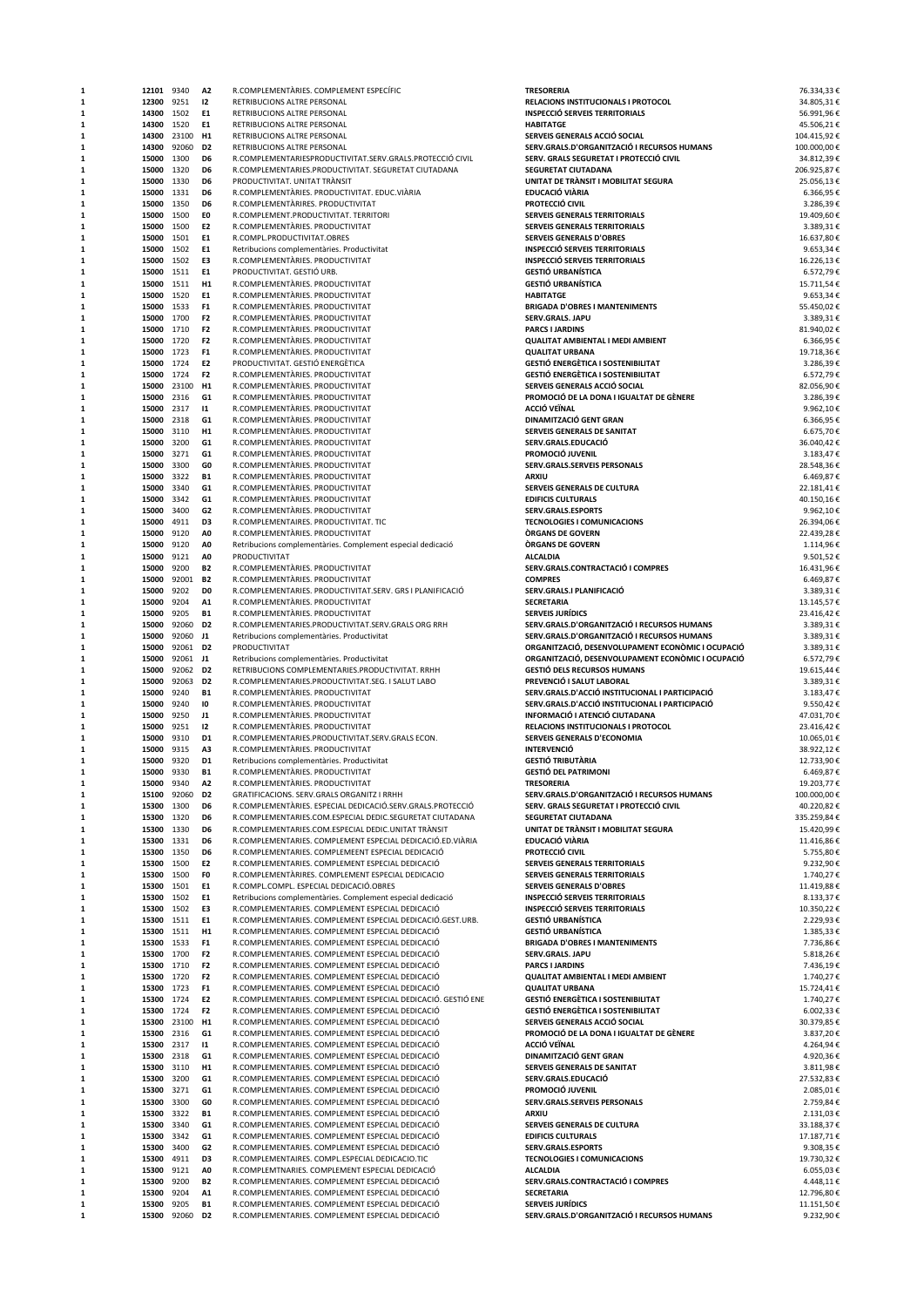| 1                   | 15300          | 92060 J1     |                                  | R.COMPLEMENTARIES. COMPLEMENT ESPECIAL DEDICACIÓ                                                            | SERV.GRALS.D'ORGANITZACIÓ I RECURSOS HUMANS                                  | 2.909,13€                |
|---------------------|----------------|--------------|----------------------------------|-------------------------------------------------------------------------------------------------------------|------------------------------------------------------------------------------|--------------------------|
| 1                   | 15300          | 92061 J1     |                                  | R.COMPLEMENTARIES. C OMPLEMENT ESPECIAL DEDICACIÓ                                                           | ORGANITZACIÓ, DESENVOLUPAMENT ECONÒMIC I OCUPACIÓ                            | 1.740,27€                |
| 1                   | 15300          | 92062        | D <sub>2</sub>                   | R.COMPLEMENTARIES. COMPLEMENT ESPECIAL DEDICACIÓ                                                            | <b>GESTIÓ DELS RECURSOS HUMANS</b>                                           | 7.917,43€                |
| 1                   | 15300          | 92063        | D <sub>2</sub>                   | R.COMPLEMENTARIES. COMPLEMENT ESPECIAL DEDICACIÓ                                                            | PREVENCIÓ I SALUT LABORAL<br>SERV.GRALS.D'ACCIÓ INSTITUCIONAL I PARTICIPACIÓ | 2.100,80€                |
| 1<br>1              | 15300<br>15300 | 9240<br>9240 | <b>B1</b><br>10                  | R.COMPLEMENTARIES. COMPLEMENT ESPECIAL DEDICACIÓ<br>R.COMPLEMENTARIES. COMPLEMENT ESPECIAL DEDICACIÓ        | SERV.GRALS.D'ACCIÓ INSTITUCIONAL I PARTICIPACIÓ                              | 1.287,25€<br>1.287,25€   |
| 1                   | 15300          | 9250         | J1                               | R.COMPLEMENTARIES. COMPLEMENT ESPECIAL DEDICACIÓ                                                            | INFORMACIÓ I ATENCIÓ CIUTADANA                                               | 13.622,82€               |
| 1                   | 15300          | 9251         | 12                               | R.COMPLEMENTARIES. COMPLEMENT ESPECIAL DEDICACIÓ                                                            | RELACIONS INSTITUCIONALS I PROTOCOL                                          | 19.216,83€               |
| 1                   | 15300          | 9315         | A3                               | R.COMPLEMENTARIES. COMPLEMENT ESPECIAL DEDICACIÓ                                                            | <b>INTERVENCIÓ</b>                                                           | 9.232,90€                |
| 1                   | 15300          | 9340         | A <sub>2</sub>                   | R.COMPLEMENTARIES. COMPLEMENT ESPECIAL DEDICACIÓ                                                            | <b>TRESORERIA</b>                                                            | 2.945,99€                |
| 1                   | 16000          | 9123         | A <sub>0</sub>                   | SEGURETAT SOCIAL A CARREC EMPRESA. CARRECS ELECT.                                                           | <b>CARRECS ELECTES</b>                                                       | 185.158,91€              |
| 1                   | 16000          | 92064        | D <sub>2</sub>                   | SEGURETAT SOCIAL. SEGURETAT SOCIAL                                                                          | <b>SEGURETAT SOCIAL</b>                                                      | 3.717.788,44 €           |
| 1                   | 16200          | 92060        | D <sub>2</sub>                   | FORMACIÓ I PERFECCIONAMENT DEL PERSONAL. RRHH                                                               | SERV.GRALS.D'ORGANITZACIÓ I RECURSOS HUMANS                                  | 36.000,00€               |
| 1                   | 16204          | 92060        | D <sub>2</sub>                   | DESP.SOC.FUNC. I PERSONAL NO LABORAL ACCIÓ SOCIAL                                                           | SERV.GRALS.D'ORGANITZACIÓ I RECURSOS HUMANS                                  | 54.000,00€               |
| 1                   | 16205          | 92060        | D <sub>2</sub>                   | ASSEGURANCES. SERV.GRALS ORG. I RRHH                                                                        | SERV.GRALS.D'ORGANITZACIÓ I RECURSOS HUMANS                                  | 80.000,00€               |
| 1                   | 16210          | 92060        | D <sub>2</sub>                   | PROGRAMA D'ORDENACIÓ DE RETRIBUCIONS                                                                        | SERV.GRALS.D'ORGANITZACIÓ I RECURSOS HUMANS                                  | 30.000,00€               |
| 2                   | 20200          | 23100        | H1                               | LLOGUER EDIFICIS I ALTRES CONSTRUCCIONS                                                                     | SERVEIS GENERALS ACCIÓ SOCIAL                                                | 2.900,00€                |
| 2                   | 20200          | 3420         | G <sub>2</sub>                   | LLOGUER EDIFICIS I ALTRES CONSTRUCCIONS                                                                     | <b>INSTAL·LACIONS ESPORTIVES</b>                                             | 121.122,11€              |
| 2                   | 20300          | 1350         | D <sub>6</sub>                   | LLOGUER MAQ., INSTAL. UTILLATGE. PROTECCIÓ CIVIL                                                            | PROTECCIÓ CIVIL                                                              | 100,00€                  |
| 2                   | 20300          | 1710         | F <sub>1</sub>                   | LLOGUER MAQUINARIA, INSTAL·LACIONS I UTILLATGE                                                              | <b>PARCS I JARDINS</b>                                                       | 15,500.00€               |
| 2                   | 20400          | 1300         | D6                               | LLOGUER MATERIAL DE TRANSPORT.SERV.GRALS.PROTECCIÓ CIVIL                                                    | SERV. GRALS SEGURETAT I PROTECCIÓ CIVIL                                      | 60.000,00€               |
| 2                   | 20400          | 1710         | F <sub>1</sub>                   | LLOGUER MATERIAL DE TRANSPORT                                                                               | <b>PARCS I JARDINS</b>                                                       | 19.000,00€               |
| 2                   | 20600          | 23104        | H1                               | LLOGUER EQUIPS PER PROCESSOS D'INFORMACIÓ                                                                   | <b>EQUIPAMENTS DE SERVEIS SOCIALS</b>                                        | 12.160,00€               |
| 2                   | 20600          | 4911         | D3                               | LLOGUER EQUIPS PROCESSSOS D'INF.TIC                                                                         | <b>TECNOLOGIES I COMUNICACIONS</b>                                           | 80.000,00€               |
| 2                   | 20800          | 3380         | G3                               | LLOGUER ALTRE IMMOBILITZAT MATERIAL                                                                         | <b>FESTES</b>                                                                | 15.000,00€               |
| 2<br>$\overline{a}$ | 21000          | 1530         | F <sub>1</sub>                   | REPAR. INFRAESTRUCTURA I BENS NATURALS                                                                      | VIES PÚBLIQUES I MOBILITAT                                                   | 15.000,00€               |
| $\overline{a}$      | 21000          | 1533         | F <sub>1</sub><br>F <sub>1</sub> | REPAR. INFRAESTRUCTURA I BENS NATURALS                                                                      | <b>BRIGADA D'OBRES I MANTENIMENTS</b>                                        | 125.000,00€              |
| 2                   | 21000<br>21200 | 1710<br>1501 | F <sub>1</sub>                   | REPAR. INFRAESTRUCTURA I BENS NATURALS<br>REPAR. EDIFICIS I ALTRES CONSTRUCCIONS                            | <b>PARCS I JARDINS</b><br><b>SERVEIS GENERALS D'OBRES</b>                    | 56.500,00€<br>33.500,00€ |
| 2                   | 21200          | 23104        | F <sub>1</sub>                   | REPAR. EDIFICIS I ALTRES CONSTRUCCIONS                                                                      | <b>EQUIPAMENTS DE SERVEIS SOCIALS</b>                                        | 1,00€                    |
| 2                   | 21200          | 2318         | F <sub>1</sub>                   | REPAR. EDIFICIS I ALTRES CONSTRUCCIONS                                                                      | <b>DINAMITZACIÓ GENT GRAN</b>                                                | 1,00€                    |
| 2                   | 21200          | 3230         | F <sub>1</sub>                   | REPAR. EDIFICIS I ALTRES CONSTRUCCIONS                                                                      | <b>ESCOLES</b>                                                               | 225.881,24€              |
| 2                   | 21200          | 3271         | F <sub>1</sub>                   | REPAR. EDIFICIS I ALTRES CONSTRUCCIONS                                                                      | PROMOCIÓ JUVENIL                                                             | 1,00€                    |
| 2                   | 21200          | 3300         | F <sub>1</sub>                   | REPAR. EDIFICIS I ALTRES CONSTRUCCIONS                                                                      | SERV.GRALS.SERVEIS PERSONALS                                                 | 288.000,00€              |
| 2                   | 21200          | 3331         | F <sub>1</sub>                   | REPAR. EDIFICIS I ALTRES CONSTRUCCIONS                                                                      | <b>EQUIPAMENTS CÍVICS</b>                                                    | 1,00€                    |
| $\overline{a}$      | 21200          | 3342         | F <sub>1</sub>                   | REPAR. EDIFICIS I ALTRES CONSTRUCCIONS                                                                      | <b>EDIFICIS CULTURALS</b>                                                    | 1,00€                    |
| $\overline{a}$      | 21200          | 3420         | F <sub>1</sub>                   | REPAR. EDIFICIS I ALTRES CONSTRUCCIONS                                                                      | <b>INSTAL·LACIONS ESPORTIVES</b>                                             | 1,00€                    |
| 2                   | 21200          | 9331         | F <sub>1</sub>                   | REPAR. EDIFICIS I ALTRES CONSTRUCCIONS                                                                      | <b>EDIFICIS ADMINISTRATIUS</b>                                               | 9.003,94€                |
| 2                   | 21300          | 1300         | D6                               | REP.MAQ.INSTAL.I UTILLATGE.SERV.GRALS.PROTECCIÓ CIVIL                                                       | SERV. GRALS SEGURETAT I PROTECCIÓ CIVIL                                      | 1.285,20€                |
| 2                   | 21300          | 1511         | E0                               | REPAR. MAQUINARIA, INSTAL·LACIONS I UTILLATGE                                                               | <b>GESTIÓ URBANÍSTICA</b>                                                    | 570,00€                  |
| 2                   | 21300          | 1650         | F <sub>1</sub>                   | REPAR. MAQUINARIA, INSTAL·LACIONS I UTILLATGE                                                               | ENLLUMENAT PÚBLIC                                                            | 650.653,84€              |
| 2                   | 21300          | 1710         | F <sub>1</sub>                   | REPAR. MAQUINARIA, INSTAL·LACIONS I UTILLATGE                                                               | <b>PARCS I JARDINS</b>                                                       | 15.500,00€               |
| 2                   | 21300          | 3300         | F <sub>1</sub>                   | REPAR. MAQUINARIA, INSTAL·LACIONS I UTILLATGE                                                               | SERV.GRALS.SERVEIS PERSONALS                                                 | 200,00€                  |
| $\overline{a}$      | 21300          | 3420         | G <sub>2</sub>                   | REPAR. MAQUINARIA, INSTAL·LACIONS I UTILLATGE                                                               | <b>INSTAL·LACIONS ESPORTIVES</b>                                             | 1.600,00€                |
| $\overline{a}$      | 21400          | 9201         | <b>B2</b>                        | REPAR.ELEMENTS DE TRANSPORT                                                                                 | <b>PARC MOBIL</b>                                                            | 55.000,00€               |
| 2                   | 21500          | 9200         | <b>B2</b>                        | REPARACIONS MOBILIARI                                                                                       | SERV.GRALS.CONTRACTACIÓ I COMPRES                                            | 1.500,00€                |
| 2                   | 21600          | 4911         | D3                               | REPAR. EQUIPS PROCESSOS INFORMACIO.TIC                                                                      | <b>TECNOLOGIES I COMUNICACIONS</b>                                           | 20.000,00€               |
| 2                   | 21900          | 9200         | <b>B2</b>                        | REPAR. ALTRE IMMOBILITZAT MATERIAL                                                                          | SERV.GRALS.CONTRACTACIÓ I COMPRES                                            | 2.000,00€                |
| 2                   | 22000          | 1300         | D6                               | MAT.OFICINA NO INVENTARIABLE.SERV.GRALS.PROTECCIÓ CIVIL                                                     | SERV. GRALS SEGURETAT I PROTECCIÓ CIVIL                                      | 1.900,00€                |
| 2                   | 22000          | 1500         | EO                               | MAT. D'OFICINA NO INVENTARIABLE.S.GEN.TERRITORI                                                             | <b>SERVEIS GENERALS TERRITORIALS</b>                                         | 1.200,00€                |
| 2                   | 22000          | 9200         | <b>B2</b>                        | MATERIAL OFICINA ORDINARI NO INVENTARIABLE                                                                  | SERV.GRALS.CONTRACTACIÓ I COMPRES                                            | 30.000,00€               |
| 2                   | 22000          | 9205         | <b>B1</b>                        | MATERIAL OFICINA ORDINARI NO INVENTARIABLE                                                                  | <b>SERVEIS JURÍDICS</b>                                                      | 2.618,00€                |
| 2                   | 22000          | 9310         | D <sub>1</sub>                   | MATERIAL D'OFICINA NO INVENTARIABLE. SERV.GRALS ECON.                                                       | SERVEIS GENERALS D'ECONOMIA                                                  | 1.500,00€                |
| $\overline{a}$      | 22001          | 1500         | E0                               | PREMSA, REVISTES I ALTRES PUBLIC. TERRITORI                                                                 | SERVEIS GENERALS TERRITORIALS                                                | 400,00€                  |
| 2                   | 22001          | 3341         | G3                               | PREMSA, REVISTES, LLIBRES I ALTRES PUBLICACIONS                                                             | <b>ACTIVITATS CULTURALS</b>                                                  | 12.000,00€               |
| 2<br>2              | 22001          | 4914         | A3                               | PREMSA, REVISTES, LLIBRES I ALTRES PUBLICACIONS. PREMSA                                                     | <b>COMUNICACIÓ I PREMSA</b><br><b>SERVEIS JURÍDICS</b>                       | 1.514,70€                |
| 2                   | 22001          | 9205<br>9310 | <b>B1</b><br>D1                  | PREMSA, REVISTES, LLIBRES I ALTRES PUBLICACIONS<br>PREMSA, REVISTES I ALTRES PUBLICACIONS. SERV.GRALS ECON. |                                                                              | 2.023,70€                |
| 2                   | 22001<br>22002 | 4911         | D3                               | MATERIAL INFORMATIC NO INVENT.TIC                                                                           | SERVEIS GENERALS D'ECONOMIA<br><b>TECNOLOGIES I COMUNICACIONS</b>            | 1.500,00€<br>27.000,00€  |
| 2                   | 22002          | 4912         | A3                               | MATERIAL INFORMATIC NO INVENTARIABLE. ARTS GRAFIQUES                                                        | <b>IMATGE I ARTS GRAFIQUES</b>                                               | 248,38€                  |
| $\overline{a}$      | 22003 1300     |              | D <sub>6</sub>                   | MAT. INFORM.NO INVENTARIABLE.SERV.GRALS.PROTECCIÓ CIVIL                                                     | SERV. GRALS SEGURETAT I PROTECCIÓ CIVIL                                      | 4.000.00€                |
|                     | 22003          | 1530         | F1                               | MATERIAL ESPECIAL NO INVENTARIABLE                                                                          | <b>VIES PUBLIQUES I MOBILITAT</b>                                            | 10.000,00€               |
| 2                   | 22100          | 1650         | <b>B2</b>                        | SUBMINISTRAMENT ENERGIA ELÉCTRICA                                                                           | <b>ENLLUMENAT PÚBLIC</b>                                                     | 380.000,00€              |
| $\overline{a}$      | 22100          | 3230         | G1                               | SUBMINISTRAMENT ENERGIA ELÈCTRICA                                                                           | <b>ESCOLES</b>                                                               | 180.000,00€              |
| 2                   | 22100          | 3420         | G <sub>2</sub>                   | SUBMINISTRAMENT ENERGIA ELÉCTRICA                                                                           | <b>INSTAL·LACIONS ESPORTIVES</b>                                             | 85.000,00€               |
| 2                   | 22100          | 9331         | <b>B2</b>                        | SUBMINISTRAMENT ENERGIA ELÈCTRICA                                                                           | <b>EDIFICIS ADMINISTRATIUS</b>                                               | 380.000,00€              |
| 2                   | 22102          | 3230         | G1                               | SUBMINISTRAMENT DE GAS                                                                                      | <b>ESCOLES</b>                                                               | 160.000,00€              |
| 2                   | 22102          | 9331         | <b>B2</b>                        | SUBMINISTRAMENT DE GAS                                                                                      | <b>EDIFICIS ADMINISTRATIUS</b>                                               | 95.000,00€               |
| 2                   | 22103 9201     |              | <b>B2</b>                        | SUBMINISTRAMENT COMBUSTIBLES I CARBURANTS                                                                   | <b>PARC MOBIL</b>                                                            | 38.417,71€               |
| $\overline{a}$      | 22103 9331     |              | <b>B2</b>                        | SUBMINISTRAMENT COMBUSTIBLES I CARBURANTS                                                                   | <b>EDIFICIS ADMINISTRATIUS</b>                                               | 23.614,36€               |
| $\overline{a}$      | 22104 1320     |              | D6                               | SUBMINIST.VESTUARI. SEGURETAT CIUTADANA                                                                     | <b>SEGURETAT CIUTADANA</b>                                                   | 8.000,00€                |
| 2                   | 22104          | 1350         | D6                               | SUBMINISTRAMENT VESTUARI. PROTECCIÓ CIVIL                                                                   | PROTECCIÓ CIVIL                                                              | 2.500,00€                |
| 2                   | 22104          | 9200         | <b>B2</b>                        | VESTUARI                                                                                                    | SERV.GRALS.CONTRACTACIÓ I COMPRES                                            | 100.000,00€              |
| 2                   | 22199          | 1320         | D6                               | ALTRES SUBMINISTRAMENTS.POLICIA MUNICIPAL                                                                   | SEGURETAT CIUTADANA                                                          | 21.000,00€               |
| 2                   | 22199          | 1350         | D6                               | ALTRES SUBMINISTRAMENTS. PROTECCIÓ CIVIL                                                                    | PROTECCIÓ CIVIL                                                              | 3.600,00€                |
| 2                   | 22199          | 23100        | H1                               | ALTRES SUBMINISTRAMENTS                                                                                     | SERVEIS GENERALS ACCIÓ SOCIAL                                                | 400,00€                  |
| 2                   | 22199          | 3420         | G <sub>2</sub>                   | ALTRES SUBMINISTRAMENTS                                                                                     | <b>INSTAL·LACIONS ESPORTIVES</b>                                             | 100,00€                  |
| $\overline{a}$      | 22199          | 9200         | <b>B2</b>                        | ALTRES SUBMINISTRAMENTS                                                                                     | SERV.GRALS.CONTRACTACIÓ I COMPRES                                            | 62.000,00€               |
| $\overline{a}$      | 22199          | 92060        | D <sub>2</sub>                   | ALTRES SUBMINISTRAMENTS. S.GEN.RRHH                                                                         | SERV.GRALS.D'ORGANITZACIÓ I RECURSOS HUMANS                                  | 650,00€                  |
| 2                   | 22201          | 92002        | <b>B2</b>                        | COMUNICACIONS POSTALS                                                                                       | <b>REGISTRE GENERAL</b>                                                      | 50.858,32€               |
| 2<br>2              | 22202          | 4911<br>9200 | D3<br><b>B2</b>                  | SERVEIS DE TELECOMUNICACIONS                                                                                | <b>TECNOLOGIES I COMUNICACIONS</b><br>SERV.GRALS.CONTRACTACIÓ I COMPRES      | 152.000,00€              |
|                     | 22205          |              |                                  | SERVEIS DE MISSATGERIA                                                                                      |                                                                              | 3.630,00€                |
| 2<br>2              | 22205<br>22400 | 9251<br>9330 | A3<br><b>B1</b>                  | SERVEIS DE MISSATGERIA. REL CIUTADANES I INSTITUC.<br>PRIMES D'ASSEGURANCES                                 | RELACIONS INSTITUCIONALS I PROTOCOL<br><b>GESTIÓ DEL PATRIMONI</b>           | 2.100,00€<br>180.000,00€ |
| 2                   | 22500          | 1511         | E0                               | TRIBUTS ESTATALS                                                                                            | <b>GESTIÓ URBANÍSTICA</b>                                                    | 400,00€                  |
| 2                   | 22500          | 1621         | F <sub>1</sub>                   | TRIBUTS ESTATALS                                                                                            | RECOLLIDA DE RESIDUS.                                                        | 3.075.801,28€            |
| $\overline{a}$      | 22500          | 9310         | D1                               | TRIBUTS ESTATALS. SERV.GRALS ECON.                                                                          | SERVEIS GENERALS D'ECONOMIA                                                  | 40.000,00€               |
| $\overline{a}$      | 22500          | 9330         | <b>B1</b>                        | TRIBUTS ESTATALS                                                                                            | <b>GESTIÓ DEL PATRIMONI</b>                                                  | 3.855,60€                |
| 2                   | 22501          | 1612         | F <sub>1</sub>                   | CANON DE L'AIGUA                                                                                            | MANTENIMENT DEL CLICLE DE L'AIGUA                                            | 1,00€                    |
| $\overline{a}$      | 22601          | 9251         | A3                               | ATENCIONS PROTOCOL·LARIES I REPRESENTATIVES                                                                 | RELACIONS INSTITUCIONALS I PROTOCOL                                          | 6.100,00€                |
|                     | 22602          | 1300         | D6                               | DESPESES PUBL.I PROPAGANDA.SERV.GRALS.PROTECCIÓ CIVIL                                                       | SERV. GRALS SEGURETAT I PROTECCIÓ CIVIL                                      | 1.500,00€                |
| 2                   | 22602 1511     |              | E0                               | PUBLICITAT I PROPAGANDA                                                                                     | <b>GESTIÓ URBANÍSTICA</b>                                                    | 779,07€                  |
| 2                   | 22602          | 2316         | H <sub>2</sub>                   | PUBLICITAT I PROPAGANDA                                                                                     | PROMOCIÓ DE LA DONA I IGUALTAT DE GÈNERE                                     | 2.000,00€                |
| 2                   | 22602 2412     |              | 10                               | PUBLICITAT I PROPAGANDA                                                                                     | SERV.GRALS.DINAMITZACIÓ ECONÒMICA                                            | 1.799,28€                |
| $\overline{a}$      | 22602 3343     |              | 10                               | PUBLICITAT I PROPAGANDA                                                                                     | PUBLICACIÓ, RECERCA I DIVULGACIÓ                                             | 2.550,00€                |
| $\overline{a}$      | 22602 4620     |              | D <sub>5</sub>                   | PUBLICITAT I PROPAGANDA                                                                                     | PLANIFICACIÓ ESTRATÈGICA                                                     | 1.000,00€                |
| 2                   | 22602          | 4912         | A3                               | PUBLICITAT I PROPAGANDA. IMATGE                                                                             | <b>IMATGE I ARTS GRAFIQUES</b>                                               | 11.068,85€               |
|                     |                | 4914         | A3                               | PUBLICITAT I PROPAGANDA. PREMSA                                                                             | COMUNICACIÓ I PREMSA                                                         | 8.436,45€                |
|                     | 22602          |              |                                  |                                                                                                             |                                                                              |                          |
| 2                   | 22602 9242     |              | 12                               | PUBLICITAT I PROPAGANDA                                                                                     | <b>PARTICIPACIÓ</b>                                                          | 1.640,40€                |
|                     | 22603 9310     |              | D1                               | PUBLICACIONS EN DIARIS OFICIALS                                                                             | SERVEIS GENERALS D'ECONOMIA                                                  | 20.000,00€               |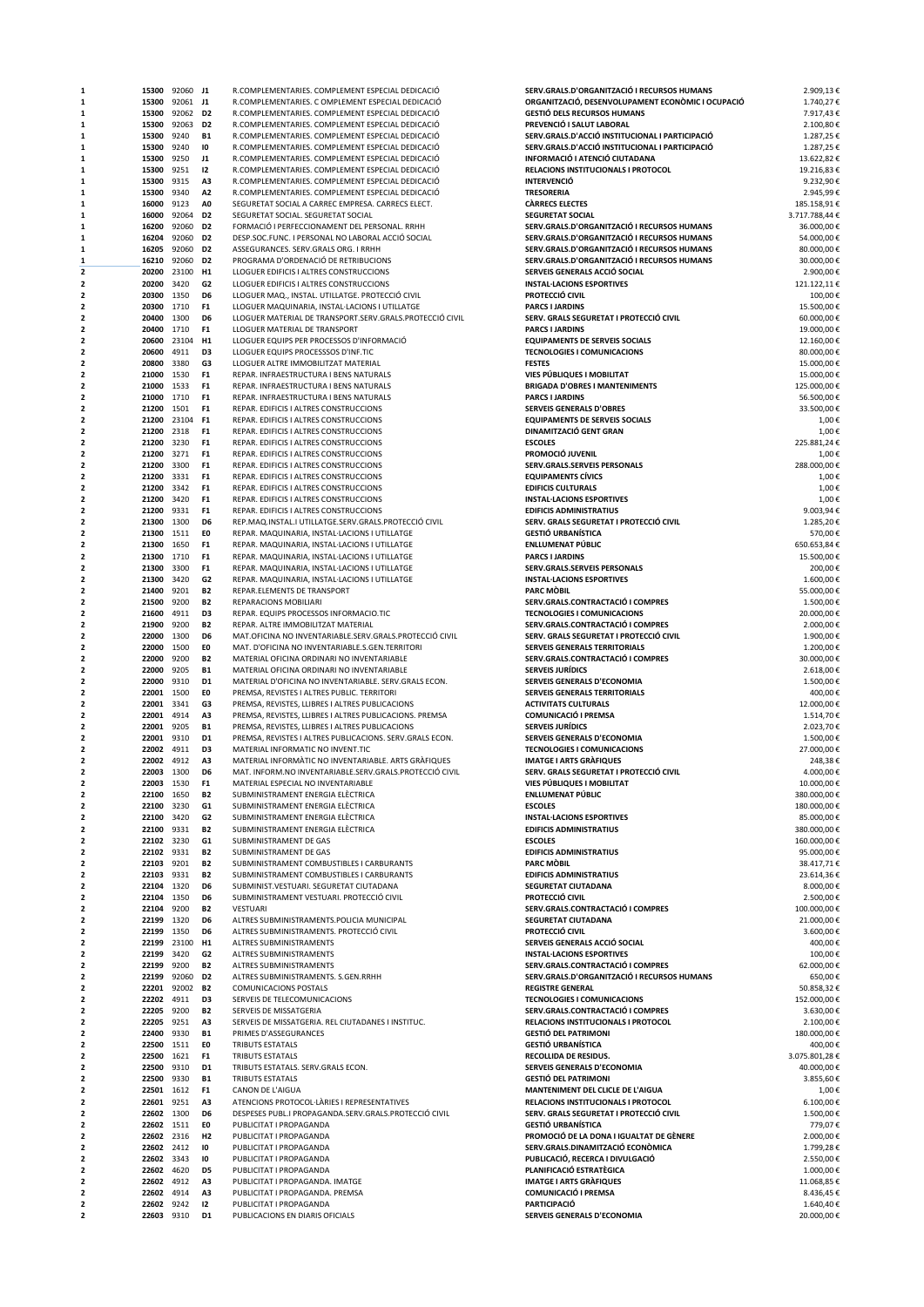| 2              | 22604      | 9205        | <b>B1</b>      | DESPESES JURÍDIQUES, CONTENCIOSOS                    | <b>SERVEIS JURÍDICS</b>                         | 60.000,00€    |
|----------------|------------|-------------|----------------|------------------------------------------------------|-------------------------------------------------|---------------|
| 2              | 22607      | 92060       | D <sub>2</sub> | OPOSICIONS I PROVES SELECTIVES. S.G. ORGANITZ I RRHH | SERV.GRALS.D'ORGANITZACIÓ I RECURSOS HUMANS     | 10.000,00€    |
| 2              | 22610      | 1511        | E0             | <b>EXECUCIONS SUBSIDIARIES OBRES</b>                 | <b>GESTIÓ URBANÍSTICA</b>                       | 15.000,00€    |
| 2              | 22612 9251 |             | A3             | DESP. CERIMONIES CIVILS I AT. CIUTADANES             | RELACIONS INSTITUCIONALS I PROTOCOL             | 9.080,00€     |
| 2              | 22614      | 2413        | 10             | AGERMANAMENTS                                        | PROJECTES EUROPEUS                              | 5.500,00€     |
| 2              |            |             | D6             |                                                      |                                                 |               |
|                | 22699      | 1320        |                | ALTRES DESPESES DIVERSES.SEG.CIUTADANA               | SEGURETAT CIUTADANA                             | 3.366,00€     |
| 2              | 22699      | 1331        | D6             | ALTRES DESPESES DIVERSES.EDUCACIÓ VIÀRIA             | EDUCACIÓ VIÀRIA                                 | 1.580,00€     |
| 2              | 22699      | 1501        | E0             | <b>DESPESES GENERALS</b>                             | <b>SERVEIS GENERALS D'OBRES</b>                 | 15.000,00€    |
| 2              | 22699      | 1511        | E0             | <b>DESPESES GENERALS</b>                             | <b>GESTIÓ URBANÍSTICA</b>                       | 3.702,00€     |
| $\overline{a}$ | 22699      | 1515        | D <sub>5</sub> | DESPESES GRALS.PLANIFICACIÓ ESTRAT.                  | SERV.GRALS.PLANIFICACIÓ TERRITORIAL ESTRATÈGICA | 18.000,00€    |
| $\overline{a}$ | 22699      | 1651        | G <sub>4</sub> | <b>DESPESES GENERALS</b>                             | PROJECTE 50-50                                  | 5.000,00€     |
| $\overline{a}$ | 22699      | 2310        | H2             | <b>DESPESES GENERALS</b>                             | SERVEIS GENERLAS ACCIÓ SOCIAL                   | 1.000,00€     |
| 2              | 22699      | 23100       | H <sub>1</sub> | <b>DESPESES GENERALS</b>                             | SERVEIS GENERALS ACCIÓ SOCIAL                   | 1.873,20€     |
| 2              | 22699      | 23106       | H <sub>2</sub> | <b>DESPESES GENERALS</b>                             | PLA LOCAL DE LA INFANCIA                        | 15.000,00€    |
| 2              |            | 2311        | G4             | DESPESES GENERALS - SOLIDARITAT                      | <b>SOLIDARITAT</b>                              |               |
|                | 22699      |             |                |                                                      |                                                 | 3.500,00€     |
| 2              | 22699      | 2316        | H <sub>2</sub> | <b>DESPESES GENERALS</b>                             | PROMOCIÓ DE LA DONA I IGUALTAT DE GÈNERE        | 19.234,00€    |
| 2              | 22699      | 2318        | G4             | <b>DESPESES GENERALS</b>                             | DINAMITZACIÓ GENT GRAN                          | 1,00€         |
| 2              | 22699      | 2319        | G4             | <b>DESPESES GENERALS</b>                             | PLA LOCAL DE CIVISME                            | 1,00€         |
| $\overline{a}$ | 22699      | 2412        | 10             | DESPESES GENERALS Dinamització comercial             | SERV.GRALS.DINAMITZACIÓ ECONÒMICA               | 19.430,00€    |
| $\overline{a}$ | 22699      | 2413        | 10             | <b>DESPESES GENERALS</b>                             | PROJECTES EUROPEUS                              | 45.000,00€    |
| 2              | 22699      | 3110        | H3             | <b>DESPESES GENERALS</b>                             | SERVEIS GENERALS DE SANITAT                     | 5.921,00€     |
| 2              | 22699      | 3271        | G4             | <b>DESPESES GENERALS</b>                             | PROMOCIÓ JUVENIL                                | 30.500,00€    |
|                |            |             |                |                                                      |                                                 |               |
| 2              | 22699      | 3274        | G3             | <b>DESPESES GENERALS</b>                             | PRESSUPOSTOS PARTICIPATIUS                      | 9.270,00€     |
| 2              | 22699      | 3300        | GO             | <b>DESPESES GENERALS</b>                             | SERV.GRALS.SERVEIS PERSONALS                    | 10.000,00€    |
| 2              | 22699      | 3321        | G3             | <b>DESPESES GENERALS</b>                             | <b>BIBLIOTEQUES</b>                             | 3.100,00€     |
| 2              | 22699      | 3341        | G3             | <b>DESPESES GENERALS</b>                             | <b>ACTIVITATS CULTURALS</b>                     | 350.000,00€   |
| $\overline{a}$ | 22699      | 3343        | 10             | <b>DESPESES GENERALS</b>                             | PUBLICACIÓ, RECERCA I DIVULGACIÓ                | 12.930,00€    |
| $\overline{a}$ | 22699      | 3410        | G <sub>2</sub> | <b>DESPESES GENERALS</b>                             | PROMOCIÓ ESPORTIVA                              | 500,00€       |
| 2              | 22699      | 3411        | G <sub>2</sub> | <b>DESPESES GENERALS</b>                             | <b>ACTIVITATS ESPORTIVES</b>                    | 20.000,00€    |
| 2              | 22699      | 4220        | 10             | <b>DESPESES GENERALS</b>                             | PROMOCIÓ INDUSTRIAL                             | 1.468,80€     |
|                |            |             |                |                                                      |                                                 |               |
| 2              | 22699      | 4311        | 10             | <b>DESPESES GENERALS</b>                             | <b>ACTIVITATS FIRALS</b>                        | 35.000,00€    |
| 2              | 22699      | 4320        | 10             | <b>DESPESES GENERALS</b>                             | SERV.GRALS.DE TURISME                           | 9.500,00€     |
| 2              | 22699      | 4631        | 10             | DESPESES GENERALS - Planificació estratègica         | PLANIFICACIÓ ESTRATÈGICA                        | 35.000,00€    |
| 2              | 22699      | 4911        | D3             | ALTRES DESPESES DIVERSES.TIC                         | <b>TECNOLOGIES I COMUNICACIONS</b>              | 5.000,00€     |
| 2              | 22699      | 4930        | JO             | <b>DESPESES GENERALS</b>                             | SERV.GRALS.DE CONSUM                            | 2.500,00€     |
| $\overline{a}$ | 22699      | 9124        | <b>B1</b>      | <b>DESPESES GENERALS</b>                             | <b>SÍNDIC PERSONER</b>                          | 2.937,60€     |
| $\overline{a}$ | 22699      | 9205        | <b>B1</b>      | <b>DESPESES GENERALS</b>                             | <b>SERVEIS JURÍDICS</b>                         | 30.000,00€    |
|                |            |             |                |                                                      |                                                 |               |
| 2              | 22699      | 9241        | G4             | <b>DESPESES GENERALS</b>                             | PRESSUPOSTOS PARTICIPATIUS                      | 6.000,00€     |
| 2              | 22699      | 9242        | 12             | <b>DESPESES GENERALS</b>                             | PARTICIPACIÓ                                    | 55.000.00€    |
| 2              | 22699      | 9250        | J1             | <b>DESPESES GENERALS</b>                             | INFORMACIÓ I ATENCIÓ CIUTADANA                  | 2.500,00€     |
| 2              | 22699      | 9251        | A3             | ALTRES DESPESES DIVERSES. REL.CIUTADANES I INST.     | RELACIONS INSTITUCIONALS I PROTOCOL             | 27.500,00€    |
| 2              | 22699      | 9252        | JO             | <b>DESPESES GENERALS</b>                             | <b>QUALITAT DELS SERVEIS</b>                    | 12.000,00€    |
| 2              | 22699      | 9291        | <b>B4</b>      | <b>DESPESES GENERALS</b>                             | <b>DESPESES GENERALS</b>                        | 20.000,00€    |
| $\overline{a}$ | 22699      | 9310        | D <sub>1</sub> | ALTRES DESPESES DIVERSES. SERV. GRALS ECONOMIA       | SERVEIS GENERALS D'ECONOMIA                     | 3.500,00€     |
| $\overline{a}$ | 22699      | 9320        | A <sub>2</sub> | <b>DESPESES GENERALS</b>                             | <b>GESTIÓ TRIBUTÀRIA</b>                        | 1.000,00€     |
|                |            |             |                |                                                      |                                                 |               |
| 2              | 22700      | 1630        | F <sub>1</sub> | TREBALLS DE NETEJA                                   | NETEJA VIARIA                                   | 2.479.616,73€ |
| 2              | 22700      | 23104       | <b>F1</b>      | TREBALLS DE NETEJA                                   | <b>EQUIPAMENTS DE SERVEIS SOCIALS</b>           | 41.971,20€    |
| 2              | 22700      | 2318        | F <sub>1</sub> | TREBALLS DE NETEJA                                   | DINAMITZACIÓ GENT GRAN                          | 43.669,61€    |
| 2              | 22700      | 2412        | F1             | TREBALLS DE NETEJA                                   | SERV.GRALS.DINAMITZACIÓ ECONÒMICA               | 51.684,08€    |
| 2              | 22700      | 3230        | F1             | TREBALLS DE NETEJA                                   | <b>ESCOLES</b>                                  | 1.488.473,80€ |
| 2              | 22700      | 3271        | F <sub>1</sub> | TREBALLS DE NETEJA                                   | PROMOCIÓ JUVENIL                                | 31.847,24€    |
| 2              | 22700      | 3300        | F <sub>1</sub> | TREBALLS DE NETEJA                                   | SERV.GRALS.SERVEIS PERSONALS                    | 80.087,80€    |
| 2              | 22700      | 3331        | F <sub>1</sub> | TREBALLS DE NETEJA                                   | <b>EQUIPAMENTS CÍVICS</b>                       | 22.718,04€    |
| $\overline{a}$ |            |             |                |                                                      |                                                 |               |
|                | 22700      | 3342        | F <sub>1</sub> | TREBALLS DE NETEJA                                   | <b>EDIFICIS CULTURALS</b>                       | 88.646,81€    |
| 2              | 22700      | 9331        | F <sub>1</sub> | TREBALLS DE NETEJA                                   | <b>EDIFICIS ADMINISTRATIUS</b>                  | 403.471,43€   |
| 2              | 22701      | 3230        | F <sub>1</sub> | <b>TREBALLS DE SEGURETAT</b>                         | <b>ESCOLES</b>                                  | 100,00€       |
| 2              | 22701      | 9331        | F1             | TREBALLS DE SEGURETAT                                | <b>EDIFICIS ADMINISTRATIUS</b>                  | 128.164,86€   |
| 2              | 22706      | 1501        | E0             | D.ESTUDIS I TREBALLS TÈCNICS REAL.ALTRES EMPRESES    | <b>SERVEIS GENERALS D'OBRES</b>                 | 120.000,00€   |
| 2              | 22708      | 9340        | A <sub>2</sub> | SERVEIS RECAPTACIÓ A FAVOR DE L'ENTITAT              | <b>TRESORERIA</b>                               | 276.000,00€   |
| 2              | 22709      | 3300        | GO             | SERVEIS AL CIUTADÀ                                   | SERV.GRALS.SERVEIS PERSONALS                    | 315.112,00€   |
| $\overline{a}$ | 22711 1320 |             | D <sub>6</sub> | SERVEIS DE MEDIACIÓ COMUNITÀRIA                      | SEGURETAT CIUTADANA                             | 2.000,00€     |
|                |            |             |                |                                                      |                                                 |               |
|                | 22712 1330 |             | D6             | PRESTACIO DE SERVEIS. CONTROL TRANSIT                | UNITAT DE TRANSIT I MOBILITAT SEGURA            | 160.000,00 €  |
| 2              | 22712 1501 |             | F1             | SERVEIS AL CIUTADÀ                                   | <b>SERVEIS GENERALS D'OBRES</b>                 | 18.000,00€    |
| $\overline{a}$ | 22712 1520 |             | H2             | SERVEIS AL CIUTADÀ                                   | <b>HABITATGE</b>                                | 21.000,00€    |
| 2              | 22712 1533 |             | F <sub>1</sub> | SERVEIS AL CIUTADÀ                                   | <b>BRIGADA D'OBRES I MANTENIMENTS</b>           | 12.488,76€    |
| 2              | 22712 1550 |             | D5             | <b>ACTUACIONS VIA PUBLICA</b>                        | MANTENIMENT DE L'ESPAI PÚBLIC                   | 300.000,00€   |
| 2              | 22712 1610 |             | F <sub>1</sub> | SERVEIS AL CIUTADÀ                                   | PROVEIMENT D'AIGÜES                             | 2.541.302,00€ |
| 2              | 22712 1612 |             | F1             | SERVEIS AL CIUTADÀ                                   | MANTENIMENT DEL CLICLE DE L'AIGUA               | 1,00€         |
|                |            |             |                |                                                      |                                                 |               |
| 2              | 22712 1621 |             | F <sub>1</sub> | SERVEIS AL CIUTADÀ                                   | RECOLLIDA DE RESIDUS.                           | 1.653.016,81€ |
| $\overline{a}$ | 22712 1710 |             | F <sub>1</sub> | SERVEIS AL CIUTADÀ                                   | <b>PARCS I JARDINS</b>                          | 640.000,00€   |
| $\overline{a}$ | 22712 1720 |             | E0             | SERVEIS AL CIUTADÀ                                   | <b>QUALITAT AMBIENTAL I MEDI AMBIENT</b>        | 30.330,00€    |
| 2              | 22712 1720 |             | F <sub>1</sub> | SERVEIS AL CIUTADÀ                                   | <b>QUALITAT AMBIENTAL I MEDI AMBIENT</b>        | 8.350,00€     |
| $\overline{a}$ | 22712 1725 |             | F <sub>1</sub> | SERVEIS AL CIUTADÀ                                   | PROMOCIÓ AMBIENTAL                              | 9.000,00€     |
| 2              | 22712 2310 |             | H <sub>2</sub> | SERVEIS AL CIUTADÀ                                   | SERVEIS GENERLAS ACCIÓ SOCIAL                   | 57.313,00€    |
| 2              |            | 22712 23100 | H <sub>1</sub> | SERVEIS AL CIUTADÀ                                   | SERVEIS GENERALS ACCIÓ SOCIAL                   | 1.523.315,00€ |
| 2              | 22712 2316 |             | H <sub>2</sub> | SERVEIS AL CIUTADÀ                                   | PROMOCIÓ DE LA DONA I IGUALTAT DE GÈNERE        | 21.433,33€    |
| 2              | 22712 2412 |             | 10             | SERVEIS AL CIUTADÀ                                   | SERV.GRALS.DINAMITZACIÓ ECONÒMICA               | 15.436,00€    |
| $\overline{a}$ |            |             |                |                                                      |                                                 |               |
|                | 22712 3110 |             | H3             | SERVEIS AL CIUTADÀ                                   | SERVEIS GENERALS DE SANITAT                     | 36.700,00€    |
| $\overline{a}$ | 22712 3111 |             | H3             | SERVEIS AL CIUTADÀ                                   | SERVEIS DESINF., DESINSEC., DESRATITZACIÓ       | 27.180,00€    |
| 2              | 22712 3130 |             | H3             | SERVEIS AL CIUTADÀ                                   | <b>RESPECTE I BENESTAR ANIMAL</b>               | 80.000,00€    |
| 2              | 22712 3271 |             | G4             | SERVEIS AL CIUTADÀ                                   | PROMOCIÓ JUVENIL                                | 95.768,00€    |
| 2              | 22712 3300 |             | GO             | SERVEIS AL CIUTADÀ                                   | SERV.GRALS.SERVEIS PERSONALS                    | 212.000,00€   |
| 2              | 22712 3322 |             | A3             | SERVEIS AL CIUTADÀ                                   | ARXIU                                           | 5.000,00€     |
| 2              | 22712 3346 |             | G3             | SERVEIS AL CIUTADÀ                                   | PROGRAMA ARTS I ESCENA                          | 46.000,00€    |
| 2              | 22712 3400 |             | G <sub>2</sub> | SERVEIS AL CIUTADÀ                                   | SERV.GRALS.ESPORTS                              | 83.880,87€    |
|                |            |             |                |                                                      |                                                 |               |
| 2              | 22712 3420 |             | G <sub>2</sub> | SERVEIS AL CIUTADÀ                                   | <b>INSTAL·LACIONS ESPORTIVES</b>                | 322.452,56€   |
| $\overline{a}$ | 22712 4911 |             | D3             | SERVEIS AL CIUTADÀ                                   | <b>TECNOLOGIES I COMUNICACIONS</b>              | 25.000,00€    |
| $\overline{a}$ | 22712 4914 |             | A3             | SERVEIS AL CIUTADÀ. PREMSA                           | COMUNICACIÓ I PREMSA                            | 13.415,09€    |
| 2              | 22712 4920 |             | JO.            | SERVEIS AL CIUTADÀ                                   | PLATAFORMA ELECTRÒNICA SERV.EMPRESARIALS        | 180.000,00€   |
| 2              | 22712 9203 |             | D <sub>0</sub> | SERVEIS AL CIUTADÀ. ELECCIONS                        | <b>ELECCIONS</b>                                | 16.000,00€    |
| 2              | 22712 9242 |             | 12             | SERVEIS AL CIUTADÀ                                   | PARTICIPACIÓ                                    | 2.180,20€     |
| 2              | 22713 4911 |             | D3             | SERVEIS D'INFORMACIÓ. TIC                            | <b>TECNOLOGIES I COMUNICACIONS</b>              | 35.000,00€    |
|                |            |             |                |                                                      |                                                 |               |
| 2              | 22718 4220 |             | 10             | PROGRAMES DE DESENVOLUPAMENT INDUSTRIAL              | PROMOCIÓ INDUSTRIAL                             | 47.420,00€    |
| 2              | 22719 2412 |             | 10             | PROGRAMES DE DESENVOLUPAMENT ECONÒMIC                | SERV.GRALS.DINAMITZACIÓ ECONÒMICA               | 45.930,00€    |
| $\overline{a}$ | 22719 2415 |             | 10             | PROGRAMES DE DESENVOLUPAMENT ECONÒMIC                | PROJECTE ECONOMIA CIRCULAR (MOLLET HUB)         | 100.000,00€   |
| $\overline{a}$ | 22719 2416 |             | 10             | PROGRAMES DE DESENVOLUPAMENT ECONÒMIC                | <b>CONSELL ECONOMIC I SOCIAL</b>                | 3.000,00€     |
| 2              | 22719      | 4314        | 10             | PROGRAMES DE DESENVOLUPAMENT ECONÒMIC                | PLA INTEGRAL COMERCIAL                          | 60.000,00€    |
| 2              | 22719      | 4621        | D5             | PROGRAMES DE DESENVOLUPAMENT ECONÒMIC                | AGENDA 2030                                     | 16.000,00€    |
|                |            | 22723 92063 | D <sub>2</sub> | PROGRAMES DE DESENVOLUPAMENT DE SALUT LABORAL        | PREVENCIÓ I SALUT LABORAL                       | 52.661,06€    |
|                |            |             |                |                                                      |                                                 |               |
| 2              |            | 22724 4911  | D3             | MANTENIMENT PROGRAMES INFORMATICS. TIC               | <b>TECNOLOGIES I COMUNICACIONS</b>              | 300.000,00€   |

| SERV.GRALS.D'ORGANITZACIÓ I RECURSOS HUMANS<br>SESTIÓ URBANÍSTICA<br>RELACIONS INSTITUCIONALS I PROTOCOL<br><b>PROJECTES EUROPEUS</b><br><b>SEGURETAT CIUTADANA</b><br>EDUCACIÓ VIÀRIA<br><b>SERVEIS GENERALS D'OBRES</b><br>SESTIÓ URBANÍSTICA<br>SERV.GRALS.PLANIFICACIÓ TERRITORIAL ESTRATÈGICA<br><b>PROJECTE 50-50</b><br>SERVEIS GENERLAS ACCIÓ SOCIAL<br>SERVEIS GENERALS ACCIÓ SOCIAL<br><b>LA LOCAL DE LA INFANCIA</b><br>SOLIDARITAT<br>PROMOCIÓ DE LA DONA I IGUALTAT DE GÈNERE<br>DINAMITZACIÓ GENT GRAN<br><b>PLA LOCAL DE CIVISME</b><br>SERV.GRALS.DINAMITZACIÓ ECONÒMICA<br><b>PROJECTES EUROPEUS</b><br><b>SERVEIS GENERALS DE SANITAT</b><br>PROMOCIÓ JUVENIL<br><b>PRESSUPOSTOS PARTICIPATIUS</b><br><b>SERV.GRALS.SERVEIS PERSONALS</b><br><b>BIBLIOTEQUES</b><br><b>ACTIVITATS CULTURALS</b><br>PUBLICACIÓ, RECERCA I DIVULGACIÓ<br><b>PROMOCIÓ ESPORTIVA</b><br><b>ACTIVITATS ESPORTIVES</b><br>PROMOCIÓ INDUSTRIAL<br><b>ACTIVITATS FIRALS</b><br><b>SERV.GRALS.DE TURISME</b><br>PLANIFICACIÓ ESTRATÈGICA<br><b>FECNOLOGIES I COMUNICACIONS</b><br><b>SERV.GRALS.DE CONSUM</b><br>SÍNDIC PERSONER<br>SERVEIS JURÍDICS<br><b>PRESSUPOSTOS PARTICIPATIUS</b><br><b>PARTICIPACIÓ</b><br>NFORMACIÓ I ATENCIÓ CIUTADANA<br>RELACIONS INSTITUCIONALS I PROTOCOL<br>QUALITAT DELS SERVEIS<br><b>DESPESES GENERALS</b><br>SERVEIS GENERALS D'ECONOMIA<br>SESTIÓ TRIBUTÀRIA<br>NETEJA VIÀRIA<br><b>EQUIPAMENTS DE SERVEIS SOCIALS</b><br>DINAMITZACIÓ GENT GRAN<br>SERV.GRALS.DINAMITZACIÓ ECONÒMICA<br>ESCOLES<br>PROMOCIÓ JUVENIL<br><b>SERV.GRALS.SERVEIS PERSONALS</b><br><b>EQUIPAMENTS CÍVICS</b><br><b>EDIFICIS CULTURALS</b><br><b>EDIFICIS ADMINISTRATIUS</b><br><b>ESCOLES</b><br><b>EDIFICIS ADMINISTRATIUS</b><br><b>SERVEIS GENERALS D'OBRES</b><br><b>TRESORERIA</b><br><b>SERV.GRALS.SERVEIS PERSONALS</b><br><b>SEGURETAT CIUTADANA</b><br>JNITAT DE TRÀNSIT I MOBILITAT SEGURA<br><b>SERVEIS GENERALS D'OBRES</b><br><b>HABITATGE</b><br><b>BRIGADA D'OBRES I MANTENIMENTS</b><br>MANTENIMENT DE L'ESPAI PÚBLIC<br>PROVEÏMENT D'AIGÜES<br><b>MANTENIMENT DEL CLICLE DE L'AIGUA</b><br>RECOLLIDA DE RESIDUS.<br><b>PARCS I JARDINS</b><br>QUALITAT AMBIENTAL I MEDI AMBIENT<br>QUALITAT AMBIENTAL I MEDI AMBIENT<br>PROMOCIÓ AMBIENTAL<br>SERVEIS GENERLAS ACCIÓ SOCIAL<br>SERVEIS GENERALS ACCIÓ SOCIAL<br>PROMOCIÓ DE LA DONA I IGUALTAT DE GÈNERE<br>SERV.GRALS.DINAMITZACIÓ ECONÒMICA<br>SERVEIS GENERALS DE SANITAT<br>SERVEIS DESINF., DESINSEC., DESRATITZACIÓ<br>RESPECTE I BENESTAR ANIMAL<br>PROMOCIÓ JUVENIL<br><b>SERV.GRALS.SERVEIS PERSONALS</b><br>ARXIU<br>PROGRAMA ARTS I ESCENA<br><b>SERV.GRALS.ESPORTS</b><br><b>NSTAL·LACIONS ESPORTIVES</b><br><b>FECNOLOGIES I COMUNICACIONS</b><br>COMUNICACIÓ I PREMSA<br>PLATAFORMA ELECTRÒNICA SERV.EMPRESARIALS<br><b>ELECCIONS</b> | 10.000,00 €<br>15.000,00 €<br>9.080,00 €<br>5.500,00 €<br>3.366,00€<br>1.580,00€<br>15.000,00 €<br>3.702,00 €<br>18.000,00 €<br>5.000,00 €<br>1.000,00 €<br>1.873,20 €<br>15.000,00 €<br>3.500,00 €<br>19.234,00 €<br>$1,00$ €<br>1,00€<br>19.430,00 €<br>45.000,00 €<br>5.921,00 €<br>30.500,00 €<br>9.270,00€<br>10.000,00 €<br>3.100,00€<br>350.000,00 €<br>12.930,00 €<br>500,00€<br>20.000,00 €<br>1.468,80 €<br>35.000,00 €<br>9.500,00€<br>35.000,00 €<br>5.000,00 €<br>2.500,00 €<br>2.937,60€<br>30.000,00 €<br>6.000,006<br>55.000,00 €<br>2.500,00 €<br>27.500,00 €<br>12.000,00 €<br>20.000,00 €<br>3.500,00 €<br>1.000,00 €<br>2.479.616,73€<br>41.971,20 €<br>43.669,61 €<br>51.684,08 €<br>1.488.473,80 €<br>31.847,24 €<br>80.087,80 € |  |
|--------------------------------------------------------------------------------------------------------------------------------------------------------------------------------------------------------------------------------------------------------------------------------------------------------------------------------------------------------------------------------------------------------------------------------------------------------------------------------------------------------------------------------------------------------------------------------------------------------------------------------------------------------------------------------------------------------------------------------------------------------------------------------------------------------------------------------------------------------------------------------------------------------------------------------------------------------------------------------------------------------------------------------------------------------------------------------------------------------------------------------------------------------------------------------------------------------------------------------------------------------------------------------------------------------------------------------------------------------------------------------------------------------------------------------------------------------------------------------------------------------------------------------------------------------------------------------------------------------------------------------------------------------------------------------------------------------------------------------------------------------------------------------------------------------------------------------------------------------------------------------------------------------------------------------------------------------------------------------------------------------------------------------------------------------------------------------------------------------------------------------------------------------------------------------------------------------------------------------------------------------------------------------------------------------------------------------------------------------------------------------------------------------------------------------------------------------------------------------------------------------------------------------------------------------------------------------------------------------------------------------------------------------------------------------------------------------------------------------------------------------------------------------------------------------------------------------|--------------------------------------------------------------------------------------------------------------------------------------------------------------------------------------------------------------------------------------------------------------------------------------------------------------------------------------------------------------------------------------------------------------------------------------------------------------------------------------------------------------------------------------------------------------------------------------------------------------------------------------------------------------------------------------------------------------------------------------------------------|--|
|                                                                                                                                                                                                                                                                                                                                                                                                                                                                                                                                                                                                                                                                                                                                                                                                                                                                                                                                                                                                                                                                                                                                                                                                                                                                                                                                                                                                                                                                                                                                                                                                                                                                                                                                                                                                                                                                                                                                                                                                                                                                                                                                                                                                                                                                                                                                                                                                                                                                                                                                                                                                                                                                                                                                                                                                                                |                                                                                                                                                                                                                                                                                                                                                                                                                                                                                                                                                                                                                                                                                                                                                        |  |
|                                                                                                                                                                                                                                                                                                                                                                                                                                                                                                                                                                                                                                                                                                                                                                                                                                                                                                                                                                                                                                                                                                                                                                                                                                                                                                                                                                                                                                                                                                                                                                                                                                                                                                                                                                                                                                                                                                                                                                                                                                                                                                                                                                                                                                                                                                                                                                                                                                                                                                                                                                                                                                                                                                                                                                                                                                |                                                                                                                                                                                                                                                                                                                                                                                                                                                                                                                                                                                                                                                                                                                                                        |  |
|                                                                                                                                                                                                                                                                                                                                                                                                                                                                                                                                                                                                                                                                                                                                                                                                                                                                                                                                                                                                                                                                                                                                                                                                                                                                                                                                                                                                                                                                                                                                                                                                                                                                                                                                                                                                                                                                                                                                                                                                                                                                                                                                                                                                                                                                                                                                                                                                                                                                                                                                                                                                                                                                                                                                                                                                                                |                                                                                                                                                                                                                                                                                                                                                                                                                                                                                                                                                                                                                                                                                                                                                        |  |
|                                                                                                                                                                                                                                                                                                                                                                                                                                                                                                                                                                                                                                                                                                                                                                                                                                                                                                                                                                                                                                                                                                                                                                                                                                                                                                                                                                                                                                                                                                                                                                                                                                                                                                                                                                                                                                                                                                                                                                                                                                                                                                                                                                                                                                                                                                                                                                                                                                                                                                                                                                                                                                                                                                                                                                                                                                |                                                                                                                                                                                                                                                                                                                                                                                                                                                                                                                                                                                                                                                                                                                                                        |  |
|                                                                                                                                                                                                                                                                                                                                                                                                                                                                                                                                                                                                                                                                                                                                                                                                                                                                                                                                                                                                                                                                                                                                                                                                                                                                                                                                                                                                                                                                                                                                                                                                                                                                                                                                                                                                                                                                                                                                                                                                                                                                                                                                                                                                                                                                                                                                                                                                                                                                                                                                                                                                                                                                                                                                                                                                                                |                                                                                                                                                                                                                                                                                                                                                                                                                                                                                                                                                                                                                                                                                                                                                        |  |
|                                                                                                                                                                                                                                                                                                                                                                                                                                                                                                                                                                                                                                                                                                                                                                                                                                                                                                                                                                                                                                                                                                                                                                                                                                                                                                                                                                                                                                                                                                                                                                                                                                                                                                                                                                                                                                                                                                                                                                                                                                                                                                                                                                                                                                                                                                                                                                                                                                                                                                                                                                                                                                                                                                                                                                                                                                |                                                                                                                                                                                                                                                                                                                                                                                                                                                                                                                                                                                                                                                                                                                                                        |  |
|                                                                                                                                                                                                                                                                                                                                                                                                                                                                                                                                                                                                                                                                                                                                                                                                                                                                                                                                                                                                                                                                                                                                                                                                                                                                                                                                                                                                                                                                                                                                                                                                                                                                                                                                                                                                                                                                                                                                                                                                                                                                                                                                                                                                                                                                                                                                                                                                                                                                                                                                                                                                                                                                                                                                                                                                                                |                                                                                                                                                                                                                                                                                                                                                                                                                                                                                                                                                                                                                                                                                                                                                        |  |
|                                                                                                                                                                                                                                                                                                                                                                                                                                                                                                                                                                                                                                                                                                                                                                                                                                                                                                                                                                                                                                                                                                                                                                                                                                                                                                                                                                                                                                                                                                                                                                                                                                                                                                                                                                                                                                                                                                                                                                                                                                                                                                                                                                                                                                                                                                                                                                                                                                                                                                                                                                                                                                                                                                                                                                                                                                |                                                                                                                                                                                                                                                                                                                                                                                                                                                                                                                                                                                                                                                                                                                                                        |  |
|                                                                                                                                                                                                                                                                                                                                                                                                                                                                                                                                                                                                                                                                                                                                                                                                                                                                                                                                                                                                                                                                                                                                                                                                                                                                                                                                                                                                                                                                                                                                                                                                                                                                                                                                                                                                                                                                                                                                                                                                                                                                                                                                                                                                                                                                                                                                                                                                                                                                                                                                                                                                                                                                                                                                                                                                                                |                                                                                                                                                                                                                                                                                                                                                                                                                                                                                                                                                                                                                                                                                                                                                        |  |
|                                                                                                                                                                                                                                                                                                                                                                                                                                                                                                                                                                                                                                                                                                                                                                                                                                                                                                                                                                                                                                                                                                                                                                                                                                                                                                                                                                                                                                                                                                                                                                                                                                                                                                                                                                                                                                                                                                                                                                                                                                                                                                                                                                                                                                                                                                                                                                                                                                                                                                                                                                                                                                                                                                                                                                                                                                |                                                                                                                                                                                                                                                                                                                                                                                                                                                                                                                                                                                                                                                                                                                                                        |  |
|                                                                                                                                                                                                                                                                                                                                                                                                                                                                                                                                                                                                                                                                                                                                                                                                                                                                                                                                                                                                                                                                                                                                                                                                                                                                                                                                                                                                                                                                                                                                                                                                                                                                                                                                                                                                                                                                                                                                                                                                                                                                                                                                                                                                                                                                                                                                                                                                                                                                                                                                                                                                                                                                                                                                                                                                                                |                                                                                                                                                                                                                                                                                                                                                                                                                                                                                                                                                                                                                                                                                                                                                        |  |
|                                                                                                                                                                                                                                                                                                                                                                                                                                                                                                                                                                                                                                                                                                                                                                                                                                                                                                                                                                                                                                                                                                                                                                                                                                                                                                                                                                                                                                                                                                                                                                                                                                                                                                                                                                                                                                                                                                                                                                                                                                                                                                                                                                                                                                                                                                                                                                                                                                                                                                                                                                                                                                                                                                                                                                                                                                |                                                                                                                                                                                                                                                                                                                                                                                                                                                                                                                                                                                                                                                                                                                                                        |  |
|                                                                                                                                                                                                                                                                                                                                                                                                                                                                                                                                                                                                                                                                                                                                                                                                                                                                                                                                                                                                                                                                                                                                                                                                                                                                                                                                                                                                                                                                                                                                                                                                                                                                                                                                                                                                                                                                                                                                                                                                                                                                                                                                                                                                                                                                                                                                                                                                                                                                                                                                                                                                                                                                                                                                                                                                                                |                                                                                                                                                                                                                                                                                                                                                                                                                                                                                                                                                                                                                                                                                                                                                        |  |
|                                                                                                                                                                                                                                                                                                                                                                                                                                                                                                                                                                                                                                                                                                                                                                                                                                                                                                                                                                                                                                                                                                                                                                                                                                                                                                                                                                                                                                                                                                                                                                                                                                                                                                                                                                                                                                                                                                                                                                                                                                                                                                                                                                                                                                                                                                                                                                                                                                                                                                                                                                                                                                                                                                                                                                                                                                |                                                                                                                                                                                                                                                                                                                                                                                                                                                                                                                                                                                                                                                                                                                                                        |  |
|                                                                                                                                                                                                                                                                                                                                                                                                                                                                                                                                                                                                                                                                                                                                                                                                                                                                                                                                                                                                                                                                                                                                                                                                                                                                                                                                                                                                                                                                                                                                                                                                                                                                                                                                                                                                                                                                                                                                                                                                                                                                                                                                                                                                                                                                                                                                                                                                                                                                                                                                                                                                                                                                                                                                                                                                                                |                                                                                                                                                                                                                                                                                                                                                                                                                                                                                                                                                                                                                                                                                                                                                        |  |
|                                                                                                                                                                                                                                                                                                                                                                                                                                                                                                                                                                                                                                                                                                                                                                                                                                                                                                                                                                                                                                                                                                                                                                                                                                                                                                                                                                                                                                                                                                                                                                                                                                                                                                                                                                                                                                                                                                                                                                                                                                                                                                                                                                                                                                                                                                                                                                                                                                                                                                                                                                                                                                                                                                                                                                                                                                |                                                                                                                                                                                                                                                                                                                                                                                                                                                                                                                                                                                                                                                                                                                                                        |  |
|                                                                                                                                                                                                                                                                                                                                                                                                                                                                                                                                                                                                                                                                                                                                                                                                                                                                                                                                                                                                                                                                                                                                                                                                                                                                                                                                                                                                                                                                                                                                                                                                                                                                                                                                                                                                                                                                                                                                                                                                                                                                                                                                                                                                                                                                                                                                                                                                                                                                                                                                                                                                                                                                                                                                                                                                                                |                                                                                                                                                                                                                                                                                                                                                                                                                                                                                                                                                                                                                                                                                                                                                        |  |
|                                                                                                                                                                                                                                                                                                                                                                                                                                                                                                                                                                                                                                                                                                                                                                                                                                                                                                                                                                                                                                                                                                                                                                                                                                                                                                                                                                                                                                                                                                                                                                                                                                                                                                                                                                                                                                                                                                                                                                                                                                                                                                                                                                                                                                                                                                                                                                                                                                                                                                                                                                                                                                                                                                                                                                                                                                |                                                                                                                                                                                                                                                                                                                                                                                                                                                                                                                                                                                                                                                                                                                                                        |  |
|                                                                                                                                                                                                                                                                                                                                                                                                                                                                                                                                                                                                                                                                                                                                                                                                                                                                                                                                                                                                                                                                                                                                                                                                                                                                                                                                                                                                                                                                                                                                                                                                                                                                                                                                                                                                                                                                                                                                                                                                                                                                                                                                                                                                                                                                                                                                                                                                                                                                                                                                                                                                                                                                                                                                                                                                                                |                                                                                                                                                                                                                                                                                                                                                                                                                                                                                                                                                                                                                                                                                                                                                        |  |
|                                                                                                                                                                                                                                                                                                                                                                                                                                                                                                                                                                                                                                                                                                                                                                                                                                                                                                                                                                                                                                                                                                                                                                                                                                                                                                                                                                                                                                                                                                                                                                                                                                                                                                                                                                                                                                                                                                                                                                                                                                                                                                                                                                                                                                                                                                                                                                                                                                                                                                                                                                                                                                                                                                                                                                                                                                |                                                                                                                                                                                                                                                                                                                                                                                                                                                                                                                                                                                                                                                                                                                                                        |  |
|                                                                                                                                                                                                                                                                                                                                                                                                                                                                                                                                                                                                                                                                                                                                                                                                                                                                                                                                                                                                                                                                                                                                                                                                                                                                                                                                                                                                                                                                                                                                                                                                                                                                                                                                                                                                                                                                                                                                                                                                                                                                                                                                                                                                                                                                                                                                                                                                                                                                                                                                                                                                                                                                                                                                                                                                                                |                                                                                                                                                                                                                                                                                                                                                                                                                                                                                                                                                                                                                                                                                                                                                        |  |
|                                                                                                                                                                                                                                                                                                                                                                                                                                                                                                                                                                                                                                                                                                                                                                                                                                                                                                                                                                                                                                                                                                                                                                                                                                                                                                                                                                                                                                                                                                                                                                                                                                                                                                                                                                                                                                                                                                                                                                                                                                                                                                                                                                                                                                                                                                                                                                                                                                                                                                                                                                                                                                                                                                                                                                                                                                |                                                                                                                                                                                                                                                                                                                                                                                                                                                                                                                                                                                                                                                                                                                                                        |  |
|                                                                                                                                                                                                                                                                                                                                                                                                                                                                                                                                                                                                                                                                                                                                                                                                                                                                                                                                                                                                                                                                                                                                                                                                                                                                                                                                                                                                                                                                                                                                                                                                                                                                                                                                                                                                                                                                                                                                                                                                                                                                                                                                                                                                                                                                                                                                                                                                                                                                                                                                                                                                                                                                                                                                                                                                                                |                                                                                                                                                                                                                                                                                                                                                                                                                                                                                                                                                                                                                                                                                                                                                        |  |
|                                                                                                                                                                                                                                                                                                                                                                                                                                                                                                                                                                                                                                                                                                                                                                                                                                                                                                                                                                                                                                                                                                                                                                                                                                                                                                                                                                                                                                                                                                                                                                                                                                                                                                                                                                                                                                                                                                                                                                                                                                                                                                                                                                                                                                                                                                                                                                                                                                                                                                                                                                                                                                                                                                                                                                                                                                |                                                                                                                                                                                                                                                                                                                                                                                                                                                                                                                                                                                                                                                                                                                                                        |  |
|                                                                                                                                                                                                                                                                                                                                                                                                                                                                                                                                                                                                                                                                                                                                                                                                                                                                                                                                                                                                                                                                                                                                                                                                                                                                                                                                                                                                                                                                                                                                                                                                                                                                                                                                                                                                                                                                                                                                                                                                                                                                                                                                                                                                                                                                                                                                                                                                                                                                                                                                                                                                                                                                                                                                                                                                                                |                                                                                                                                                                                                                                                                                                                                                                                                                                                                                                                                                                                                                                                                                                                                                        |  |
|                                                                                                                                                                                                                                                                                                                                                                                                                                                                                                                                                                                                                                                                                                                                                                                                                                                                                                                                                                                                                                                                                                                                                                                                                                                                                                                                                                                                                                                                                                                                                                                                                                                                                                                                                                                                                                                                                                                                                                                                                                                                                                                                                                                                                                                                                                                                                                                                                                                                                                                                                                                                                                                                                                                                                                                                                                |                                                                                                                                                                                                                                                                                                                                                                                                                                                                                                                                                                                                                                                                                                                                                        |  |
|                                                                                                                                                                                                                                                                                                                                                                                                                                                                                                                                                                                                                                                                                                                                                                                                                                                                                                                                                                                                                                                                                                                                                                                                                                                                                                                                                                                                                                                                                                                                                                                                                                                                                                                                                                                                                                                                                                                                                                                                                                                                                                                                                                                                                                                                                                                                                                                                                                                                                                                                                                                                                                                                                                                                                                                                                                |                                                                                                                                                                                                                                                                                                                                                                                                                                                                                                                                                                                                                                                                                                                                                        |  |
|                                                                                                                                                                                                                                                                                                                                                                                                                                                                                                                                                                                                                                                                                                                                                                                                                                                                                                                                                                                                                                                                                                                                                                                                                                                                                                                                                                                                                                                                                                                                                                                                                                                                                                                                                                                                                                                                                                                                                                                                                                                                                                                                                                                                                                                                                                                                                                                                                                                                                                                                                                                                                                                                                                                                                                                                                                |                                                                                                                                                                                                                                                                                                                                                                                                                                                                                                                                                                                                                                                                                                                                                        |  |
|                                                                                                                                                                                                                                                                                                                                                                                                                                                                                                                                                                                                                                                                                                                                                                                                                                                                                                                                                                                                                                                                                                                                                                                                                                                                                                                                                                                                                                                                                                                                                                                                                                                                                                                                                                                                                                                                                                                                                                                                                                                                                                                                                                                                                                                                                                                                                                                                                                                                                                                                                                                                                                                                                                                                                                                                                                |                                                                                                                                                                                                                                                                                                                                                                                                                                                                                                                                                                                                                                                                                                                                                        |  |
|                                                                                                                                                                                                                                                                                                                                                                                                                                                                                                                                                                                                                                                                                                                                                                                                                                                                                                                                                                                                                                                                                                                                                                                                                                                                                                                                                                                                                                                                                                                                                                                                                                                                                                                                                                                                                                                                                                                                                                                                                                                                                                                                                                                                                                                                                                                                                                                                                                                                                                                                                                                                                                                                                                                                                                                                                                |                                                                                                                                                                                                                                                                                                                                                                                                                                                                                                                                                                                                                                                                                                                                                        |  |
|                                                                                                                                                                                                                                                                                                                                                                                                                                                                                                                                                                                                                                                                                                                                                                                                                                                                                                                                                                                                                                                                                                                                                                                                                                                                                                                                                                                                                                                                                                                                                                                                                                                                                                                                                                                                                                                                                                                                                                                                                                                                                                                                                                                                                                                                                                                                                                                                                                                                                                                                                                                                                                                                                                                                                                                                                                |                                                                                                                                                                                                                                                                                                                                                                                                                                                                                                                                                                                                                                                                                                                                                        |  |
|                                                                                                                                                                                                                                                                                                                                                                                                                                                                                                                                                                                                                                                                                                                                                                                                                                                                                                                                                                                                                                                                                                                                                                                                                                                                                                                                                                                                                                                                                                                                                                                                                                                                                                                                                                                                                                                                                                                                                                                                                                                                                                                                                                                                                                                                                                                                                                                                                                                                                                                                                                                                                                                                                                                                                                                                                                |                                                                                                                                                                                                                                                                                                                                                                                                                                                                                                                                                                                                                                                                                                                                                        |  |
|                                                                                                                                                                                                                                                                                                                                                                                                                                                                                                                                                                                                                                                                                                                                                                                                                                                                                                                                                                                                                                                                                                                                                                                                                                                                                                                                                                                                                                                                                                                                                                                                                                                                                                                                                                                                                                                                                                                                                                                                                                                                                                                                                                                                                                                                                                                                                                                                                                                                                                                                                                                                                                                                                                                                                                                                                                |                                                                                                                                                                                                                                                                                                                                                                                                                                                                                                                                                                                                                                                                                                                                                        |  |
|                                                                                                                                                                                                                                                                                                                                                                                                                                                                                                                                                                                                                                                                                                                                                                                                                                                                                                                                                                                                                                                                                                                                                                                                                                                                                                                                                                                                                                                                                                                                                                                                                                                                                                                                                                                                                                                                                                                                                                                                                                                                                                                                                                                                                                                                                                                                                                                                                                                                                                                                                                                                                                                                                                                                                                                                                                |                                                                                                                                                                                                                                                                                                                                                                                                                                                                                                                                                                                                                                                                                                                                                        |  |
|                                                                                                                                                                                                                                                                                                                                                                                                                                                                                                                                                                                                                                                                                                                                                                                                                                                                                                                                                                                                                                                                                                                                                                                                                                                                                                                                                                                                                                                                                                                                                                                                                                                                                                                                                                                                                                                                                                                                                                                                                                                                                                                                                                                                                                                                                                                                                                                                                                                                                                                                                                                                                                                                                                                                                                                                                                |                                                                                                                                                                                                                                                                                                                                                                                                                                                                                                                                                                                                                                                                                                                                                        |  |
|                                                                                                                                                                                                                                                                                                                                                                                                                                                                                                                                                                                                                                                                                                                                                                                                                                                                                                                                                                                                                                                                                                                                                                                                                                                                                                                                                                                                                                                                                                                                                                                                                                                                                                                                                                                                                                                                                                                                                                                                                                                                                                                                                                                                                                                                                                                                                                                                                                                                                                                                                                                                                                                                                                                                                                                                                                |                                                                                                                                                                                                                                                                                                                                                                                                                                                                                                                                                                                                                                                                                                                                                        |  |
|                                                                                                                                                                                                                                                                                                                                                                                                                                                                                                                                                                                                                                                                                                                                                                                                                                                                                                                                                                                                                                                                                                                                                                                                                                                                                                                                                                                                                                                                                                                                                                                                                                                                                                                                                                                                                                                                                                                                                                                                                                                                                                                                                                                                                                                                                                                                                                                                                                                                                                                                                                                                                                                                                                                                                                                                                                |                                                                                                                                                                                                                                                                                                                                                                                                                                                                                                                                                                                                                                                                                                                                                        |  |
|                                                                                                                                                                                                                                                                                                                                                                                                                                                                                                                                                                                                                                                                                                                                                                                                                                                                                                                                                                                                                                                                                                                                                                                                                                                                                                                                                                                                                                                                                                                                                                                                                                                                                                                                                                                                                                                                                                                                                                                                                                                                                                                                                                                                                                                                                                                                                                                                                                                                                                                                                                                                                                                                                                                                                                                                                                |                                                                                                                                                                                                                                                                                                                                                                                                                                                                                                                                                                                                                                                                                                                                                        |  |
|                                                                                                                                                                                                                                                                                                                                                                                                                                                                                                                                                                                                                                                                                                                                                                                                                                                                                                                                                                                                                                                                                                                                                                                                                                                                                                                                                                                                                                                                                                                                                                                                                                                                                                                                                                                                                                                                                                                                                                                                                                                                                                                                                                                                                                                                                                                                                                                                                                                                                                                                                                                                                                                                                                                                                                                                                                |                                                                                                                                                                                                                                                                                                                                                                                                                                                                                                                                                                                                                                                                                                                                                        |  |
|                                                                                                                                                                                                                                                                                                                                                                                                                                                                                                                                                                                                                                                                                                                                                                                                                                                                                                                                                                                                                                                                                                                                                                                                                                                                                                                                                                                                                                                                                                                                                                                                                                                                                                                                                                                                                                                                                                                                                                                                                                                                                                                                                                                                                                                                                                                                                                                                                                                                                                                                                                                                                                                                                                                                                                                                                                |                                                                                                                                                                                                                                                                                                                                                                                                                                                                                                                                                                                                                                                                                                                                                        |  |
|                                                                                                                                                                                                                                                                                                                                                                                                                                                                                                                                                                                                                                                                                                                                                                                                                                                                                                                                                                                                                                                                                                                                                                                                                                                                                                                                                                                                                                                                                                                                                                                                                                                                                                                                                                                                                                                                                                                                                                                                                                                                                                                                                                                                                                                                                                                                                                                                                                                                                                                                                                                                                                                                                                                                                                                                                                |                                                                                                                                                                                                                                                                                                                                                                                                                                                                                                                                                                                                                                                                                                                                                        |  |
|                                                                                                                                                                                                                                                                                                                                                                                                                                                                                                                                                                                                                                                                                                                                                                                                                                                                                                                                                                                                                                                                                                                                                                                                                                                                                                                                                                                                                                                                                                                                                                                                                                                                                                                                                                                                                                                                                                                                                                                                                                                                                                                                                                                                                                                                                                                                                                                                                                                                                                                                                                                                                                                                                                                                                                                                                                |                                                                                                                                                                                                                                                                                                                                                                                                                                                                                                                                                                                                                                                                                                                                                        |  |
|                                                                                                                                                                                                                                                                                                                                                                                                                                                                                                                                                                                                                                                                                                                                                                                                                                                                                                                                                                                                                                                                                                                                                                                                                                                                                                                                                                                                                                                                                                                                                                                                                                                                                                                                                                                                                                                                                                                                                                                                                                                                                                                                                                                                                                                                                                                                                                                                                                                                                                                                                                                                                                                                                                                                                                                                                                |                                                                                                                                                                                                                                                                                                                                                                                                                                                                                                                                                                                                                                                                                                                                                        |  |
|                                                                                                                                                                                                                                                                                                                                                                                                                                                                                                                                                                                                                                                                                                                                                                                                                                                                                                                                                                                                                                                                                                                                                                                                                                                                                                                                                                                                                                                                                                                                                                                                                                                                                                                                                                                                                                                                                                                                                                                                                                                                                                                                                                                                                                                                                                                                                                                                                                                                                                                                                                                                                                                                                                                                                                                                                                |                                                                                                                                                                                                                                                                                                                                                                                                                                                                                                                                                                                                                                                                                                                                                        |  |
|                                                                                                                                                                                                                                                                                                                                                                                                                                                                                                                                                                                                                                                                                                                                                                                                                                                                                                                                                                                                                                                                                                                                                                                                                                                                                                                                                                                                                                                                                                                                                                                                                                                                                                                                                                                                                                                                                                                                                                                                                                                                                                                                                                                                                                                                                                                                                                                                                                                                                                                                                                                                                                                                                                                                                                                                                                |                                                                                                                                                                                                                                                                                                                                                                                                                                                                                                                                                                                                                                                                                                                                                        |  |
|                                                                                                                                                                                                                                                                                                                                                                                                                                                                                                                                                                                                                                                                                                                                                                                                                                                                                                                                                                                                                                                                                                                                                                                                                                                                                                                                                                                                                                                                                                                                                                                                                                                                                                                                                                                                                                                                                                                                                                                                                                                                                                                                                                                                                                                                                                                                                                                                                                                                                                                                                                                                                                                                                                                                                                                                                                | 22.718,04 €                                                                                                                                                                                                                                                                                                                                                                                                                                                                                                                                                                                                                                                                                                                                            |  |
|                                                                                                                                                                                                                                                                                                                                                                                                                                                                                                                                                                                                                                                                                                                                                                                                                                                                                                                                                                                                                                                                                                                                                                                                                                                                                                                                                                                                                                                                                                                                                                                                                                                                                                                                                                                                                                                                                                                                                                                                                                                                                                                                                                                                                                                                                                                                                                                                                                                                                                                                                                                                                                                                                                                                                                                                                                | 88.646,816                                                                                                                                                                                                                                                                                                                                                                                                                                                                                                                                                                                                                                                                                                                                             |  |
|                                                                                                                                                                                                                                                                                                                                                                                                                                                                                                                                                                                                                                                                                                                                                                                                                                                                                                                                                                                                                                                                                                                                                                                                                                                                                                                                                                                                                                                                                                                                                                                                                                                                                                                                                                                                                                                                                                                                                                                                                                                                                                                                                                                                                                                                                                                                                                                                                                                                                                                                                                                                                                                                                                                                                                                                                                | 403.471,43 €                                                                                                                                                                                                                                                                                                                                                                                                                                                                                                                                                                                                                                                                                                                                           |  |
|                                                                                                                                                                                                                                                                                                                                                                                                                                                                                                                                                                                                                                                                                                                                                                                                                                                                                                                                                                                                                                                                                                                                                                                                                                                                                                                                                                                                                                                                                                                                                                                                                                                                                                                                                                                                                                                                                                                                                                                                                                                                                                                                                                                                                                                                                                                                                                                                                                                                                                                                                                                                                                                                                                                                                                                                                                | 100,00€                                                                                                                                                                                                                                                                                                                                                                                                                                                                                                                                                                                                                                                                                                                                                |  |
|                                                                                                                                                                                                                                                                                                                                                                                                                                                                                                                                                                                                                                                                                                                                                                                                                                                                                                                                                                                                                                                                                                                                                                                                                                                                                                                                                                                                                                                                                                                                                                                                                                                                                                                                                                                                                                                                                                                                                                                                                                                                                                                                                                                                                                                                                                                                                                                                                                                                                                                                                                                                                                                                                                                                                                                                                                | 128.164,86 €                                                                                                                                                                                                                                                                                                                                                                                                                                                                                                                                                                                                                                                                                                                                           |  |
|                                                                                                                                                                                                                                                                                                                                                                                                                                                                                                                                                                                                                                                                                                                                                                                                                                                                                                                                                                                                                                                                                                                                                                                                                                                                                                                                                                                                                                                                                                                                                                                                                                                                                                                                                                                                                                                                                                                                                                                                                                                                                                                                                                                                                                                                                                                                                                                                                                                                                                                                                                                                                                                                                                                                                                                                                                | 120.000,00 €                                                                                                                                                                                                                                                                                                                                                                                                                                                                                                                                                                                                                                                                                                                                           |  |
|                                                                                                                                                                                                                                                                                                                                                                                                                                                                                                                                                                                                                                                                                                                                                                                                                                                                                                                                                                                                                                                                                                                                                                                                                                                                                                                                                                                                                                                                                                                                                                                                                                                                                                                                                                                                                                                                                                                                                                                                                                                                                                                                                                                                                                                                                                                                                                                                                                                                                                                                                                                                                                                                                                                                                                                                                                | 276.000,00 €<br>315.112,00 €                                                                                                                                                                                                                                                                                                                                                                                                                                                                                                                                                                                                                                                                                                                           |  |
|                                                                                                                                                                                                                                                                                                                                                                                                                                                                                                                                                                                                                                                                                                                                                                                                                                                                                                                                                                                                                                                                                                                                                                                                                                                                                                                                                                                                                                                                                                                                                                                                                                                                                                                                                                                                                                                                                                                                                                                                                                                                                                                                                                                                                                                                                                                                                                                                                                                                                                                                                                                                                                                                                                                                                                                                                                | 2.000,00 €                                                                                                                                                                                                                                                                                                                                                                                                                                                                                                                                                                                                                                                                                                                                             |  |
|                                                                                                                                                                                                                                                                                                                                                                                                                                                                                                                                                                                                                                                                                                                                                                                                                                                                                                                                                                                                                                                                                                                                                                                                                                                                                                                                                                                                                                                                                                                                                                                                                                                                                                                                                                                                                                                                                                                                                                                                                                                                                                                                                                                                                                                                                                                                                                                                                                                                                                                                                                                                                                                                                                                                                                                                                                | 160.000,00 €                                                                                                                                                                                                                                                                                                                                                                                                                                                                                                                                                                                                                                                                                                                                           |  |
|                                                                                                                                                                                                                                                                                                                                                                                                                                                                                                                                                                                                                                                                                                                                                                                                                                                                                                                                                                                                                                                                                                                                                                                                                                                                                                                                                                                                                                                                                                                                                                                                                                                                                                                                                                                                                                                                                                                                                                                                                                                                                                                                                                                                                                                                                                                                                                                                                                                                                                                                                                                                                                                                                                                                                                                                                                | 18.000,00 €                                                                                                                                                                                                                                                                                                                                                                                                                                                                                                                                                                                                                                                                                                                                            |  |
|                                                                                                                                                                                                                                                                                                                                                                                                                                                                                                                                                                                                                                                                                                                                                                                                                                                                                                                                                                                                                                                                                                                                                                                                                                                                                                                                                                                                                                                                                                                                                                                                                                                                                                                                                                                                                                                                                                                                                                                                                                                                                                                                                                                                                                                                                                                                                                                                                                                                                                                                                                                                                                                                                                                                                                                                                                | 21.000,00 €                                                                                                                                                                                                                                                                                                                                                                                                                                                                                                                                                                                                                                                                                                                                            |  |
|                                                                                                                                                                                                                                                                                                                                                                                                                                                                                                                                                                                                                                                                                                                                                                                                                                                                                                                                                                                                                                                                                                                                                                                                                                                                                                                                                                                                                                                                                                                                                                                                                                                                                                                                                                                                                                                                                                                                                                                                                                                                                                                                                                                                                                                                                                                                                                                                                                                                                                                                                                                                                                                                                                                                                                                                                                | 12.488,76 €                                                                                                                                                                                                                                                                                                                                                                                                                                                                                                                                                                                                                                                                                                                                            |  |
|                                                                                                                                                                                                                                                                                                                                                                                                                                                                                                                                                                                                                                                                                                                                                                                                                                                                                                                                                                                                                                                                                                                                                                                                                                                                                                                                                                                                                                                                                                                                                                                                                                                                                                                                                                                                                                                                                                                                                                                                                                                                                                                                                                                                                                                                                                                                                                                                                                                                                                                                                                                                                                                                                                                                                                                                                                | 300.000,00 €                                                                                                                                                                                                                                                                                                                                                                                                                                                                                                                                                                                                                                                                                                                                           |  |
|                                                                                                                                                                                                                                                                                                                                                                                                                                                                                                                                                                                                                                                                                                                                                                                                                                                                                                                                                                                                                                                                                                                                                                                                                                                                                                                                                                                                                                                                                                                                                                                                                                                                                                                                                                                                                                                                                                                                                                                                                                                                                                                                                                                                                                                                                                                                                                                                                                                                                                                                                                                                                                                                                                                                                                                                                                | 2.541.302,00 €                                                                                                                                                                                                                                                                                                                                                                                                                                                                                                                                                                                                                                                                                                                                         |  |
|                                                                                                                                                                                                                                                                                                                                                                                                                                                                                                                                                                                                                                                                                                                                                                                                                                                                                                                                                                                                                                                                                                                                                                                                                                                                                                                                                                                                                                                                                                                                                                                                                                                                                                                                                                                                                                                                                                                                                                                                                                                                                                                                                                                                                                                                                                                                                                                                                                                                                                                                                                                                                                                                                                                                                                                                                                | $1,00$ (                                                                                                                                                                                                                                                                                                                                                                                                                                                                                                                                                                                                                                                                                                                                               |  |
|                                                                                                                                                                                                                                                                                                                                                                                                                                                                                                                                                                                                                                                                                                                                                                                                                                                                                                                                                                                                                                                                                                                                                                                                                                                                                                                                                                                                                                                                                                                                                                                                                                                                                                                                                                                                                                                                                                                                                                                                                                                                                                                                                                                                                                                                                                                                                                                                                                                                                                                                                                                                                                                                                                                                                                                                                                | 1.653.016,81 €<br>640.000,00€                                                                                                                                                                                                                                                                                                                                                                                                                                                                                                                                                                                                                                                                                                                          |  |
|                                                                                                                                                                                                                                                                                                                                                                                                                                                                                                                                                                                                                                                                                                                                                                                                                                                                                                                                                                                                                                                                                                                                                                                                                                                                                                                                                                                                                                                                                                                                                                                                                                                                                                                                                                                                                                                                                                                                                                                                                                                                                                                                                                                                                                                                                                                                                                                                                                                                                                                                                                                                                                                                                                                                                                                                                                | 30.330,00 €                                                                                                                                                                                                                                                                                                                                                                                                                                                                                                                                                                                                                                                                                                                                            |  |
|                                                                                                                                                                                                                                                                                                                                                                                                                                                                                                                                                                                                                                                                                                                                                                                                                                                                                                                                                                                                                                                                                                                                                                                                                                                                                                                                                                                                                                                                                                                                                                                                                                                                                                                                                                                                                                                                                                                                                                                                                                                                                                                                                                                                                                                                                                                                                                                                                                                                                                                                                                                                                                                                                                                                                                                                                                | 8.350,00 €                                                                                                                                                                                                                                                                                                                                                                                                                                                                                                                                                                                                                                                                                                                                             |  |
|                                                                                                                                                                                                                                                                                                                                                                                                                                                                                                                                                                                                                                                                                                                                                                                                                                                                                                                                                                                                                                                                                                                                                                                                                                                                                                                                                                                                                                                                                                                                                                                                                                                                                                                                                                                                                                                                                                                                                                                                                                                                                                                                                                                                                                                                                                                                                                                                                                                                                                                                                                                                                                                                                                                                                                                                                                | 9.000,00 €                                                                                                                                                                                                                                                                                                                                                                                                                                                                                                                                                                                                                                                                                                                                             |  |
|                                                                                                                                                                                                                                                                                                                                                                                                                                                                                                                                                                                                                                                                                                                                                                                                                                                                                                                                                                                                                                                                                                                                                                                                                                                                                                                                                                                                                                                                                                                                                                                                                                                                                                                                                                                                                                                                                                                                                                                                                                                                                                                                                                                                                                                                                                                                                                                                                                                                                                                                                                                                                                                                                                                                                                                                                                | 57.313,00 €                                                                                                                                                                                                                                                                                                                                                                                                                                                                                                                                                                                                                                                                                                                                            |  |
|                                                                                                                                                                                                                                                                                                                                                                                                                                                                                                                                                                                                                                                                                                                                                                                                                                                                                                                                                                                                                                                                                                                                                                                                                                                                                                                                                                                                                                                                                                                                                                                                                                                                                                                                                                                                                                                                                                                                                                                                                                                                                                                                                                                                                                                                                                                                                                                                                                                                                                                                                                                                                                                                                                                                                                                                                                | 1.523.315,00 €                                                                                                                                                                                                                                                                                                                                                                                                                                                                                                                                                                                                                                                                                                                                         |  |
|                                                                                                                                                                                                                                                                                                                                                                                                                                                                                                                                                                                                                                                                                                                                                                                                                                                                                                                                                                                                                                                                                                                                                                                                                                                                                                                                                                                                                                                                                                                                                                                                                                                                                                                                                                                                                                                                                                                                                                                                                                                                                                                                                                                                                                                                                                                                                                                                                                                                                                                                                                                                                                                                                                                                                                                                                                | 21.433,33 €                                                                                                                                                                                                                                                                                                                                                                                                                                                                                                                                                                                                                                                                                                                                            |  |
|                                                                                                                                                                                                                                                                                                                                                                                                                                                                                                                                                                                                                                                                                                                                                                                                                                                                                                                                                                                                                                                                                                                                                                                                                                                                                                                                                                                                                                                                                                                                                                                                                                                                                                                                                                                                                                                                                                                                                                                                                                                                                                                                                                                                                                                                                                                                                                                                                                                                                                                                                                                                                                                                                                                                                                                                                                | 15.436,00 €                                                                                                                                                                                                                                                                                                                                                                                                                                                                                                                                                                                                                                                                                                                                            |  |
|                                                                                                                                                                                                                                                                                                                                                                                                                                                                                                                                                                                                                                                                                                                                                                                                                                                                                                                                                                                                                                                                                                                                                                                                                                                                                                                                                                                                                                                                                                                                                                                                                                                                                                                                                                                                                                                                                                                                                                                                                                                                                                                                                                                                                                                                                                                                                                                                                                                                                                                                                                                                                                                                                                                                                                                                                                | 36.700,00 €<br>27.180,00 €                                                                                                                                                                                                                                                                                                                                                                                                                                                                                                                                                                                                                                                                                                                             |  |
|                                                                                                                                                                                                                                                                                                                                                                                                                                                                                                                                                                                                                                                                                                                                                                                                                                                                                                                                                                                                                                                                                                                                                                                                                                                                                                                                                                                                                                                                                                                                                                                                                                                                                                                                                                                                                                                                                                                                                                                                                                                                                                                                                                                                                                                                                                                                                                                                                                                                                                                                                                                                                                                                                                                                                                                                                                | 80.000,00 €                                                                                                                                                                                                                                                                                                                                                                                                                                                                                                                                                                                                                                                                                                                                            |  |
|                                                                                                                                                                                                                                                                                                                                                                                                                                                                                                                                                                                                                                                                                                                                                                                                                                                                                                                                                                                                                                                                                                                                                                                                                                                                                                                                                                                                                                                                                                                                                                                                                                                                                                                                                                                                                                                                                                                                                                                                                                                                                                                                                                                                                                                                                                                                                                                                                                                                                                                                                                                                                                                                                                                                                                                                                                | 95.768,00 €                                                                                                                                                                                                                                                                                                                                                                                                                                                                                                                                                                                                                                                                                                                                            |  |
|                                                                                                                                                                                                                                                                                                                                                                                                                                                                                                                                                                                                                                                                                                                                                                                                                                                                                                                                                                                                                                                                                                                                                                                                                                                                                                                                                                                                                                                                                                                                                                                                                                                                                                                                                                                                                                                                                                                                                                                                                                                                                                                                                                                                                                                                                                                                                                                                                                                                                                                                                                                                                                                                                                                                                                                                                                | 212.000,00 €                                                                                                                                                                                                                                                                                                                                                                                                                                                                                                                                                                                                                                                                                                                                           |  |
|                                                                                                                                                                                                                                                                                                                                                                                                                                                                                                                                                                                                                                                                                                                                                                                                                                                                                                                                                                                                                                                                                                                                                                                                                                                                                                                                                                                                                                                                                                                                                                                                                                                                                                                                                                                                                                                                                                                                                                                                                                                                                                                                                                                                                                                                                                                                                                                                                                                                                                                                                                                                                                                                                                                                                                                                                                | 5.000,00 €                                                                                                                                                                                                                                                                                                                                                                                                                                                                                                                                                                                                                                                                                                                                             |  |
|                                                                                                                                                                                                                                                                                                                                                                                                                                                                                                                                                                                                                                                                                                                                                                                                                                                                                                                                                                                                                                                                                                                                                                                                                                                                                                                                                                                                                                                                                                                                                                                                                                                                                                                                                                                                                                                                                                                                                                                                                                                                                                                                                                                                                                                                                                                                                                                                                                                                                                                                                                                                                                                                                                                                                                                                                                | 46.000,00 €                                                                                                                                                                                                                                                                                                                                                                                                                                                                                                                                                                                                                                                                                                                                            |  |
|                                                                                                                                                                                                                                                                                                                                                                                                                                                                                                                                                                                                                                                                                                                                                                                                                                                                                                                                                                                                                                                                                                                                                                                                                                                                                                                                                                                                                                                                                                                                                                                                                                                                                                                                                                                                                                                                                                                                                                                                                                                                                                                                                                                                                                                                                                                                                                                                                                                                                                                                                                                                                                                                                                                                                                                                                                | 83.880,87€                                                                                                                                                                                                                                                                                                                                                                                                                                                                                                                                                                                                                                                                                                                                             |  |
|                                                                                                                                                                                                                                                                                                                                                                                                                                                                                                                                                                                                                                                                                                                                                                                                                                                                                                                                                                                                                                                                                                                                                                                                                                                                                                                                                                                                                                                                                                                                                                                                                                                                                                                                                                                                                                                                                                                                                                                                                                                                                                                                                                                                                                                                                                                                                                                                                                                                                                                                                                                                                                                                                                                                                                                                                                | 322.452,56€                                                                                                                                                                                                                                                                                                                                                                                                                                                                                                                                                                                                                                                                                                                                            |  |
|                                                                                                                                                                                                                                                                                                                                                                                                                                                                                                                                                                                                                                                                                                                                                                                                                                                                                                                                                                                                                                                                                                                                                                                                                                                                                                                                                                                                                                                                                                                                                                                                                                                                                                                                                                                                                                                                                                                                                                                                                                                                                                                                                                                                                                                                                                                                                                                                                                                                                                                                                                                                                                                                                                                                                                                                                                | 25.000,00 €<br>13.415,09 €                                                                                                                                                                                                                                                                                                                                                                                                                                                                                                                                                                                                                                                                                                                             |  |
|                                                                                                                                                                                                                                                                                                                                                                                                                                                                                                                                                                                                                                                                                                                                                                                                                                                                                                                                                                                                                                                                                                                                                                                                                                                                                                                                                                                                                                                                                                                                                                                                                                                                                                                                                                                                                                                                                                                                                                                                                                                                                                                                                                                                                                                                                                                                                                                                                                                                                                                                                                                                                                                                                                                                                                                                                                | 180.000,00 €                                                                                                                                                                                                                                                                                                                                                                                                                                                                                                                                                                                                                                                                                                                                           |  |
|                                                                                                                                                                                                                                                                                                                                                                                                                                                                                                                                                                                                                                                                                                                                                                                                                                                                                                                                                                                                                                                                                                                                                                                                                                                                                                                                                                                                                                                                                                                                                                                                                                                                                                                                                                                                                                                                                                                                                                                                                                                                                                                                                                                                                                                                                                                                                                                                                                                                                                                                                                                                                                                                                                                                                                                                                                | 16.000,00 €                                                                                                                                                                                                                                                                                                                                                                                                                                                                                                                                                                                                                                                                                                                                            |  |
| <b>PARTICIPACIÓ</b>                                                                                                                                                                                                                                                                                                                                                                                                                                                                                                                                                                                                                                                                                                                                                                                                                                                                                                                                                                                                                                                                                                                                                                                                                                                                                                                                                                                                                                                                                                                                                                                                                                                                                                                                                                                                                                                                                                                                                                                                                                                                                                                                                                                                                                                                                                                                                                                                                                                                                                                                                                                                                                                                                                                                                                                                            | 2.180,20 €                                                                                                                                                                                                                                                                                                                                                                                                                                                                                                                                                                                                                                                                                                                                             |  |
| <b>FECNOLOGIES I COMUNICACIONS</b>                                                                                                                                                                                                                                                                                                                                                                                                                                                                                                                                                                                                                                                                                                                                                                                                                                                                                                                                                                                                                                                                                                                                                                                                                                                                                                                                                                                                                                                                                                                                                                                                                                                                                                                                                                                                                                                                                                                                                                                                                                                                                                                                                                                                                                                                                                                                                                                                                                                                                                                                                                                                                                                                                                                                                                                             | 35.000,00 €                                                                                                                                                                                                                                                                                                                                                                                                                                                                                                                                                                                                                                                                                                                                            |  |
| <b>PROMOCIÓ INDUSTRIAL</b>                                                                                                                                                                                                                                                                                                                                                                                                                                                                                                                                                                                                                                                                                                                                                                                                                                                                                                                                                                                                                                                                                                                                                                                                                                                                                                                                                                                                                                                                                                                                                                                                                                                                                                                                                                                                                                                                                                                                                                                                                                                                                                                                                                                                                                                                                                                                                                                                                                                                                                                                                                                                                                                                                                                                                                                                     | 47.420,00 €                                                                                                                                                                                                                                                                                                                                                                                                                                                                                                                                                                                                                                                                                                                                            |  |
| SERV.GRALS.DINAMITZACIÓ ECONÒMICA                                                                                                                                                                                                                                                                                                                                                                                                                                                                                                                                                                                                                                                                                                                                                                                                                                                                                                                                                                                                                                                                                                                                                                                                                                                                                                                                                                                                                                                                                                                                                                                                                                                                                                                                                                                                                                                                                                                                                                                                                                                                                                                                                                                                                                                                                                                                                                                                                                                                                                                                                                                                                                                                                                                                                                                              | 45.930,00 €                                                                                                                                                                                                                                                                                                                                                                                                                                                                                                                                                                                                                                                                                                                                            |  |
| PROJECTE ECONOMIA CIRCULAR (MOLLET HUB)                                                                                                                                                                                                                                                                                                                                                                                                                                                                                                                                                                                                                                                                                                                                                                                                                                                                                                                                                                                                                                                                                                                                                                                                                                                                                                                                                                                                                                                                                                                                                                                                                                                                                                                                                                                                                                                                                                                                                                                                                                                                                                                                                                                                                                                                                                                                                                                                                                                                                                                                                                                                                                                                                                                                                                                        | 100.000,00 €                                                                                                                                                                                                                                                                                                                                                                                                                                                                                                                                                                                                                                                                                                                                           |  |
| CONSELL ECONOMIC I SOCIAL<br><b>PLA INTEGRAL COMERCIAL</b>                                                                                                                                                                                                                                                                                                                                                                                                                                                                                                                                                                                                                                                                                                                                                                                                                                                                                                                                                                                                                                                                                                                                                                                                                                                                                                                                                                                                                                                                                                                                                                                                                                                                                                                                                                                                                                                                                                                                                                                                                                                                                                                                                                                                                                                                                                                                                                                                                                                                                                                                                                                                                                                                                                                                                                     | 3.000,00 €<br>60.000,00 €                                                                                                                                                                                                                                                                                                                                                                                                                                                                                                                                                                                                                                                                                                                              |  |
|                                                                                                                                                                                                                                                                                                                                                                                                                                                                                                                                                                                                                                                                                                                                                                                                                                                                                                                                                                                                                                                                                                                                                                                                                                                                                                                                                                                                                                                                                                                                                                                                                                                                                                                                                                                                                                                                                                                                                                                                                                                                                                                                                                                                                                                                                                                                                                                                                                                                                                                                                                                                                                                                                                                                                                                                                                |                                                                                                                                                                                                                                                                                                                                                                                                                                                                                                                                                                                                                                                                                                                                                        |  |
|                                                                                                                                                                                                                                                                                                                                                                                                                                                                                                                                                                                                                                                                                                                                                                                                                                                                                                                                                                                                                                                                                                                                                                                                                                                                                                                                                                                                                                                                                                                                                                                                                                                                                                                                                                                                                                                                                                                                                                                                                                                                                                                                                                                                                                                                                                                                                                                                                                                                                                                                                                                                                                                                                                                                                                                                                                |                                                                                                                                                                                                                                                                                                                                                                                                                                                                                                                                                                                                                                                                                                                                                        |  |
| <b>AGENDA 2030</b><br>PREVENCIÓ I SALUT LABORAL                                                                                                                                                                                                                                                                                                                                                                                                                                                                                                                                                                                                                                                                                                                                                                                                                                                                                                                                                                                                                                                                                                                                                                                                                                                                                                                                                                                                                                                                                                                                                                                                                                                                                                                                                                                                                                                                                                                                                                                                                                                                                                                                                                                                                                                                                                                                                                                                                                                                                                                                                                                                                                                                                                                                                                                | 16.000,00 €<br>52.661,06€                                                                                                                                                                                                                                                                                                                                                                                                                                                                                                                                                                                                                                                                                                                              |  |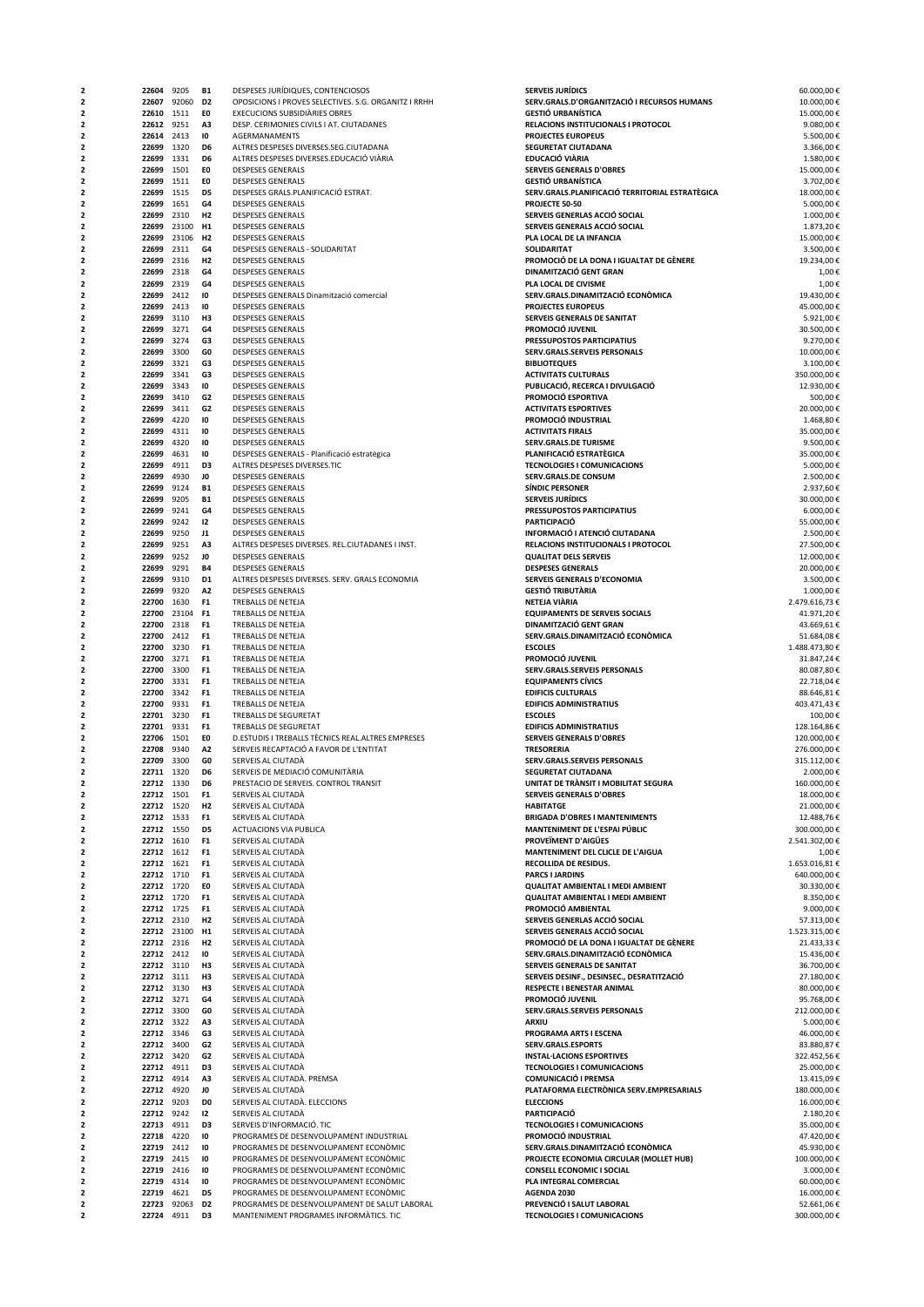| 2                       | 22727 1511               |               | EO                               | SISTEMES PER A L'ORDENACIÓ I EXECUCIÓ URBANÍSTICA                                                       | <b>GESTIÓ URBANÍSTICA</b>                                             | 173.896,00€               |
|-------------------------|--------------------------|---------------|----------------------------------|---------------------------------------------------------------------------------------------------------|-----------------------------------------------------------------------|---------------------------|
| $\overline{\mathbf{2}}$ | 22730 3300               |               | GO                               | SERVEIS AL CIUTADÀ                                                                                      | SERV.GRALS.SERVEIS PERSONALS                                          | 1.000,00€                 |
| $\overline{2}$          | 22797 4410               |               | E1                               | CONCESSIO AUTOBUS URBA                                                                                  | <b>TRANSPORT TERRESTRE</b>                                            | 320.000,00€               |
| 2                       | 22798 4410               |               | E1                               | TARIFES SOCIALS SERVEI TRANSPORT URBA                                                                   | <b>TRANSPORT TERRESTRE</b>                                            | 74.250,00€                |
| 2<br>2                  | 23020<br>23020           | 9124<br>92060 | <b>B1</b><br>D <sub>2</sub>      | DIETES DEL PERSONAL NO DIRECTIU<br>DIETES DEL PERSONAL. S.GEN.RRHH                                      | <b>SÍNDIC PERSONER</b><br>SERV.GRALS.D'ORGANITZACIÓ I RECURSOS HUMANS | 397,80€<br>2.000,00€      |
| 2                       | 23120                    | 9124          | <b>B1</b>                        | DESPESES DE LOCOMOCIÓ DEL PERSONAL NO DIRECTIU                                                          | <b>SÍNDIC PERSONER</b>                                                | 550,80€                   |
| 2                       | 23120                    | 92060         | D <sub>2</sub>                   | DESPESES DE LOCOMOCIO. S.GEN.ORG. I REGIM INTERN                                                        | SERV.GRALS.D'ORGANITZACIÓ I RECURSOS HUMANS                           | 5.000,00€                 |
| з                       | 31000                    | 0110          | D1                               | INTERESSOS PRESTECS DE L'INTERIOR. DEUTE PÚBLIC                                                         | <b>DEUTE PUBLIC INTERIOR</b>                                          | 280.000,00€               |
| з                       | 31100 9341               |               | D <sub>1</sub>                   | DESPESES DE FORMALITZACIO, MODIF. I CANCEL. GESTIÓ DEUTE                                                | <b>GESTIÓ DEL DEUTE</b>                                               | 15.000,00€                |
| з                       | 31900                    | 9341          | D <sub>1</sub>                   | ALTRES DESPESES FINANCERES. GESTIÓ DEUTE                                                                | <b>GESTIÓ DEL DEUTE</b>                                               | 81.500,00€                |
| 3                       | 35200                    | 9341          | D <sub>1</sub>                   | INTERESSOS DE DEMORA                                                                                    | <b>GESTIÓ DEL DEUTE</b>                                               | 50.000,00€                |
| 4                       | 41000                    | 3201          | G1                               | TR.CORRENTS OO.AA ENTITAT LOCAL (FUNC.GRAL)                                                             | INSTITUT MUNICIPAL D'EDUCACIÓ                                         | 1.439.360,24€             |
| 4                       | 41000                    | 3231          | H1                               | TR.CORRENTS OO.AA ENTITAT LOCAL (FUNC.GRAL)                                                             | INSTITUT MUNICIPAL DE DISCAPACITATS                                   | 1.418.198.22€             |
| 4                       | 41000                    | 3330          | G3                               | TR.CORRENTS OO.AA ENTITAT LOCAL (FUNC.GRAL)                                                             | FUNDACIÓ MUNICIPAL JOAN ABELLÓ                                        | 405.000,00€               |
| 4                       | 41001                    | 3201          | G1                               | TR.CORRENTS OO.AA ENTITAT LOCAL (ING.ALIENS)                                                            | INSTITUT MUNICIPAL D'EDUCACIÓ                                         | 465.419,78€               |
| Δ                       | 41001 3231               |               | H1                               | TR.CORRENTS OO.AA ENTITAT LOCAL (ING.ALIENS)                                                            | INSTITUT MUNICIPAL DE DISCAPACITATS                                   | 3.413.923,94€             |
| 4                       | 41001<br>44000           | 3330<br>2411  | G3<br>10                         | TR.CORRENTS OO.AA ENTITAT LOCAL (ING.ALIENS)<br>TR.CORRENTS SOC.MERCANTILS ENTITAT LOCAL (FUNC.GENERAL) | FUNDACIÓ MUNICIPAL JOAN ABELLÓ<br><b>EMFO, SL</b>                     | 1,00€<br>486.296.00€      |
| 4                       | 44000                    | 4312          | 10                               | TR.CORRENTS SOC.MERCANTILS ENTITAT LOCAL (FUNC.GENERAL)                                                 | <b>MERCAMOLLET, SL</b>                                                | 399.091,00€               |
| 4                       | 44000                    | 4330          | 10                               | TR.CORRENTS SOC.MERCANTILS ENTITAT LOCAL (FUNC.GENERAL)                                                 | MOLLET IMPULSA SL                                                     | 1,00€                     |
|                         | 44000                    | 4913          | B3                               | TR.CORRENTS SOC.MERCANTILS ENTITAT LOCAL (FUNC.GENERAL)                                                 | MOLLET COMUNICACIÓ SL                                                 | 442.305,95€               |
| 4                       | 44001                    | 2411          | 10                               | TR.CORRENTS SOC.MERANTILS ENTITAT LOCAL (ING.ALIENS)                                                    | <b>EMFO, SL</b>                                                       | 324.000,00€               |
| 4                       | 44001                    | 4330          | 10                               | TR.CORRENTS SOC.MERANTILS ENTITAT LOCAL (ING.ALIENS)                                                    | <b>MOLLET IMPULSA SL</b>                                              | 1,00€                     |
| 4                       | 44001                    | 4913          | B3                               | TR.CORRENTS SOC.MERANTILS ENTITAT LOCAL (ING.ALIENS)                                                    | MOLLET COMUNICACIÓ SL                                                 | 1,00€                     |
| Δ                       | 44002 2411               |               | 10                               | TR.CORRENTS SOC.MERANTILS ENTITAT LOCAL (ENCARRECS GESTIÓ)                                              | <b>EMFO, SL</b>                                                       | 365.000,00€               |
| 4                       | 46500                    | 23100         | H1                               | TRANSF. CORRENTS A COMARQUES                                                                            | SERVEIS GENERALS ACCIÓ SOCIAL                                         | 14.000,00€                |
|                         | 46500                    | 2412          | 10                               | CC. POLIGONS ACTIVITAT ECONÓMICA                                                                        | SERV.GRALS.DINAMITZACIÓ ECONÒMICA                                     | 2.580,00€                 |
|                         | 46600                    | 4621          | D5                               | FEMP - RED DE CIUDADES PARA AGENDA 2030                                                                 | AGENDA 2030                                                           | 2.000,00€                 |
| 4                       | 46600                    | 9120          | D1                               | TRANSF, FEDERACIÓ MUNICIPIS DE CATALUNYA                                                                | <b>ORGANS DE GOVERN</b>                                               | 11.000,00€                |
|                         | 46602 4220               |               | 10                               | FORUM AMBIENTAL B30                                                                                     | PROMOCIÓ INDUSTRIAL                                                   | 1,00€                     |
| 4                       | 46602                    | 9120          | D1                               | ASSOCIACIÓ CATALANA DE MUNICIPIS I COMARQUES                                                            | <b>ORGANS DE GOVERN</b>                                               | 10.000,00€                |
| 4<br>4                  | 46603                    | 4220<br>4220  | 10<br>10                         | ASSOCIACIÓ MUNICIPIS B30<br>ASSOCIACIÓ MUNICIPIS C-17                                                   | PROMOCIÓ INDUSTRIAL<br>PROMOCIÓ INDUSTRIAL                            | 1.200,00€<br>1.000,00€    |
| Δ                       | 46604<br>46605           | 4220          | 10                               | ASSOCIACIÓ ARC METROPOLITÀ                                                                              | PROMOCIÓ INDUSTRIAL                                                   | 3.000.00€                 |
| 4                       | 46700                    | 1600          | F <sub>1</sub>                   | CONVENI CBT - CLAVEGUERAM                                                                               | <b>CLAVEGUERAM</b>                                                    | 140.000,00€               |
|                         | 46701                    | 4911          | D <sub>3</sub>                   | CONSORCI LOCALRET. TIC                                                                                  | <b>TECNOLOGIES I COMUNICACIONS</b>                                    | 6.500,00€                 |
|                         | 46703 1720               |               | F <sub>1</sub>                   | TRANSF.A CONSORCIS. CONSORCI DEFENSA CONCA RIU BESOS                                                    | QUALITAT AMBIENTAL I MEDI AMBIENT                                     | 715,00€                   |
| 4                       | 46704                    | 1720          | F <sub>1</sub>                   | TRANSF.A CONSORCIS. CONSORCI DE L'ESPAI RURAL DE GALLECS                                                | <b>QUALITAT AMBIENTAL I MEDI AMBIENT</b>                              | 75.000,00€                |
| 4                       | 46705                    | 3110          | H <sub>3</sub>                   | TRANSF. A CONSORCIS. CONSORCI HOSPITALARI DE CATALUNYA                                                  | SERVEIS GENERALS DE SANITAT                                           | 676,00€                   |
| 4                       | 46706                    | 3344          | G3                               | TRANSF. A CONSORCIS. CONSORCI NORMALITZACIÓ LINGUISTICA                                                 | NORMALITZACIÓ LINGÜÍSTICA                                             | 51.213,67€                |
| Δ                       | 46707                    | 4910          | D <sub>3</sub>                   | TRANSF. A CONSORCIS. CONSORCI TELEDIGITAL MOLLET                                                        | <b>COMUNICACIONS</b>                                                  | 350.419,53€               |
| 4                       | 47000                    | 2412          | 10                               | FOMENT DE L'ACTIVITAT ECONÒMICA                                                                         | SERV.GRALS.DINAMITZACIÓ ECONÒMICA                                     | 35.000,00€                |
| 4                       | 47200                    | 1500          | E1                               | TRANSF. CONCESSIONARIA PL. PAU CASALS                                                                   | SERVEIS GENERALS TERRITORIALS                                         | 316.361,66€               |
| Δ                       | 47201 1500               |               | E1                               | TRANSF. CONCESSIONÀRIA PLAÇA JOAN MIRO                                                                  | SERVEIS GENERALS TERRITORIALS                                         | 140.000,00€               |
|                         | 47202                    | 1500          | E1                               | TRANSF. CONCESSIONARIA LES PRUNERES                                                                     | <b>SERVEIS GENERALS TERRITORIALS</b>                                  | 150.112,00€               |
|                         | 47900                    | 1726          | F <sub>1</sub>                   | SERVEIS AL CIUTADÀ                                                                                      | PROGRAMA D'EFICIÈNCIA ENERGÈTICA                                      | 15.000,00€                |
| 4                       | 48000                    | 23102         | H1                               | TRANSF. A FAMILIES I INST. SENSE FINALITAT DE LUCRE                                                     | AJUT ECONOMIC                                                         | 616.990,00€               |
| 4                       | 48000                    | 23105         | H <sub>1</sub>                   | TRANSF. A FAMILIES I INST. SENSE FINALITAT DE LUCRE                                                     | AJUTS LLOGUER SOCIAL                                                  | 35.000,00€                |
| 4                       | 48000                    | 3410          | G <sub>2</sub>                   | TRANSF. A FAMILIES I INST. SENSE FINALITAT DE LUCRE                                                     | PROMOCIÓ ESPORTIVA                                                    | 40.000,00€                |
| Δ                       |                          | 48002 23102   | H <sub>1</sub>                   | A FAMILIES I ISFL (ING.ALIENS)                                                                          | AJUT ECONOMIC                                                         | 1,00€                     |
| 4                       | 48102 3345               |               | G3                               | CONVENIS PER A LA PROMOCIÓ CULTURAL                                                                     | PROMOCIÓ CULTURAL                                                     | 2.000,00€                 |
| 4                       | 48103 3343               |               | 10                               | CONVENIS PER A LA RECERCA I DIVULGACIÓ                                                                  | PUBLICACIÓ, RECERCA I DIVULGACIÓ                                      | 1.000,00€                 |
| 4                       | 48900                    | 23100         | H1                               | ALTRES TRANSFERÈNCIES A ISFL                                                                            | SERVEIS GENERALS ACCIÓ SOCIAL                                         | 11.000,00€                |
|                         | 48900                    | 2311          | G4                               | ALTRES TRANSFERÈNCIES A ISFL                                                                            | <b>SOLIDARITAT</b><br>PROMOCIÓ DE LA DONA I IGUALTAT DE GÈNERE        | 17.000,00€<br>3.500.00€   |
| 4                       | 48900                    | 2316          | H2<br>H3                         | ALTRES TRANSFERÈNCIES A ISFL                                                                            | SERVEIS GENERALS DE SANITAT                                           | 10.275,00€                |
| 4                       | 48900<br>48900           | 3110<br>3271  | G4                               | ALTRES TRANSFERÈNCIES A ISFL<br>ALTRES TRANSFERÈNCIES A ISFL                                            | PROMOCIÓ JUVENIL                                                      | 11.500,00€                |
| Δ                       | 48900                    | 3272          | G4                               | ALTRES TRANSFERÈNCIES A ISFL                                                                            | PROMOCIÓ CÍVICA                                                       | 15.000,00€                |
| Δ                       | 48900                    | 3345          | G3                               | ALTRES TRANSFERÈNCIES A ISFL                                                                            | PROMOCIÓ CULTURAL                                                     | 87.000,00€                |
| 4                       | 48900 3410               |               | G <sub>2</sub>                   | ALTRES TRANSFERÈNCIES A ISFL                                                                            | PROMOCIÓ ESPORTIVA                                                    | 53.381,50€                |
|                         | 48900                    | 9122          | D1                               | ALTRES TRANSFERÈNCIES A ISFL. GRUPS POLÍTICS                                                            | <b>GRUPS POLITICS MUNICIPALS</b>                                      | 267.000,00€               |
|                         |                          | 48900 92065   | D2                               | ALTRES TRANSFERÈNCIES A ISFL                                                                            | <b>SINDICATS</b>                                                      | 2.100,00€                 |
|                         | 48901 3130               |               | H3                               | ALTRES TRANSFERÈNCIES A ISFL - Protectores d'animals                                                    | <b>RESPECTE I BENESTAR ANIMAL</b>                                     | 3.900,00€                 |
|                         | 48902 4220               |               | 10                               | PACTE INDUSTRIAL REGIÓ METROPOLITANA                                                                    | PROMOCIÓ INDUSTRIAL                                                   | 1.126,00€                 |
| 4                       | 48903                    | 1501          | E1                               | AGRUPACIÓ MUNICIPIS TRANSPORT URBÀ                                                                      | <b>SERVEIS GENERALS D'OBRES</b>                                       | 6.500,00€                 |
| 4                       | 48904                    | 3200          | G1                               | ASSOCIACIÓ INTERNACIONALS CIUTATS EDUCADORES                                                            | SERV.GRALS.EDUCACIÓ                                                   | 330,00€                   |
|                         | 48905                    | 3410          | G <sub>2</sub>                   | CLUB DE BÀSQUET MOLLET                                                                                  | PROMOCIÓ ESPORTIVA                                                    | 69.118,61€                |
|                         | 48906 2311               |               | G4                               | COMITÉ CATALÀ DE L'ACNUR                                                                                | SOLIDARITAT                                                           | 2.000,00€                 |
|                         | 48907                    | 2311          | G4                               | FONS CATALÀ DE COOP.AL DESENVOLUPAMENT                                                                  | SOLIDARITAT                                                           | 39.000,00€                |
|                         | 48909                    | 2311          | G4                               | FMC: COOR. AJUNT. SOLIDARIS POBLE SAHARUI                                                               | SOLIDARITAT                                                           | 750,00€                   |
|                         | 48911 9124               |               | <b>B1</b>                        | ASS.FORUM DE SINDICS I DEF.LOCALS DE CATALUNYA                                                          | <b>SÍNDIC PERSONER</b>                                                | 1.300,00€                 |
|                         | 48912 1350               |               | D6                               | COORD. VALLES, ASS. VOLUNTAR. DE PROTECCIÓ CIVIL                                                        | PROTECCIÓ CIVIL                                                       | 1.000,00€                 |
| 4                       | 48914 3410               |               | G <sub>2</sub><br>G <sub>2</sub> | CLUB FUTBOL MOLLET UNIÓ ESPORTIVA<br>CONSELL ESPORTIU VALLÈS ORIENTAL                                   | PROMOCIÓ ESPORTIVA<br>PROMOCIÓ ESPORTIVA                              | 18.182,33€                |
| Δ                       | 48916 3410<br>48917 3322 |               | <b>B1</b>                        | ASSOCIACIÓ D'ARXIVERS DE CATALUNYA                                                                      | ARXIU                                                                 | 27.625,00€<br>210,00€     |
|                         | 48919 1720               |               | F <sub>1</sub>                   | AGRUPACIÓ DEFENSA FORESTAL GALLECS                                                                      | QUALITAT AMBIENTAL I MEDI AMBIENT                                     | 1.425,00€                 |
|                         | 48920 1720               |               | F <sub>1</sub>                   | ASSOCIACIÓ DE PAGESOS DE GALLECS                                                                        | <b>QUALITAT AMBIENTAL I MEDI AMBIENT</b>                              | 7.600,00€                 |
|                         | 48921 2311               |               | G4                               | ASSOCIACIO NACIONS UNIDES A ESPANYA                                                                     | <b>SOLIDARITAT</b>                                                    | 601,00€                   |
|                         | 48924 23100              |               | H1                               | CÀRITAS                                                                                                 | SERVEIS GENERALS ACCIÓ SOCIAL                                         | 21.500,00€                |
|                         | 48925 2412               |               | 10                               | FOMENT QUALITAT VIDA I SOSTENIBILITAT                                                                   | SERV.GRALS.DINAMITZACIÓ ECONÒMICA                                     | 600,00€                   |
|                         | 48930                    | 23100         | H <sub>1</sub>                   | <b>CREU ROJA</b>                                                                                        | SERVEIS GENERALS ACCIÓ SOCIAL                                         | 33.150,00€                |
|                         | 48931 2318               |               | G4                               | ASSOC.JUBILATS I PENSIONISTES BARRI DE LOURDES                                                          | DINAMITZACIÓ GENT GRAN                                                | 13.000,00€                |
| 4                       | 48935 3345               |               | G3                               | FUNDACIÓ JOSEP CARRERAS                                                                                 | PROMOCIÓ CULTURAL                                                     | 3.000,00€                 |
| Δ                       | 48936 23100              |               | H <sub>1</sub>                   | ALTRES TRANSFERÈNCIES A ISFL FUNDACIO ALBOSCH                                                           | SERVEIS GENERALS ACCIÓ SOCIAL                                         | 9.000,00€                 |
|                         | 48937 4220               |               | 10                               | ALTRES TRANSFERÈNCIES A ISFL UGT                                                                        | PROMOCIÓ INDUSTRIAL                                                   | 2.000,00€                 |
|                         | 48938                    | 4220          | 10                               | ALTRES TRANSFERÈNCIES A ISFL. CCOO                                                                      | PROMOCIÓ INDUSTRIAL                                                   | 2.000,00€                 |
|                         | 48939 1610               |               | F <sub>1</sub>                   | ASSOCIACIÓ DE MUNICIPIS I ENTITATS PER A L'AIGUA PÚBLICA                                                | PROVEÏMENT D'AIGÜES                                                   | 1.600,00€                 |
|                         | 48941 1720               |               | F <sub>1</sub>                   | RED DE CIUDADES POR EL CLIMA                                                                            | QUALITAT AMBIENTAL I MEDI AMBIENT                                     | 700,00€                   |
|                         | 48942 2412               |               | 10                               | UAB ECONOMIA SOCIAL                                                                                     | SERV.GRALS.DINAMITZACIÓ ECONÒMICA                                     | 15.000,00€                |
|                         | 48943 2412               |               | 10                               | ADHEC CONVENI DINAMITZACIO                                                                              | SERV.GRALS.DINAMITZACIÓ ECONÒMICA                                     | 10.000,00€                |
|                         | 48995 1520               |               | H2                               | AJUTS BARRERES ARQUITECTÒNIQUES I REHABILITACIÓ D'HABITATGES                                            | <b>HABITATGE</b>                                                      | 30.000,00€                |
| 4                       | 48996 1520               |               | H <sub>1</sub>                   | POBRESA ENERGÈTICA                                                                                      | <b>HABITATGE</b>                                                      | 30.000,00€                |
| 4                       | 48997                    | 3130          | H3                               | TRANSF.COL·LEGI VETERINARIS                                                                             | RESPECTE I BENESTAR ANIMAL                                            | 2.000,00€                 |
| 5                       | 50000                    | 9290          | D1                               | DOTACIÓ AL FONS DE CONTINGÈNCIA. IMPREVISTOS                                                            | <b>IMPREVISTOS I FUNCIONS NO CLASSIFICADES</b>                        | 2.550.415,61€             |
| 6                       | 60900 1342               |               | E1<br>EO                         | PROGRAMES DE MOBILITAT                                                                                  | PLA DE MOBILITAT<br><b>SERVEIS GENERALS D'OBRES</b>                   | 600.000,00€               |
| 6<br>6                  | 61160                    | 1501<br>9242  | E0                               | MILLORES CARRERS I ESPAIS CIUTAT                                                                        | <b>PARTICIPACIÓ</b>                                                   | 1.623.850,35€             |
| 6                       | 61160<br>61161 2412      |               | 10                               | MILLORES CARRERS I ESPAIS CIUTAT - Participació<br>MILLORES ALS POLIGONS                                | SERV.GRALS.DINAMITZACIÓ ECONÒMICA                                     | 150.000,00€<br>80.000,00€ |
| 6                       | 62243 1520               |               | H2                               | INVERSIÓ EN EDIFICIS. PARC PÚBLIC D'HABITATGES                                                          | <b>HABITATGE</b>                                                      | 110.000,00€               |
|                         |                          |               |                                  |                                                                                                         |                                                                       |                           |

| ESTIÓ URBANÍSTICA                                                         | 173.896,00                 |
|---------------------------------------------------------------------------|----------------------------|
| ERV.GRALS.SERVEIS PERSONALS<br><b>RANSPORT TERRESTRE</b>                  | 1.000,00<br>320.000,00     |
| <b>RANSPORT TERRESTRE</b>                                                 | 74.250,00                  |
| <b>INDIC PERSONER</b><br>ERV.GRALS.D'ORGANITZACIÓ I RECURSOS HUMANS       | 397,80<br>2.000,00         |
| ÍNDIC PERSONER                                                            | 550,80                     |
| ERV.GRALS.D'ORGANITZACIÓ I RECURSOS HUMANS<br><b>EUTE PUBLIC INTERIOR</b> | 5.000,00                   |
| ESTIÓ DEL DEUTE                                                           | 280.000,00<br>15.000,00    |
| ESTIÓ DEL DEUTE                                                           | 81.500,00                  |
| ESTIÓ DEL DEUTE<br>ISTITUT MUNICIPAL D'EDUCACIÓ                           | 50.000,00<br>1.439.360,24  |
| ISTITUT MUNICIPAL DE DISCAPACITATS                                        | 1.418.198,22               |
| UNDACIÓ MUNICIPAL JOAN ABELLÓ                                             | 405.000,00                 |
| ISTITUT MUNICIPAL D'EDUCACIÓ<br><b>ISTITUT MUNICIPAL DE DISCAPACITATS</b> | 465.419,78<br>3.413.923,94 |
| UNDACIÓ MUNICIPAL JOAN ABELLÓ                                             | 1,00                       |
| MFO, SL<br>IERCAMOLLET, SL                                                | 486.296,00<br>399.091,00   |
| IOLLET IMPULSA SL                                                         | 1,00                       |
| IOLLET COMUNICACIÓ SL                                                     | 442.305,95                 |
| MFO, SL<br><b>IOLLET IMPULSA SL</b>                                       | 324.000,00<br>1,00         |
| IOLLET COMUNICACIÓ SL                                                     | 1,00                       |
| MFO, SL<br>ERVEIS GENERALS ACCIÓ SOCIAL                                   | 365.000,00<br>14.000,00    |
| ERV.GRALS.DINAMITZACIÓ ECONÒMICA                                          | 2.580.00                   |
| GENDA 2030<br><b>RGANS DE GOVERN</b>                                      | 2.000,00<br>11.000,00      |
| ROMOCIÓ INDUSTRIAL                                                        | $1,00*$                    |
| <b>RGANS DE GOVERN</b>                                                    | 10.000,00                  |
| ROMOCIÓ INDUSTRIAL<br>ROMOCIÓ INDUSTRIAL                                  | 1.200,00<br>1.000,00       |
| ROMOCIÓ INDUSTRIAL                                                        | 3.000,00                   |
| LAVEGUERAM<br><b>ECNOLOGIES I COMUNICACIONS</b>                           | 140.000,00<br>6.500,00     |
| UALITAT AMBIENTAL I MEDI AMBIENT                                          | 715,00                     |
| UALITAT AMBIENTAL I MEDI AMBIENT                                          | 75.000,00                  |
| ERVEIS GENERALS DE SANITAT<br>ORMALITZACIÓ LINGÜÍSTICA                    | 676,00<br>51.213,67        |
| <b>OMUNICACIONS</b>                                                       | 350.419,53                 |
| ERV.GRALS.DINAMITZACIÓ ECONÒMICA<br>ERVEIS GENERALS TERRITORIALS          | 35.000,00<br>316.361,66    |
| ERVEIS GENERALS TERRITORIALS                                              | 140.000,00                 |
| ERVEIS GENERALS TERRITORIALS                                              | 150.112,00                 |
| ROGRAMA D'EFICIÈNCIA ENERGÈTICA<br>JUT ECONÒMIC                           | 15.000,00<br>616.990,00    |
| JUTS LLOGUER SOCIAL                                                       | 35.000,00                  |
| ROMOCIÓ ESPORTIVA<br>JUT ECONÒMIC                                         | 40.000,00<br>1,00          |
| ROMOCIÓ CULTURAL                                                          | 2.000,00                   |
| UBLICACIÓ, RECERCA I DIVULGACIÓ<br>ERVEIS GENERALS ACCIÓ SOCIAL           | 1.000,00                   |
| OLIDARITAT                                                                | 11.000,00<br>17.000,00     |
| ROMOCIÓ DE LA DONA I IGUALTAT DE GÈNERE                                   | 3.500,00                   |
| ERVEIS GENERALS DE SANITAT<br>ROMOCIÓ JUVENIL                             | 10.275,00<br>11.500,00     |
| ROMOCIÓ CÍVICA                                                            | 15.000,00                  |
| ROMOCIÓ CULTURAL<br>ROMOCIÓ ESPORTIVA                                     | 87.000,00<br>53.381.50     |
| <b>RUPS POLÍTICS MUNICIPALS</b>                                           | 267.000,00                 |
| <b>INDICATS</b>                                                           | 2.100,00                   |
| ESPECTE I BENESTAR ANIMAL<br>ROMOCIÓ INDUSTRIAL                           | 3.900,00<br>1.126,00       |
| <b>ERVEIS GENERALS D'OBRES</b>                                            | 6.500,00                   |
| ERV.GRALS.EDUCACIÓ<br>ROMOCIÓ ESPORTIVA                                   | 330,00<br>69.118,61        |
| OLIDARITAT                                                                | 2.000,00                   |
| OLIDARITAT                                                                | 39.000,00                  |
| OLIDARITAT<br>ÍNDIC PERSONER                                              | 750,00<br>1.300,00         |
| ROTECCIÓ CIVIL                                                            | 1.000,00                   |
| ROMOCIÓ ESPORTIVA<br>ROMOCIÓ ESPORTIVA                                    | 18.182,33<br>27.625,00     |
| RXIU                                                                      | 210,00                     |
| UALITAT AMBIENTAL I MEDI AMBIENT<br>UALITAT AMBIENTAL I MEDI AMBIENT      | 1.425,00<br>7.600,00       |
| OLIDARITAT                                                                | 601,00                     |
| ERVEIS GENERALS ACCIÓ SOCIAL                                              | 21.500,00                  |
| ERV.GRALS.DINAMITZACIÓ ECONÒMICA<br>ERVEIS GENERALS ACCIÓ SOCIAL          | 600,00<br>33.150,00        |
| INAMITZACIÓ GENT GRAN                                                     | 13.000,00                  |
| ROMOCIÓ CULTURAL<br>ERVEIS GENERALS ACCIÓ SOCIAL                          | 3.000,00<br>9.000,00       |
| ROMOCIÓ INDUSTRIAL                                                        | 2.000,00                   |
| ROMOCIÓ INDUSTRIAL                                                        | 2.000,00                   |
| ROVEÏMENT D'AIGÜES<br>UALITAT AMBIENTAL I MEDI AMBIENT                    | 1.600,00<br>700,00         |
| ERV.GRALS.DINAMITZACIÓ ECONÒMICA                                          | 15.000,00                  |
| ERV.GRALS.DINAMITZACIÓ ECONÒMICA<br><b>ABITATGE</b>                       | 10.000,00<br>30.000,00     |
| <b>ABITATGE</b>                                                           | 30.000,00                  |
| ESPECTE I BENESTAR ANIMAL                                                 | 2.000,00                   |
| <b>APREVISTOS I FUNCIONS NO CLASSIFICADES</b><br>LA DE MOBILITAT          | 2.550.415,61<br>600.000,00 |
| <b>ERVEIS GENERALS D'OBRES</b>                                            | 1.623.850,35               |
| ARTICIPACIÓ<br>ERV.GRALS.DINAMITZACIÓ ECONÒMICA                           | 150.000,00<br>80.000,00    |
| <b>ABITATGE</b>                                                           | 110.000,00                 |